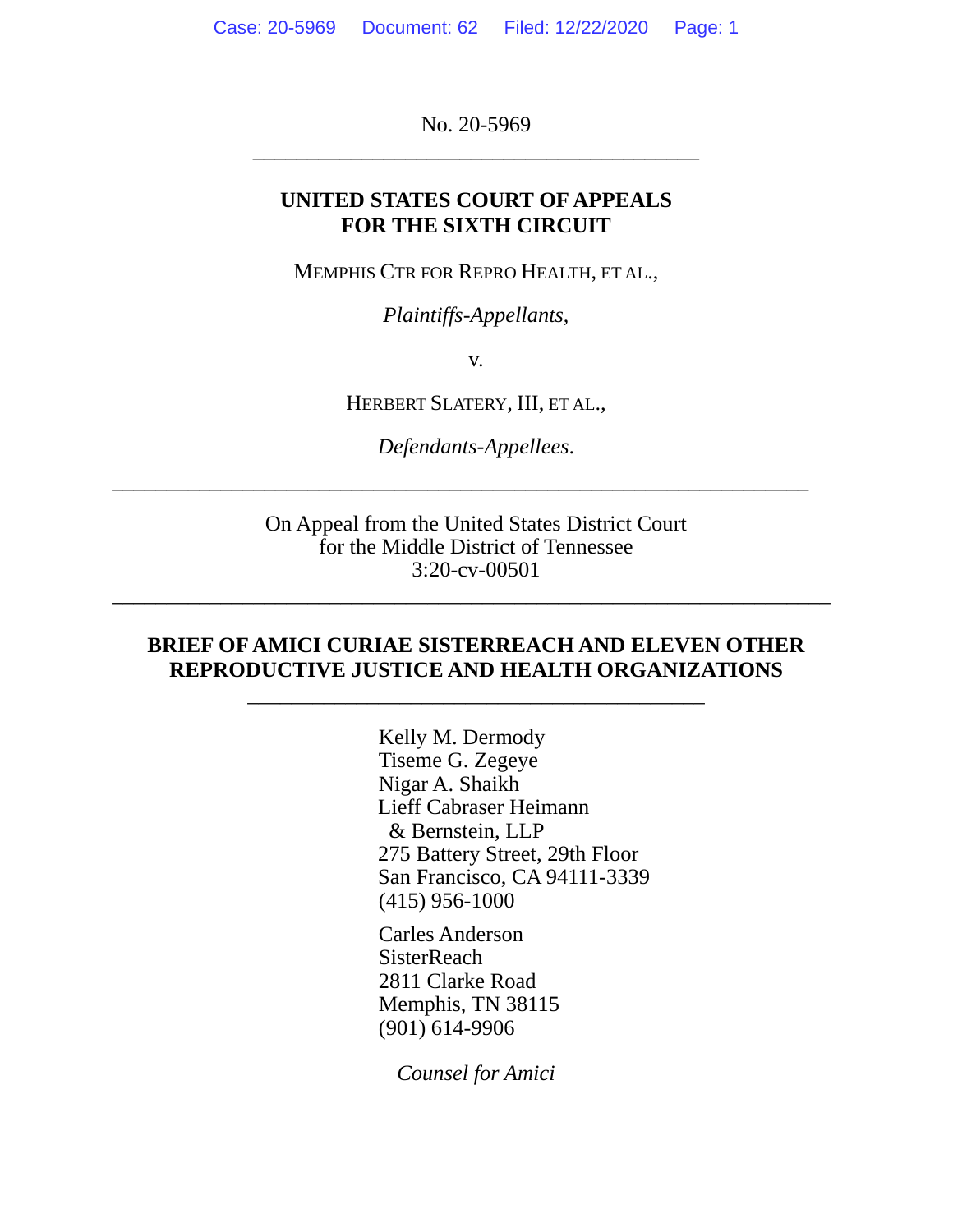## **CORPORATE DISCLOSURE STATEMENT**

Under Federal Rule of Appellate Procedure 26.1 and 6th Cir. R. 26.1(a),

*Amici* SisterReach and eleven other reproductive justice and health organizations

state that they have no parent corporations and do not issue stock.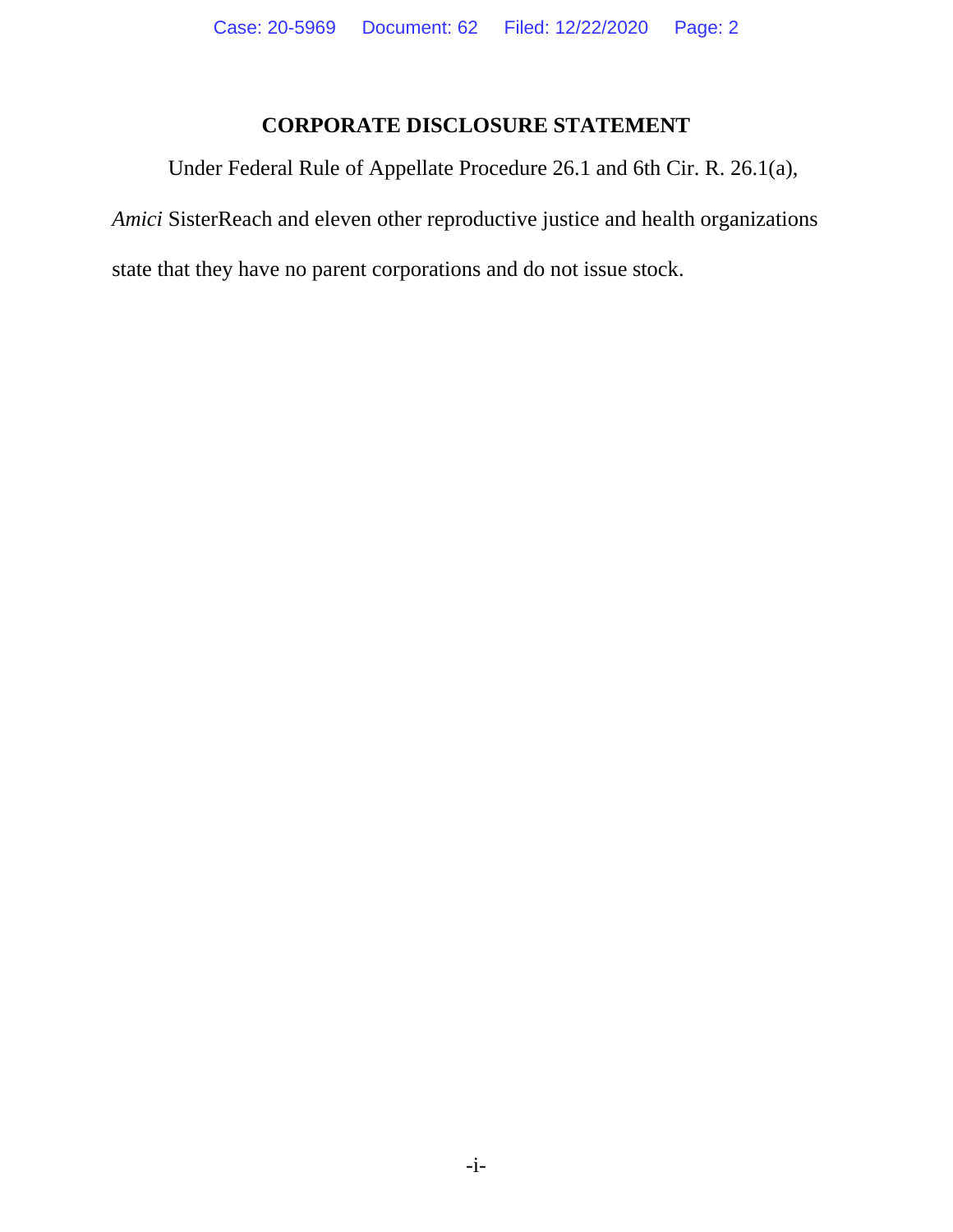# **TABLE OF CONTENTS**

# **Page**

| I.  |                |    |    | TENNESSEE'S PURPORTED INTERESTS IN MATERNAL<br>HEALTH AND ANTI-DISCRIMINATION ARE DISINGENUOUS 11                                                                         |    |
|-----|----------------|----|----|---------------------------------------------------------------------------------------------------------------------------------------------------------------------------|----|
|     | A <sub>1</sub> |    |    | Tennessee Has Failed to Promote Maternal Health,                                                                                                                          |    |
|     |                | 1. |    | Tennessee is among the worst performing states for                                                                                                                        |    |
|     |                | 2. |    | Black Women and infants are more likely to die than any<br>other group of women and infants in Tennessee. 14                                                              |    |
|     |                | 3. |    | Despite these dire statistics, Tennessee fails to take                                                                                                                    |    |
|     |                |    | a. | Tennessee fails to ensure pregnant people have                                                                                                                            |    |
|     |                |    | b. | Tennessee fails to provide comprehensive<br>reproductive and sexual health education,                                                                                     |    |
|     | <b>B.</b>      |    |    | Tennessee's Alleged Interest in Anti-Discrimination is not                                                                                                                | 23 |
| II. |                |    |    | TENNESSEE'S REAL INTEREST IS TO RESTRICT ACCESS TO<br>ABORTION, DISPROPORTIONATELY HARMING BLACK                                                                          | 27 |
|     | A.             |    |    | Tennessee's Abortion Bans Continue Tennessee's Legacy of                                                                                                                  |    |
|     | <b>B.</b>      |    |    | Tennessee's Abortion Bans Will Disproportionately Impact<br>Black Women and People of Color, Further Increasing the<br>Racial Disparities in Maternal and Infant Health32 |    |
|     |                |    |    |                                                                                                                                                                           |    |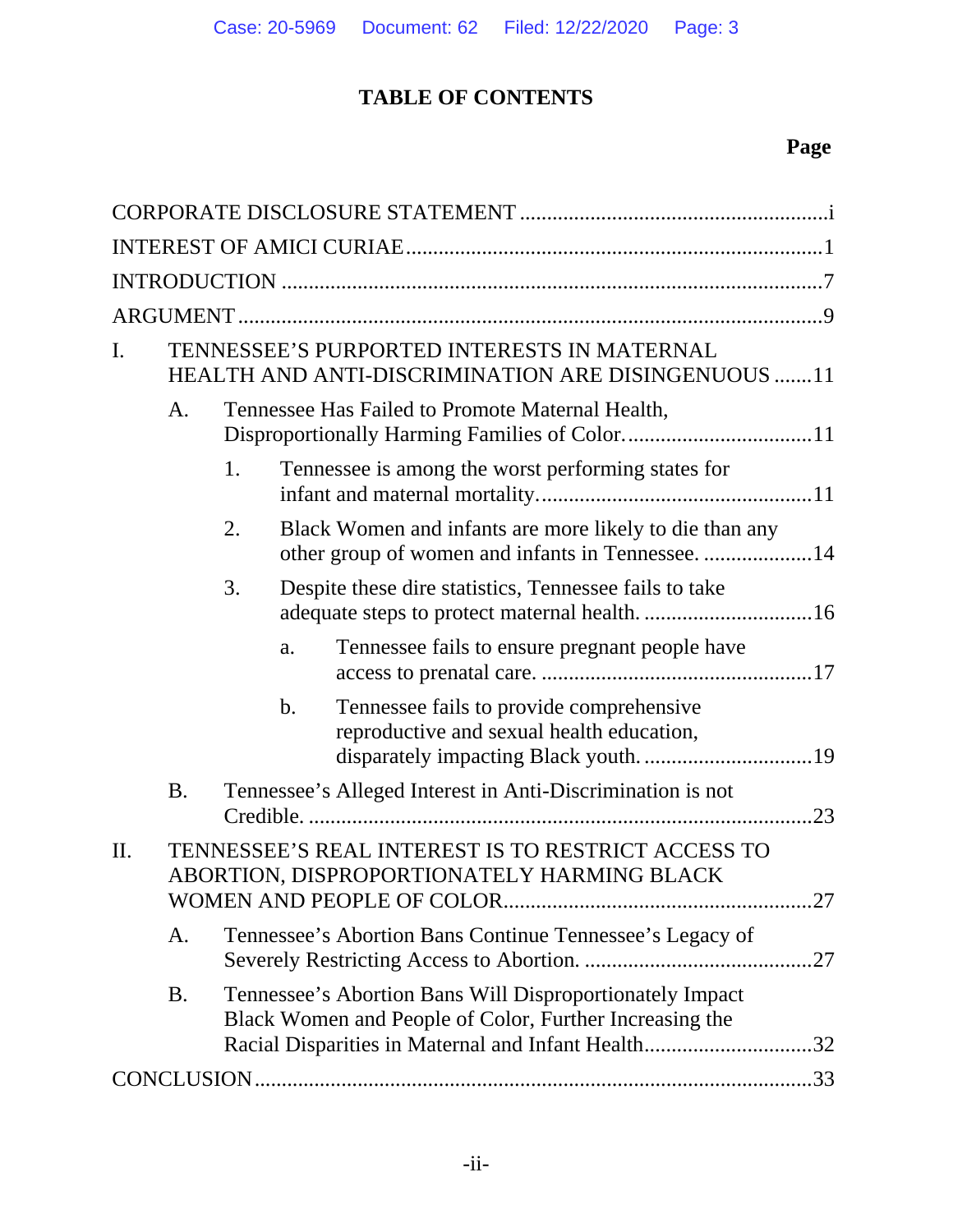## **TABLE OF CONTENTS**

(continued)

## **Page**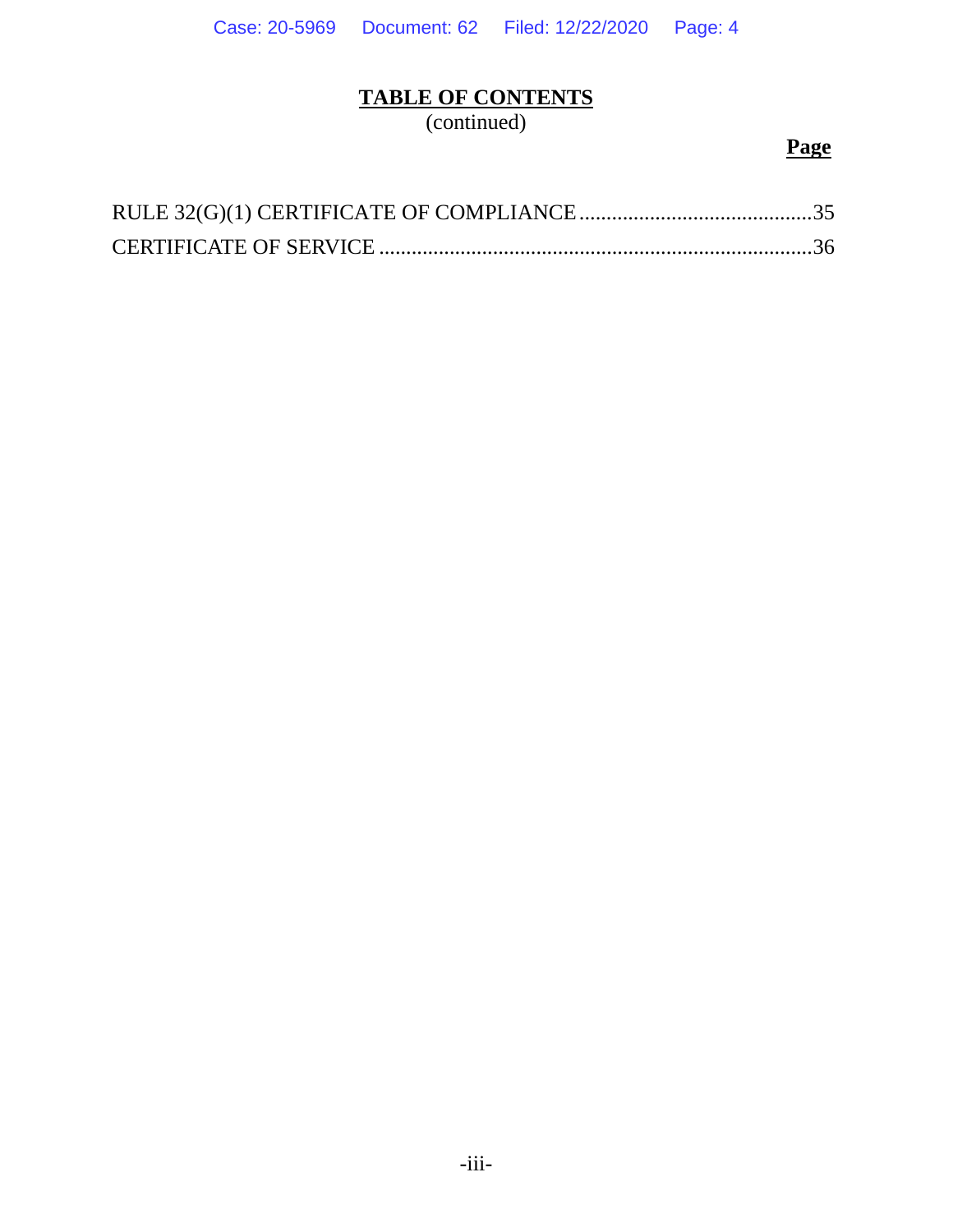# **Page**

## **CASES**

| Adams & Boyle, P.C. v. Slatery,                                                                      |
|------------------------------------------------------------------------------------------------------|
| Adams & Boyle, P.C. v. Slatery,<br>No. 3:15-CV-00705, 2020 WL 6063778 (M.D. Tenn. Oct. 14, 2020) 29  |
| Box v. Planned Parenthood of Indiana & Kentucky, Inc.,                                               |
| Gonzales v. Carhart,                                                                                 |
| June Med. Servs. L. L. C. v. Russo,                                                                  |
| Planned Parenthood of Se. Penn. v. Casey,                                                            |
| Preterm-Cleveland v. Himes,<br>940 F.3d 318 (6th Cir. 2019), reh'g en banc granted, opinion vacated, |
| Roe v. Wade,                                                                                         |
| Stenberg v. Carhart,                                                                                 |
| Whole Woman's Health v. Hellerstedt,                                                                 |
| <b>STATUTES</b>                                                                                      |
| .29                                                                                                  |
| 2012 Tenn. Laws Pub., ch. 973 (S.B. 3310), repealing Tenn. Code Ann. § 49-6-                         |
| 2014 Tenn. Laws Pub. Ch. 706 (S.B. 2421),                                                            |
|                                                                                                      |
|                                                                                                      |
| Further Consolidated Appropriations Act of 2020,                                                     |
|                                                                                                      |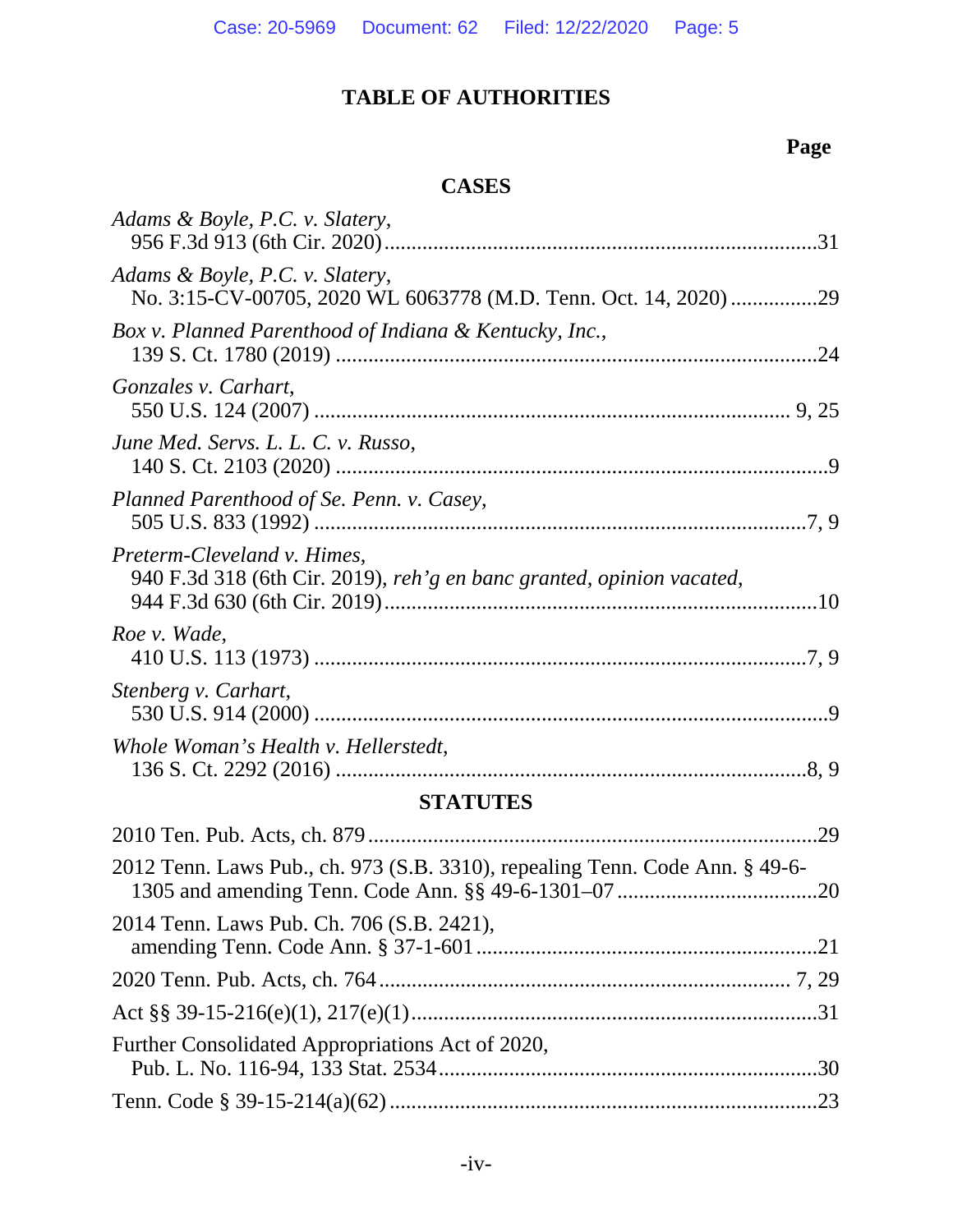(continued)

**Page**

## **TREATISES**

| Loretta J. Ross & Rickie Solinger, |  |
|------------------------------------|--|
|                                    |  |

## **OTHER AUTHORITIES**

| Alexandra Stern, Forced Sterilization Policies in the US Targeted Minorities and<br>Those With Disabilities – and Lasted into the 21st Century, Univ. of Mich.<br>Institute for Healthcare Policy & Innovation (Sept. 23, 2020),<br>https://ihpi.umich.edu/news/forced-sterilization-policies-us-targeted-minorities-<br>.26 |
|------------------------------------------------------------------------------------------------------------------------------------------------------------------------------------------------------------------------------------------------------------------------------------------------------------------------------|
| Amber Bellazaire & Erik Skinner, Preventing Infant and Maternal Mortality: State<br>Policy Options, NATIONAL CONFERENCE OF STATE LEGISLATURES (July 3, 2019),<br>https://www.ncsl.org/research/health/preventing-infant-and-maternal-mortality-                                                                              |
| Andreea A. Creanga, et al., Pregnancy-related Mortality in the United States,<br>2011-2013, 130 OBSTET. GYNECOL. 366-73 (2017), https://www.ncbi.nlm.<br>.15                                                                                                                                                                 |
| Anita Wadwhani, Nervous About Legal Action, Schools are Implementing Sex<br>Abuse Prevention Law in Tennessee, THE TENNESSEAN, Aug. 27, 2017,<br>https://www.tennessean.com/story/news/2017/08/27/nervous-legal-action-<br>schools-arent-implementing-sex-abuse-prevention-law-tennessee/598330001/.21                       |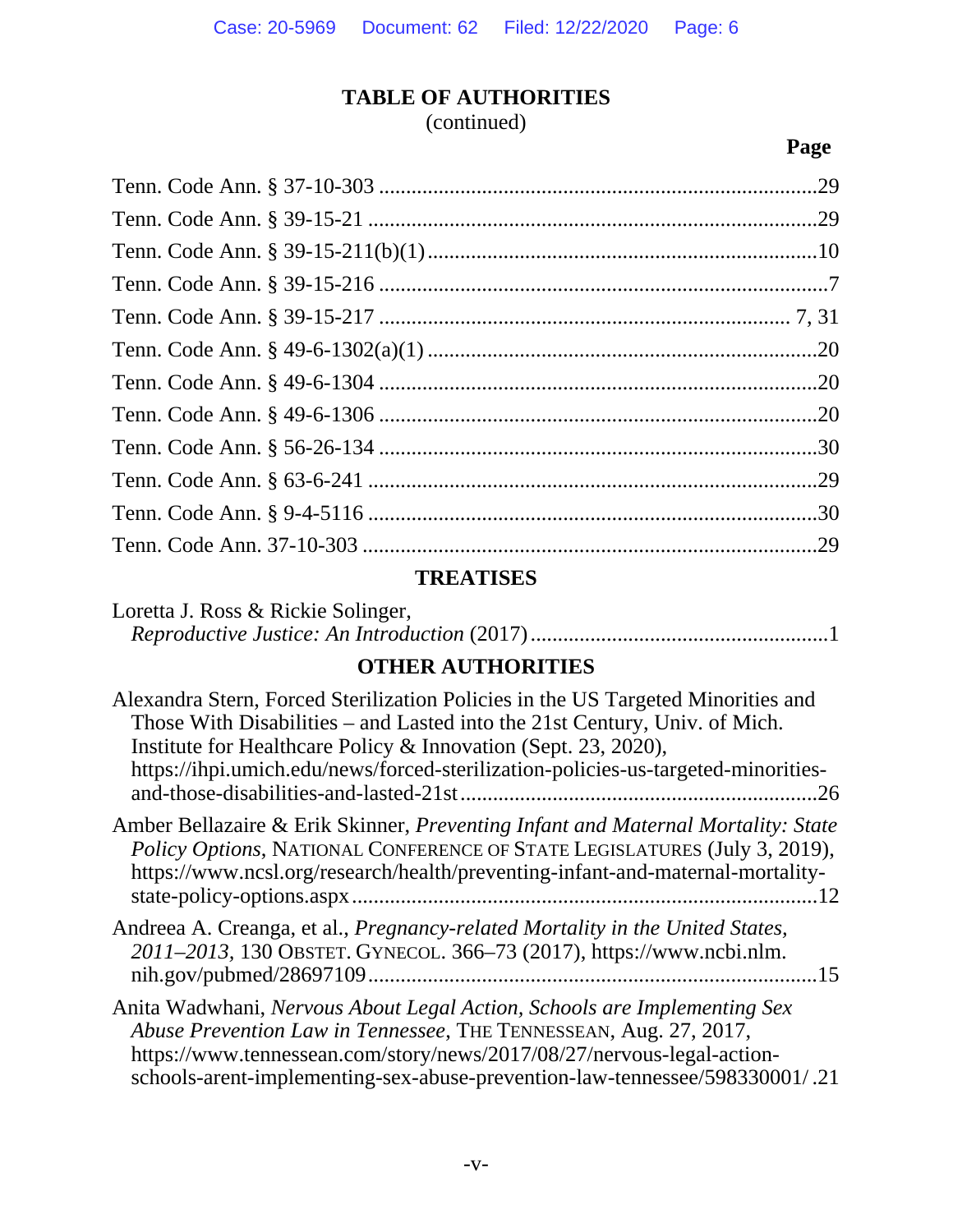(continued)

# **Page**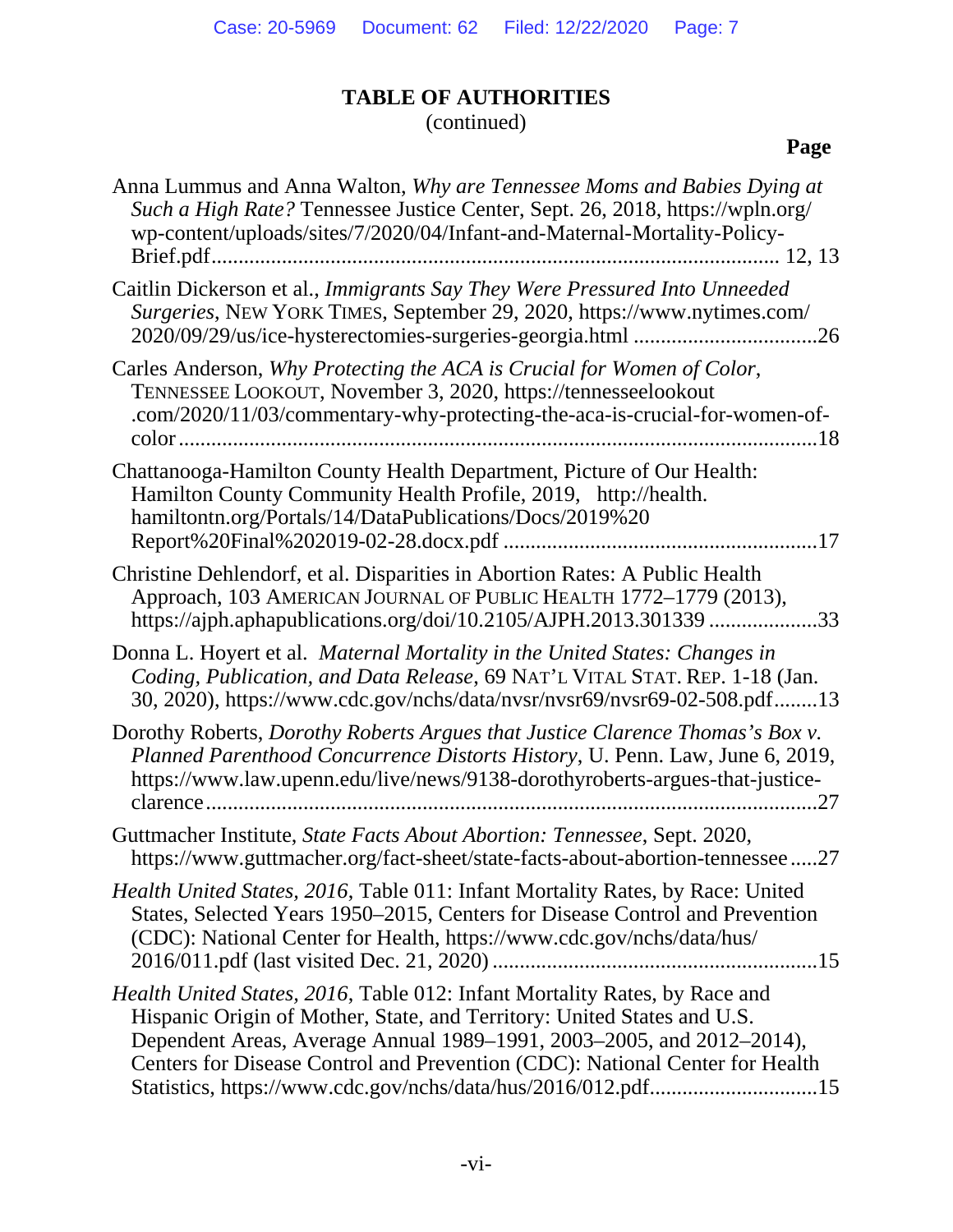(continued)

| <i>Infant Mortality, Centers for Disease Control and Prevention (CDC): Reproductive</i><br>Health, https://www.cdc.gov/reproductivehealth/maternalinfanthealth/                                                                                                                                                                                                                          |
|------------------------------------------------------------------------------------------------------------------------------------------------------------------------------------------------------------------------------------------------------------------------------------------------------------------------------------------------------------------------------------------|
| Jamila Taylor et al, Eliminating Racial Disparities in Maternal and Infant<br>Mortality: A Comprehensive Policy Blueprint, CENTER FOR AMERICAN PROGRESS<br>(May 2, 2019), https://www.americanprogress.org/issues/women/<br>reports/2019/05/02/469186/eliminating-racial-disparities-maternal-infant-                                                                                    |
| Jiaquan Xu et al., Mortality in the United States, 2018. NCHS Data Brief No. 355,<br>January 2020, Centers for Disease Control and Prevention (CDC): National<br>Center for Health Statistics, https://www.cdc.gov/nchs/data/databriefs/db355-<br>h.pdf, https://www.cdc.gov/nchs/products/databriefs/db355.htm#:<br>~:text=NOTES%3A%20A%20total%20of%2021%2C467,deaths%20in%20the<br>12 |
| John Santinelli, Abstinence-only Education Doesn't Work. We're Still Funding it.<br>THE WASHINGTON POST, Aug. 21, 2017, https://www.<br>washingtonpost.com/news/posteverything/wp/2017/08/21/abstinence-only-                                                                                                                                                                            |
| Joint Statement on Abortion Access During the COVID-19 Outbreak, Am. Coll.<br>Obstetrics & Gynecology, Mar. 18, 2020, https://www.acog.org/news/news-<br>releases/2020/03/joint-statement-on-abortion-access-during-the-covid-19-<br>.31                                                                                                                                                 |
| Katherine Kortsmit et al., Abortion Surveillance - United States 2018, 69 MORBID.<br>& MORT. WKLY. REP. 1-29(2020), https://www.cdc.gov/mmwr/volumes/69/ss/                                                                                                                                                                                                                              |
| Kathryn Joyce, Abortion as "Black Genocide" An Old Scare Tactic Re-Emerges,<br>Political Research Associates, April 2010, https://www.politicalresearch.org/<br>2010/04/29/abortion-as-black-genocide-an-old-scare-tactic-re-emerges  24, 25                                                                                                                                             |
| Lauren M. Rossen & Kenneth C. Schoendorf, Trends in Racial and Ethnic<br>Disparities in Infant Mortality Rates in the United States, 1989-2006, 104 AM. J.<br>PUB. HEALTH, 1549-56 (2014), https://www.ncbi.nlm.nih.gov/pmc/articles/                                                                                                                                                    |
| Maternal Mortality by State, 2018, Centers for Disease Control: National Center<br>for Health Statistics, https://www.cdc.gov/nchs/maternal-mortality/MMR-2018-                                                                                                                                                                                                                          |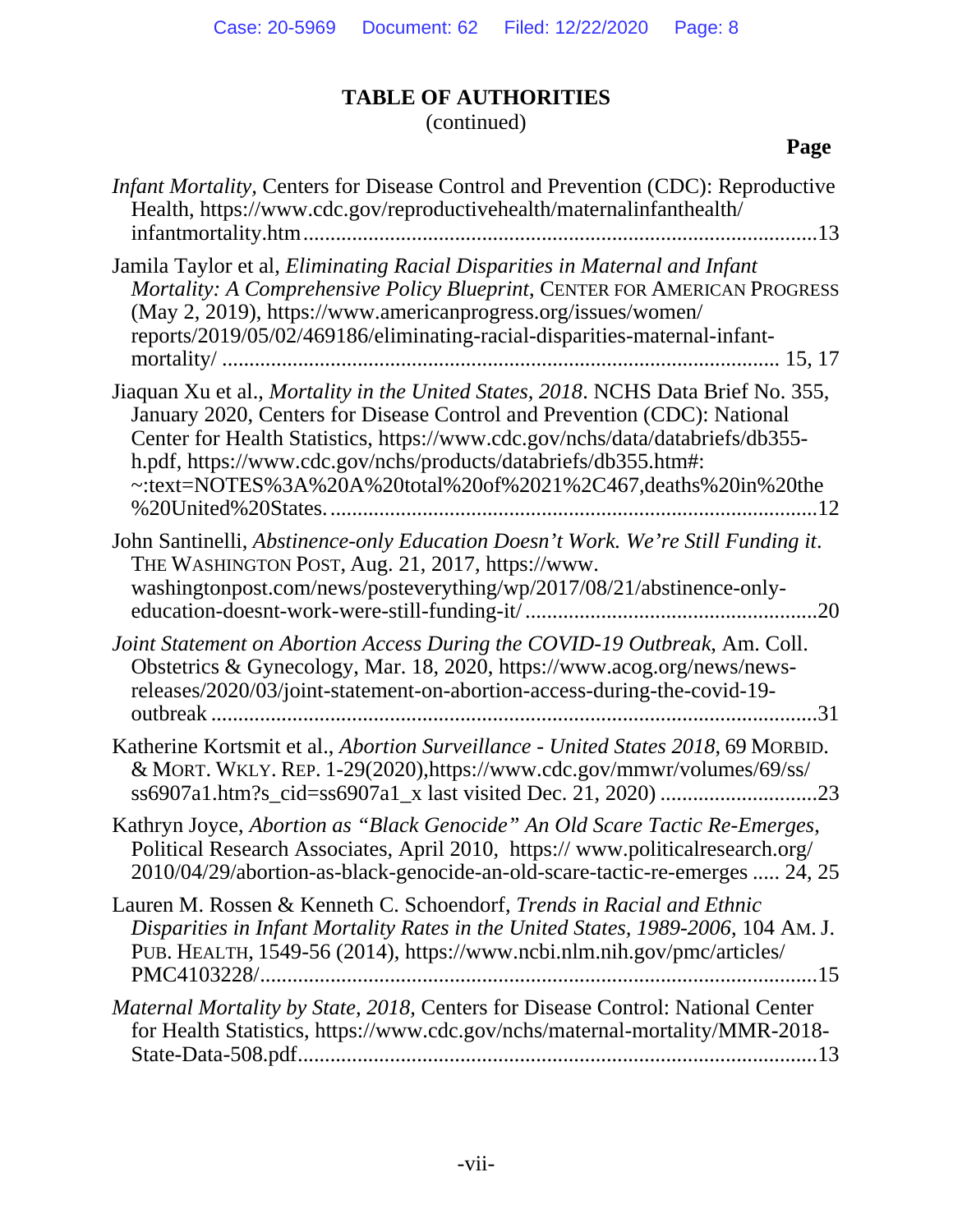(continued)

| Multi-Year Approach to a Structurally Balanced Budget, FY21 June Adjustment<br>[sic] Schedule 060420, June 3, 2020, https://www.tn.gov/content/dam/tn/<br>finance/budget/documents/overviewspresentations/FY21JuneAdjusmentSchedul<br>…19                                                                            |
|----------------------------------------------------------------------------------------------------------------------------------------------------------------------------------------------------------------------------------------------------------------------------------------------------------------------|
| National Center for Health Statistics: Teen Birth Rate by State,<br>Centers for Disease Control and Prevention (CDC), https://www.cdc.gov/nchs/<br>22                                                                                                                                                                |
| Nina Martin & Renee Montagne, Special Series: Lost Mothers: Maternal Mortality<br>In The U.S.: Black Mothers Keep Dying After Giving Birth. Shalon Irving's<br>Story Explains Why, NPR, Dec. 7, 2017, https://www.npr.org/2017/12/07/<br>568948782/black-mothers-keep-dying-after-giving-birth-shalon-irvings-story- |
| Orisha A. Bowers et al., Tennessee's Fetal Assault Law: Understanding its Impact<br>on Marginalized Women, SisterReach, March 2019, https://www.sisterreach.org/<br>uploads/1/3/3/2/133261658/full_fetal_assault_rpt_1.pdf (last visited Dec. 21,<br>$2020$ )<br>28                                                  |
| Pregnancy-Related Deaths, Centers for Disease Control and Prevention (CDC):<br>Reproductive Health, https://www.cdc.gov/reproductivehealth/                                                                                                                                                                          |
| Rachel Garfield, Kendal Orgera, and Anthony Damico. The Coverage Gap:<br>Uninsured Poor Adults in States that Do Not Expand Medicaid, Kaiser Family<br>Foundation, Jan. 14, 2020, https://www.kff.org/medicaid/issue-brief/the-<br>coverage-gap-uninsured-poor-adults-in-states-that-do-not-expand-medicaid/18       |
| SisterReach, Our Voices & Experiences Matter: The Need for Comprehensive Sex<br>Education Among Young People of Color in the South (2015),<br>https://www.sisterreach.org/uploads/1/2/9/0/129019671/2015_sr_                                                                                                         |
| Society for Adolescent Health and Medicine. Abstinence-Only-Until-Marriage<br>Policies and Programs: An Updated Position Paper of the Society for<br>Adolescent Health and Medicine. 63 J. ADOLESC. HEALTH 400-03 (2017),<br>https://www.jahonline.org/article/S1054-139X(17)30297-5/fulltext 19                     |
| Status of State Medicaid Expansion Decisions: Interactive Map, Kaiser Family<br>Foundation, Nov. 2, 2020, https://www.kff.org/medicaid/issue-brief/status-of-                                                                                                                                                        |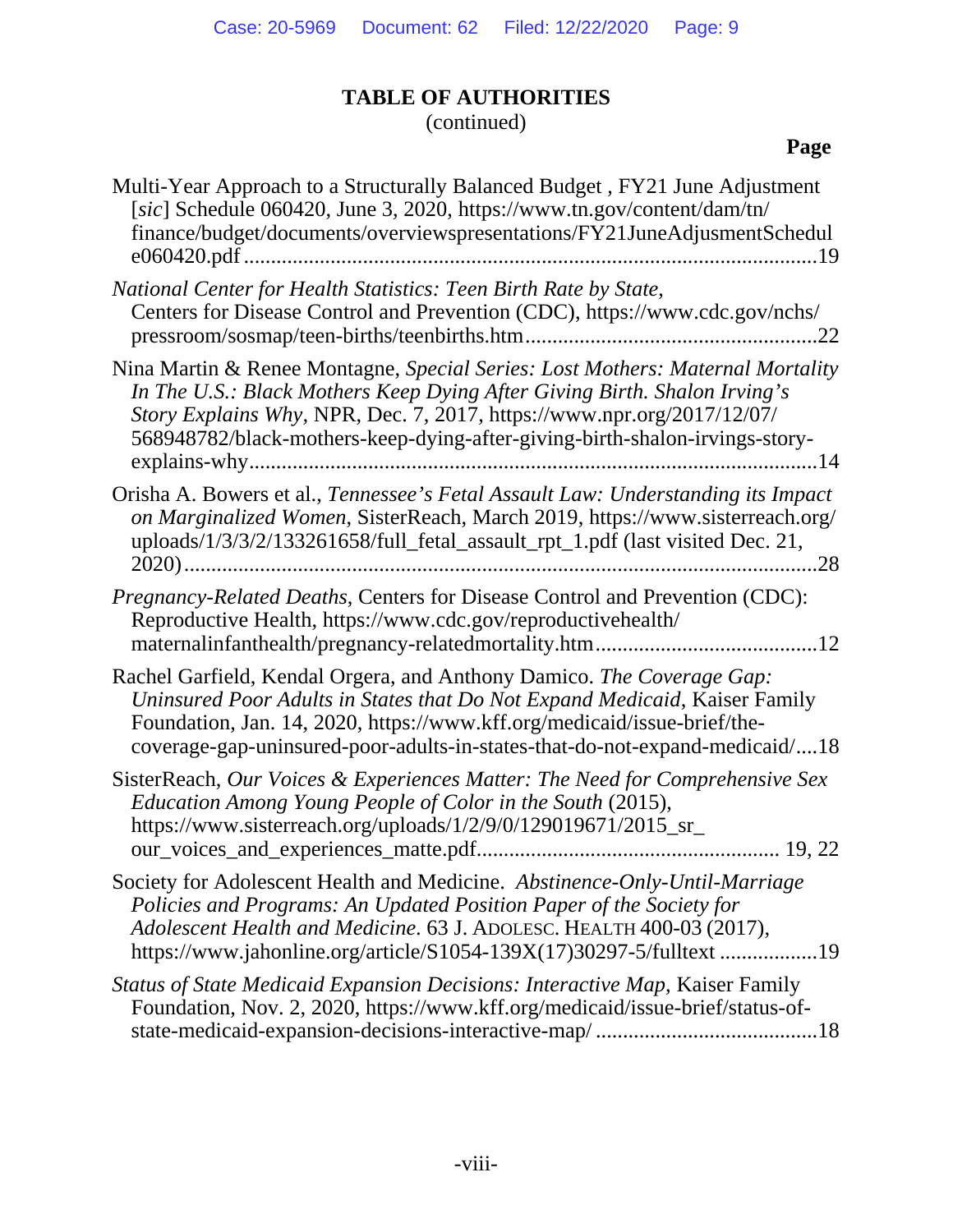(continued)

# **Page**

| Steven Hale, Sex Issue: Let's Talk About Sex: When it Comes to Teens and Sex,<br>What They Don't Know Can Hurt Them, NASHVILLE SCENE, Oct. 24, 2019,<br>https://www.nashvillescene.com/news/cover-story/article/21093674/sex-issue-<br>.21                                                                       |
|------------------------------------------------------------------------------------------------------------------------------------------------------------------------------------------------------------------------------------------------------------------------------------------------------------------|
| Sunshine Muse et al., Setting the Standard for Holistic Care of and for Black<br>Women, Black Mamas Matter Alliance, April 2018, https://black<br>mamasmatter.org/wp-content/uploads/2018/04/BMMA_BlackPaper_April-<br>14                                                                                        |
| Susan A. Cohen, Abortion and Women of Color, Guttmacher Institute, Aug. 2008,<br>https://www.guttmacher.org/gpr/2008/08/abortion-and-women-color-bigger-<br>.25                                                                                                                                                  |
| Tennessee Dept. of Health, Infant Mortality, https://www.tn.gov/health/health-<br>program-areas/tennessee-vital-signs/redirect-tennessee-vital-signs/vital-signs-                                                                                                                                                |
| Tennessee Dept. of Health, Maternal Mortality Review, https://www.tn.gov/<br>health/health-program-areas/fhw/maternal-mortality-review.html16                                                                                                                                                                    |
| Tennessee State Government, Number of Pregnancies with Rate Per 1,000 Females<br>Aged 10-19, By Race, For Counties of Tennessee, Resident Data, 2018, https://<br>www.tn.gov/content/dam/tn/health/documents/vital-statistics/<br>pregnancy/2018/TN%20Pregnancy%20Rates%20Age%2010-19%20-<br>% 202018.pdf.<br>22 |
| The World Factbook: Field Listing: Infant Mortality Rate (2020), Central<br>Intelligence Agency, https://www.cia.gov/library/publications/resources/the-<br>world-factbook/fields/354.html#XX                                                                                                                    |
| Uninsured Rates for the Nonelderly by Race/Ethnicity, Kaiser Family Foundation,<br>https://www.kff.org/uninsured/state-indicator/nonelderly-uninsured-rate-by-<br>raceethnicity/?currentTimeframe=0&sortModel=%7B%22colId%22: %22                                                                                |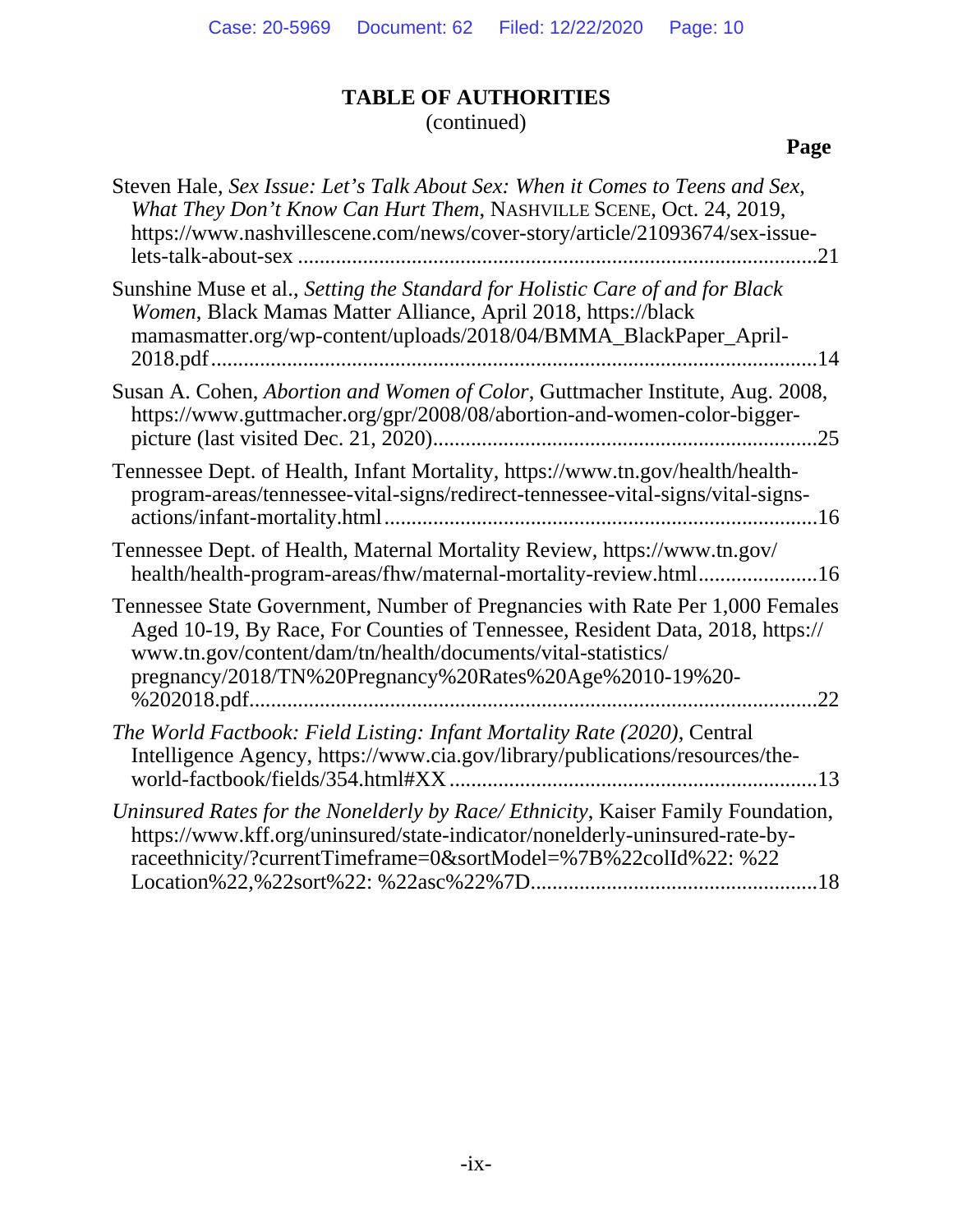#### **INTEREST OF AMICI CURIAE**

*Amici* are advocates of reproductive justice. The term reproductive justice was coined in Chicago in 1994 by twelve Black women to center the lived experiences of Black women and people of color on issues of reproductive and sexual health and justice. The framework is grounded in Black feminist and human rights theory. Central to the framework are the human rights to dignity, self-determination, and autonomy. The goal of reproductive justice advocates is to protect the human rights of women and people who give birth, $\frac{1}{2}$  including the rights (1) to decide if and when they will have children and the conditions under which they will give birth, adopt or parent; (2) to decide if they will not have children and their options for preventing or ending a pregnancy; (3) to parent the children they already have with the necessary social supports, in safe environments and healthy communities, and without fear of violence from individuals or the government; (4) to bodily autonomy free from all forms of reproductive and sexual oppression; (5) to express their sexuality and spirituality without violence or shame; and (6) to a quality of life and sustainability before and beyond the ability to give birth or parent. *See* Loretta J. Ross & Rickie Solinger, *Reproductive Justice: An Introduction* (2017).

 $\overline{a}$ 

<sup>1</sup> *Amici* recognize that abortion restrictions impact not just cisgender women, but rather all people who can become pregnant.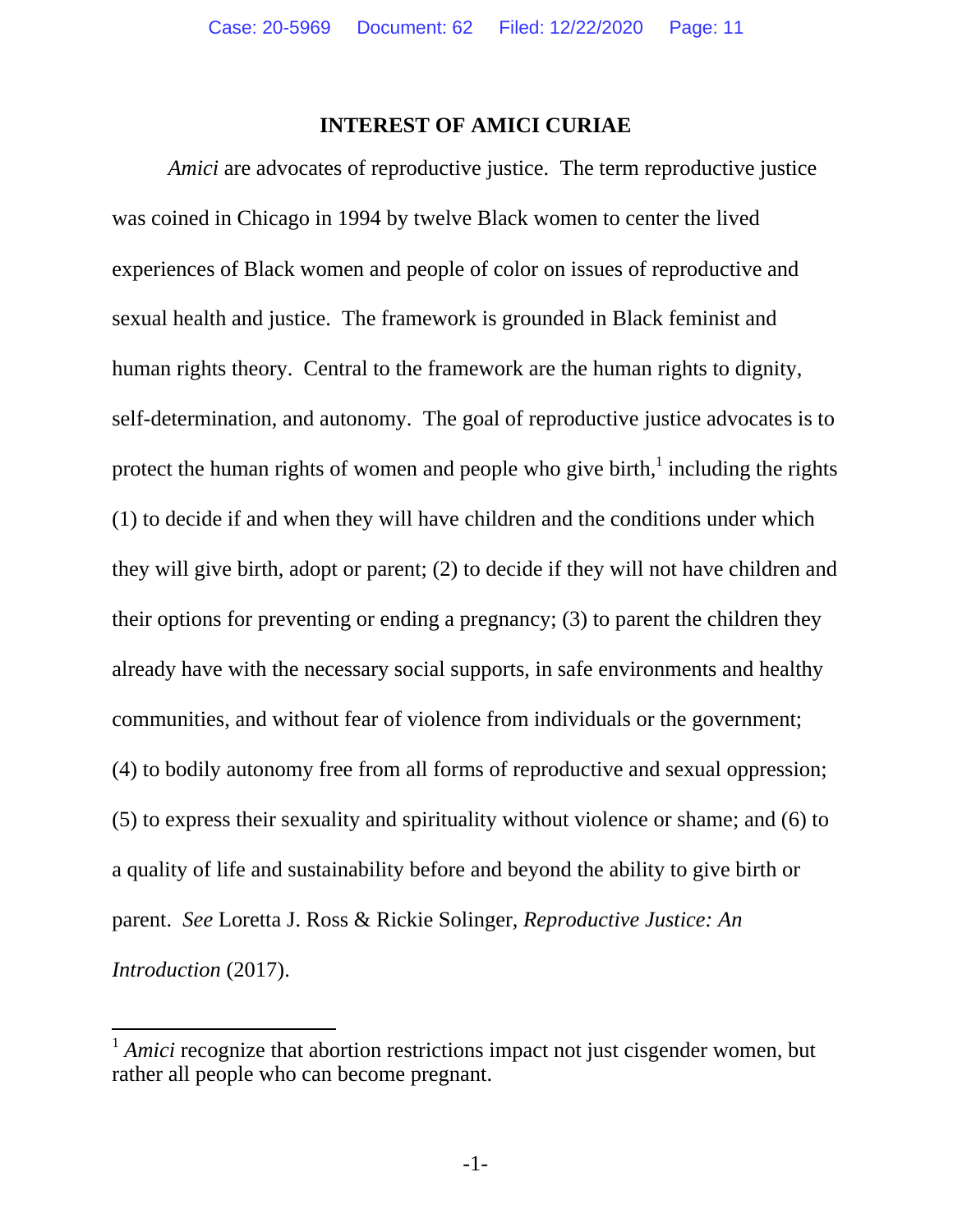*Amici* respectfully ask the Court to consider the maternal and infant mortality crisis in Tennessee and the lived experiences of Black women and people of color, which demonstrate that the State's purported interests in promoting maternal health and preventing discrimination are a pretext for restricting access to abortion. Far from advancing maternal health and preventing discrimination, the Abortion Bans will exacerbate racial disparities in health outcomes in Tennessee. *Amici* urge the Court to uphold the constitutional right to pre-viability abortion by affirming the District Court's decision.

*Amici* are the following reproductive justice and health organizations:

**SisterReach**, founded in 2011, is a 501(c)3 nonprofit grassroots organization dedicated to protecting the reproductive autonomy of women and teens of color, poor and rural women, LGBT+, Gender Non-Conforming individuals, including those who give birth, and their families through the framework of Reproductive Justice. SisterReach's mission is to empower its base to lead healthy lives, raise healthy families and live in healthy and sustainable communities. SisterReach works from a four-pronged strategy of education, policy and advocacy, culture shift, and harm reduction.

**A Better Balance** uses the power of the law to advance justice for workers, so they can care for themselves and their loved ones without jeopardizing their economic security. Through legislative advocacy, direct legal services and

-2-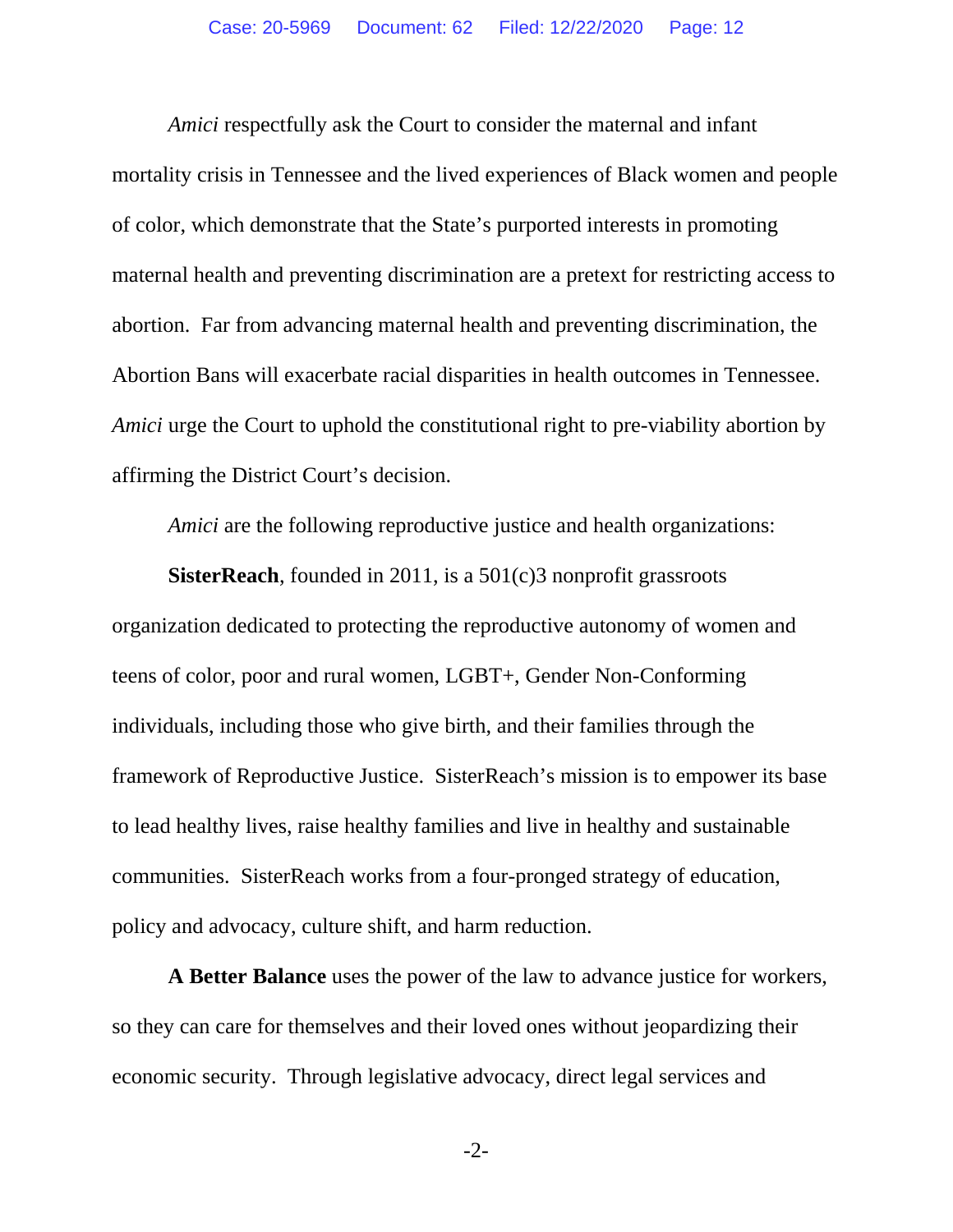strategic litigation, and public education, A Better Balance's expert legal team combats discrimination against pregnant workers and caregivers and advances supportive policies like paid sick time, paid family and medical leave, fair scheduling, and accessible, quality childcare and eldercare. When people value the work of providing care, which has long been marginalized due to sexism and racism, our communities and our nation are healthier and stronger. A Better Balance has a strong interest in ensuring that low-wage working women of color, who are hit hardest by measures that impose undue economic burdens on individuals seeking reproductive healthcare, are empowered and trusted to make their own decisions regarding their healthcare, families, and well-being.

**Healthy and Free Tennessee** promotes sexual and reproductive health and freedom in Tennessee by advancing policies and practices which recognize these elements as essential to the overall well-being of all individuals and communities.

#### **In Our Own Voice: National Black Women's Reproductive Justice**

**Agenda** is a national organizational initiative designed to amplify and lift up the voices of Black women at the national and regional levels in the ongoing fight to secure Reproductive Justice for all women and girls.

For more than 50 years, the **National Health Law Program (NHeLP)** has worked to advance access to quality health care and health equity for low-income and underserved people. NHeLP recognizes that all people should have access to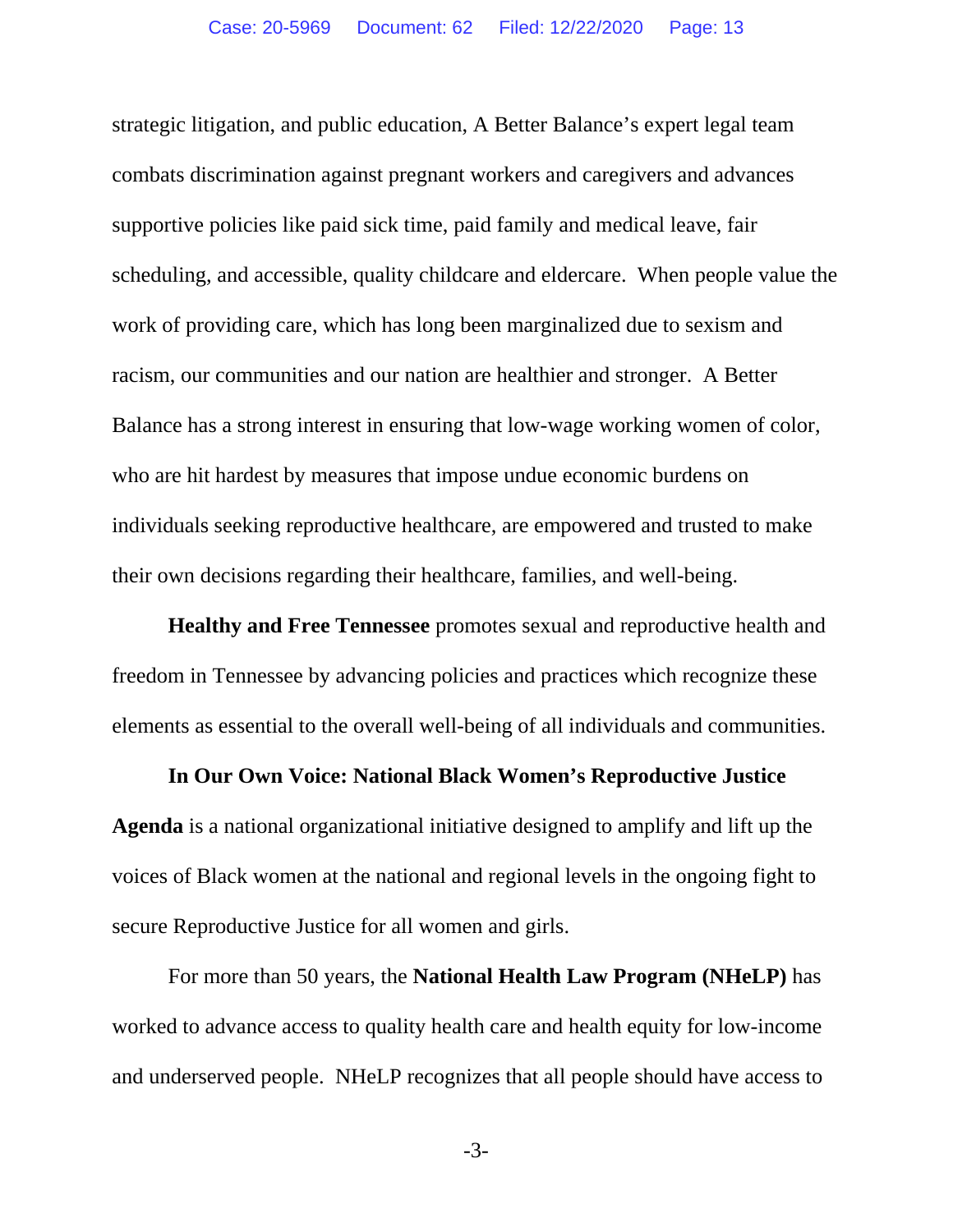comprehensive and quality reproductive and sexual health care and engages in education, policy advocacy, and litigation to achieve these goals.

**Payton Place** stands against systemic oppression and works in partnership with SisterReach and other justice-centric organizations to serve and support those most impacted by unjust and harmful policies and law making practices.

**Reproaction** is a national organization leading bold action to increase access to abortion and advance reproductive justice.

**SisterLove, Inc.** is a women's HIV/AIDS and reproductive justice organization headquartered in Atlanta, Georgia. SisterLove, Inc. engages local, state and federal governments in policy changes for women, communities of color, youth and members of the LGBTQIA+ community in all issues related to reproductive justice and human rights.

**SPARK Reproductive Justice NOW!** works to build and strengthen the power of our communities and a reproductive justice movement that centers Black Women, Women of Color, and Queer & Trans Young People of Color in Georgia and the South. Based in Georgia, Spark Reproductive Justice NOW! understands firsthand the importance of fighting legislation that significantly restricts access to abortion, specifically, the serious implications of a six-week ban. These laws have a disproportionate impact on Spark Reproductive Justice NOW!'s base and other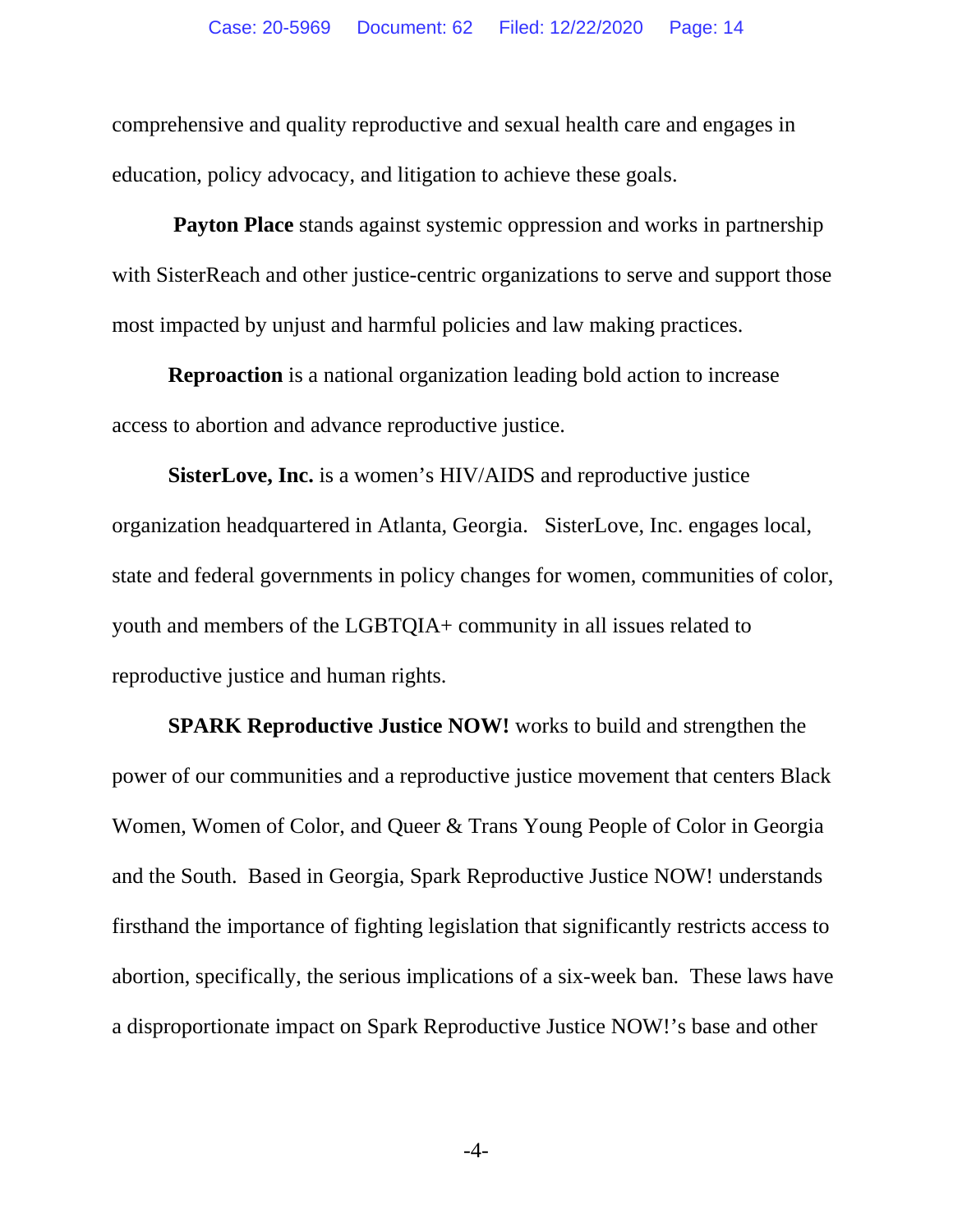marginalized groups, preventing folks from making informed and empowered choices about their reproductive futures.

**STEPS** works to empower and transform the lives of survivors, educate the community, and advocate for victims of domestic violence.

**The Afiya Center (TAC)** was established in response to the increasing disparities between HIV incidences worldwide and the extraordinary prevalence of HIV among Black women and girls in Texas. TAC is unique in that it is the only Reproductive Justice (RJ) organization in North Texas founded and directed by Black women. TAC's mission is to serve Black women and girls by transforming their relationship with their sexual and reproductive health through addressing the consequences of reproduction oppression.

**Women With A Vision** improves the lives of marginalized women, their families, and communities by addressing the social conditions that hinder their health and well-being. Women With A Vision accomplishes this through relentless advocacy, health education, supportive services, and community-based participatory research.

Under Federal Rule of Appellate Procedure 29(a)(2), *Amici* file this *amicus curiae* brief with the consent of all parties. No counsel for any party authored this brief in whole or in part, and no person or entity, other than SisterReach and its

-5-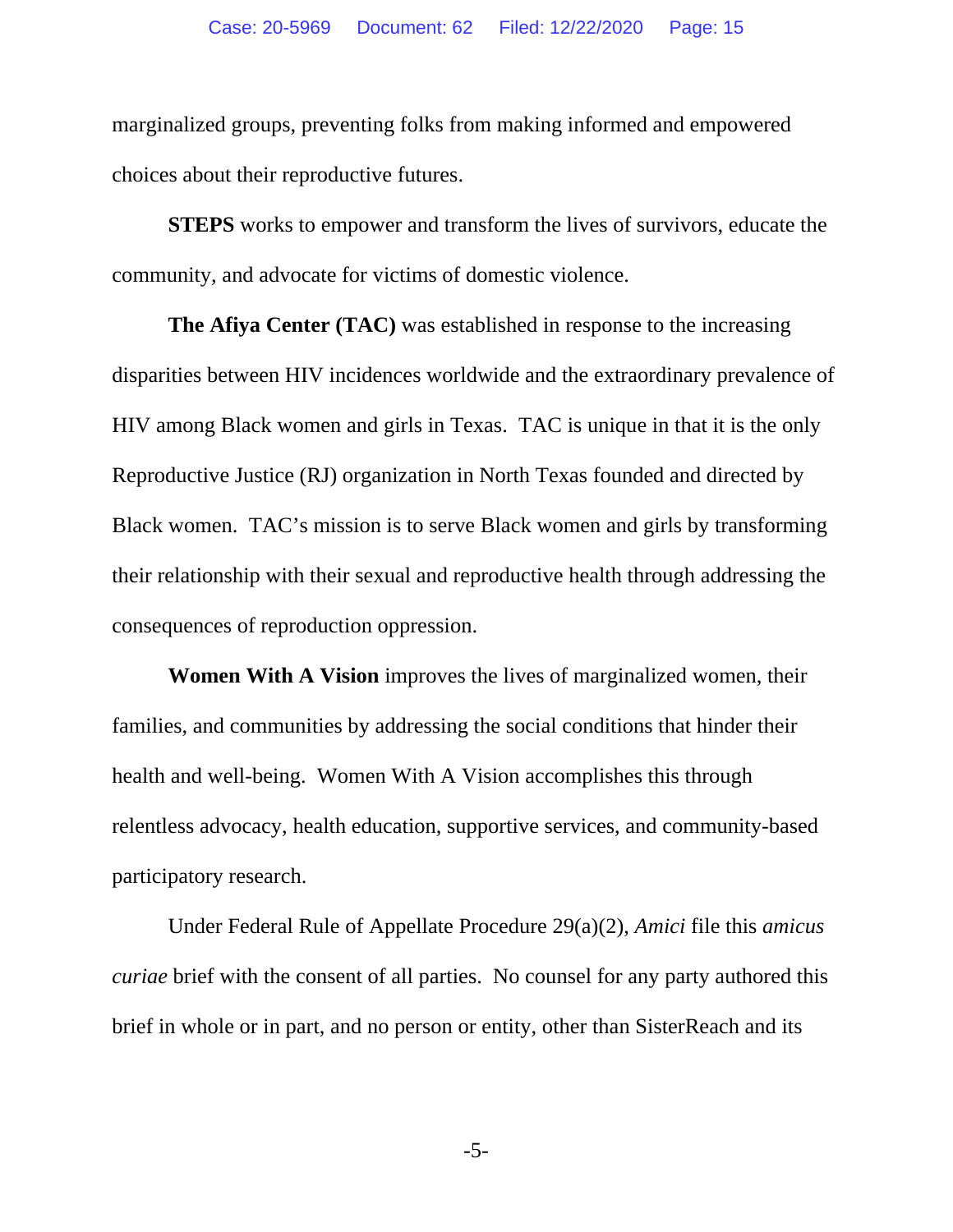counsel, made a monetary contribution intended to fund the preparation or submission of this brief.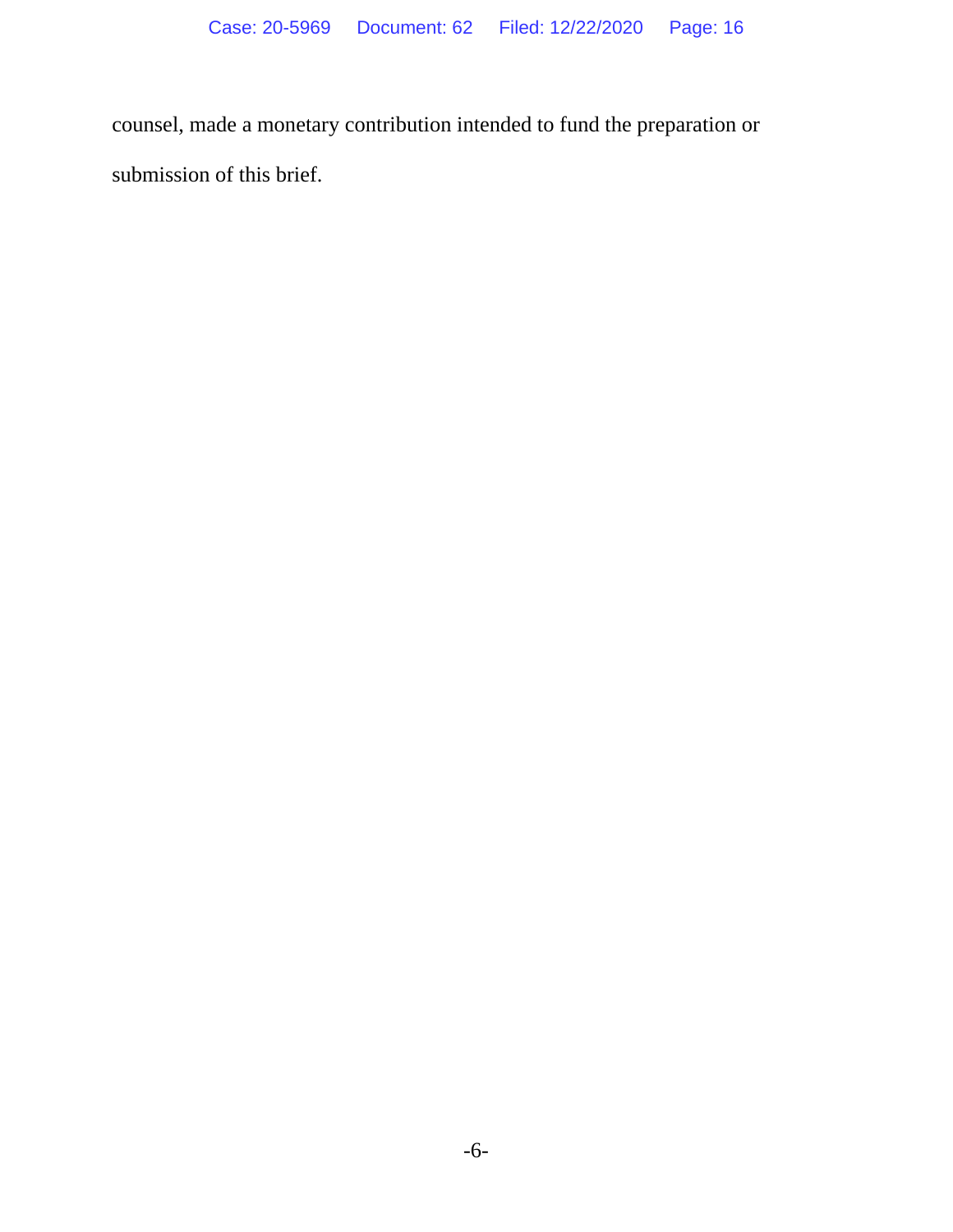#### **INTRODUCTION**

In the summer of 2020, in the middle of a pandemic that is disproportionately harming people of color and low-income people and placing an incredible strain on healthcare workers, Tennessee passed pre-viability abortion bans with felony penalties for doctors. *See* 2020 Tenn. Pub. Acts, ch. 764. The law added new abortion restrictions to Tennessee's already obstructive landscape, two of which were challenged by Plaintiffs-Appellees: (1) the "Six Week Ban" criminalizes abortions starting as early as six weeks gestational age unless there is no "fetal heartbeat," and then, upon the invalidation of that ban, at or after 8, 10, 12, 15, 18, 20, 21, 22, 23, and 24 weeks (the "Cascading Bans"), Tenn. Code Ann. § 39-15-216, and (2) the "Reason Bans" criminalize abortion if the patient is seeking an abortion because of the race, sex, or the potential for a Down syndrome diagnosis of the fetus, Tenn. Code Ann. § 39-15-217 (collectively the "Abortions Bans").

Tennessee's Cascading Bans and Reason Bans prohibit abortion before viability and are plainly unconstitutional under *Roe v. Wade*, 410 U.S. 113, 163-64 (1973) and *Planned Parenthood of Se. Penn. v. Casey*, 505 U.S. 833 (1992). Tennessee's purported interests are therefore irrelevant and this Court need not credit them. Yet Tennessee still asserts its alleged state interests, including promoting maternal health and preventing discrimination, in an attempt to justify

-7-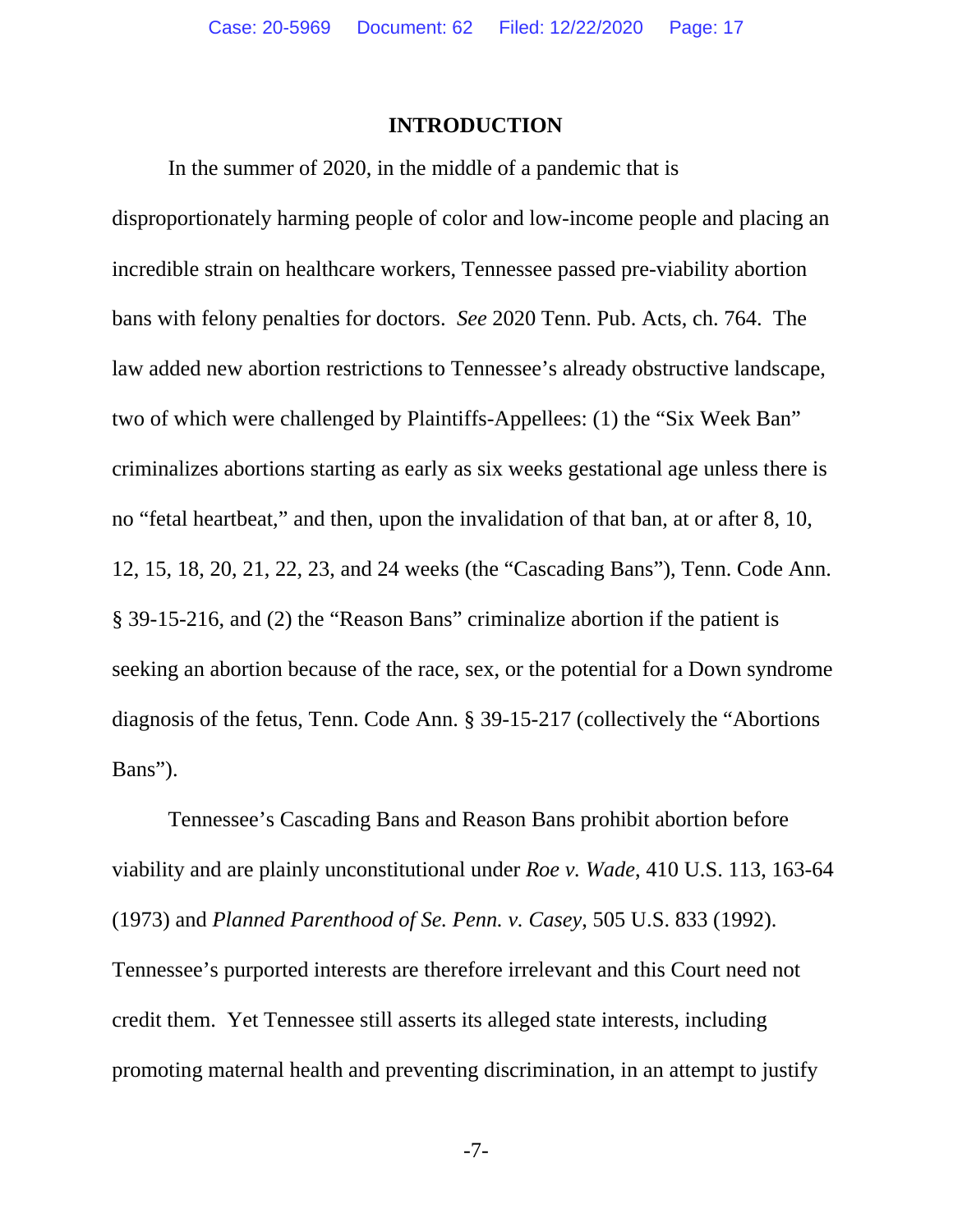the Abortion Bans. Tennessee's maternal and infant mortality crisis that disproportionately harms people of color paints a very different picture and Tennessee's alleged interests thus lack credibility, similar to the state interests that the Supreme Court rejected in *Whole Woman's Health v. Hellerstedt*, 136 S. Ct. 2292, 2315 (2016). Furthermore, *Amici* demonstrate that the Abortion Bans will harm maternal health and disproportionately harm Black women and people of color, undermining Tennessee's professed goals in enacting the challenged laws.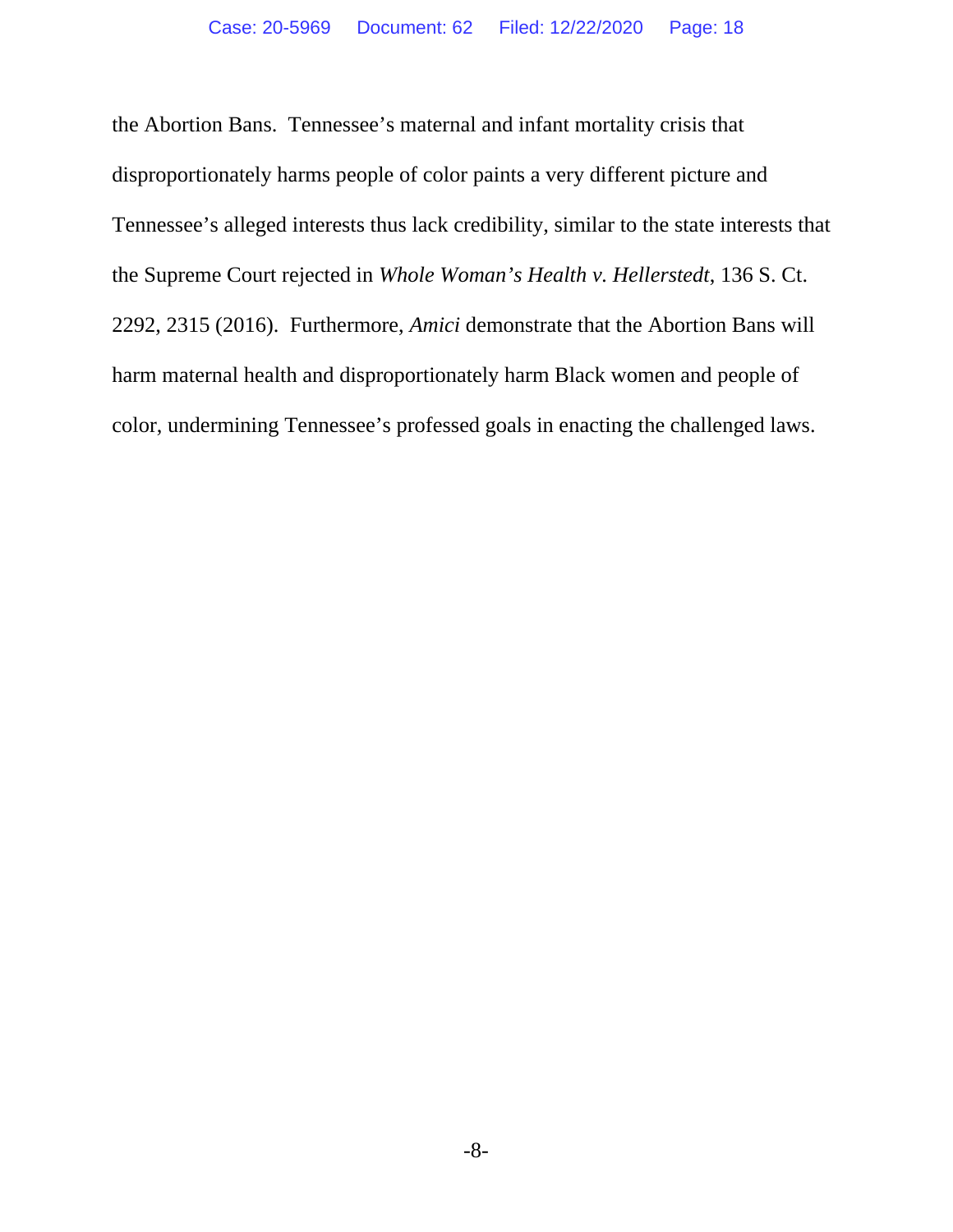#### **ARGUMENT**

Supreme Court precedent clearly establishes that states may not prohibit previability abortions regardless of the states' purported interests. *See Planned Parenthood of Se. Penn. v. Casey*, 505 U.S. at 846 ("Before viability, the State's interests are not strong enough to support a prohibition of abortion or the imposition of a substantial obstacle to the woman's effective right to elect the procedure."); *Roe*, 410 U.S. at 163-64 (1973); *June Med. Servs. L. L. C. v. Russo*, 140 S. Ct. 2103, 2135 (2020) (citing *Casey*, 505 U.S. at 871) (Roberts, J., concurring) (noting that "*Casey* reaffirmed 'the most central principle of *Roe v. Wade*,' 'a woman's right to terminate her pregnancy before viability'"); *see also Whole Woman's Health*, 136 S. Ct. at 2299(reaffirming that a provision of law is constitutionally invalid if it bans abortion "before the fetus attains viability" (quoting *Casey*, 505 U.S. at 878)); *Gonzales v. Carhart*, 550 U.S. 124, 146 (2007) ("assum[ing]" the principle that, "[b]efore viability, a State 'may not prohibit any woman from making the ultimate decision to terminate her pregnancy'" (quoting *Casey*, 505 U.S. at 879))*; Stenberg v. Carhart*, 530 U.S. 914, 921 (2000) (declining to "revisit" the legal principles reaffirmed in Casey that "before 'viability . . . the woman has a right to choose to terminate her pregnancy'") (quoting *Casey*, 505 U.S. at 870)); *see also Preterm-Cleveland v. Himes*, 940 F.3d 318, 323 (6th Cir. 2019) (upholding preliminary injunction of Ohio reason ban

-9-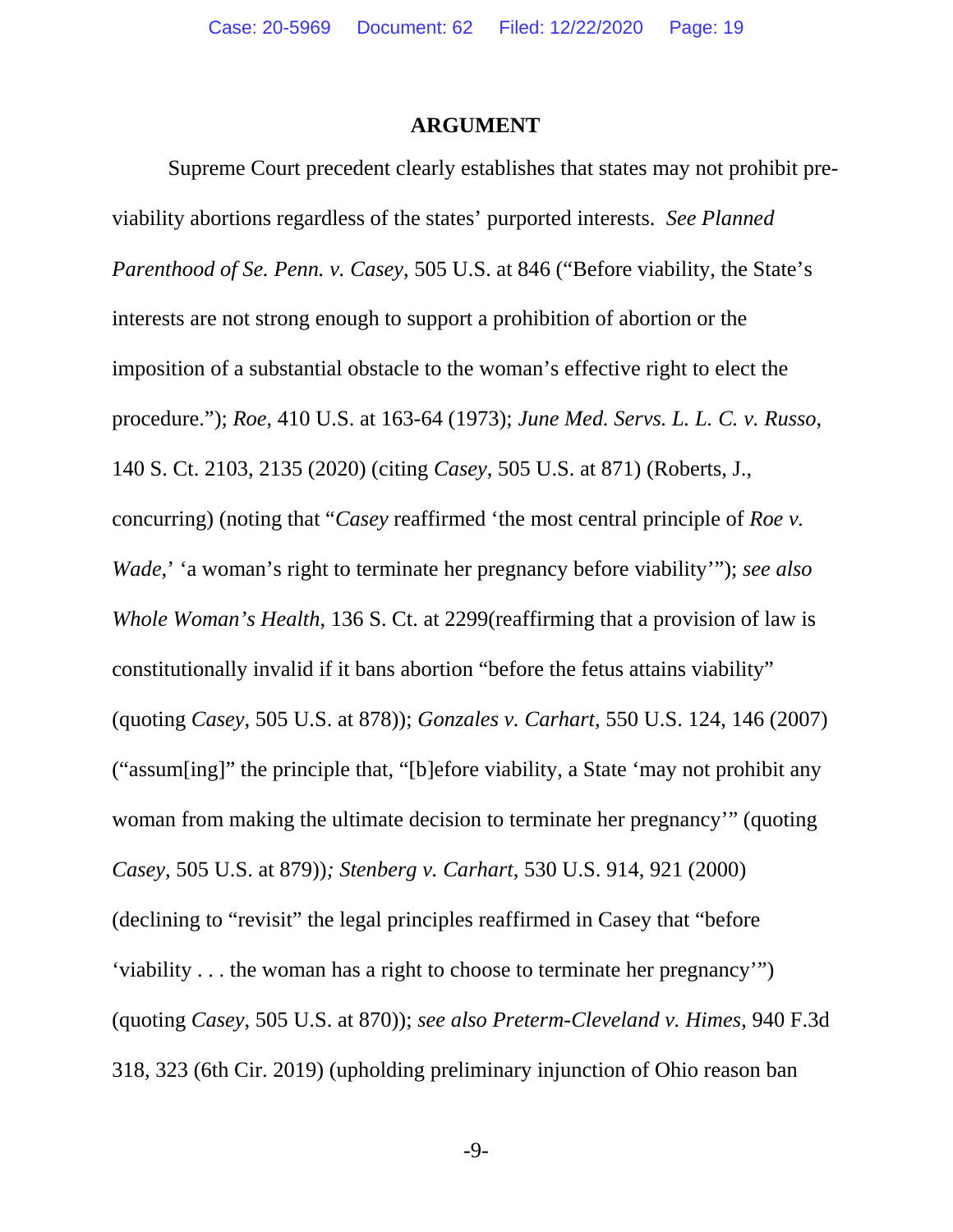because a state may not prohibit abortion prior to viability regardless of the "the state's purported reason for prohibiting a woman from obtaining an abortion"), *reh'g en banc granted*, *opinion vacated*, 944 F.3d 630 (6th Cir. 2019).

As found by the District Court, the Abortion Bans only serve to restrict previability abortions because Tennessee law already prohibits abortion after viability, Tenn. Code Ann. § 39-15-211(b)(1). PI Order Mem., R.41, PageID#731.<sup>2</sup> The Abortion Bans thus violate long-standing Supreme Court precedent and any purported state interests are thus irrelevant and need not be credited by this Court. Nevertheless, in an attempt to justify its pre-viability abortion bans, Tennessee still invokes its interests in, *inter alia*, maternal health and preventing discrimination. *See* Defendants-Appellants' Brief (Defs.' Br.) at 11. This justification will not save these unconstitutional laws.

In *Whole Woman's Health*, a case challenging a Targeted Regulation of Abortion Providers (TRAP) law, not a law prohibiting pre-viability abortions like here, the Supreme Court considered and rejected the state's purported interest in maternal health as disingenuous where the state did little to advance maternal

 $\overline{\phantom{a}}$ 

 $2$  The District Court correctly found that "Plaintiffs have shown a likelihood of success on the merits of their claim that Section 216 violates long-standing Supreme Court precedent prohibiting bans on pre-viability abortions that this Court is bound to follow." PI Order Mem., R.41, PageID#757. The District Court's order appealed here did not address whether the Reason Bans also operated as unconstitutional pre-viability abortion bans because it found the provision was void for vagueness. *Id*.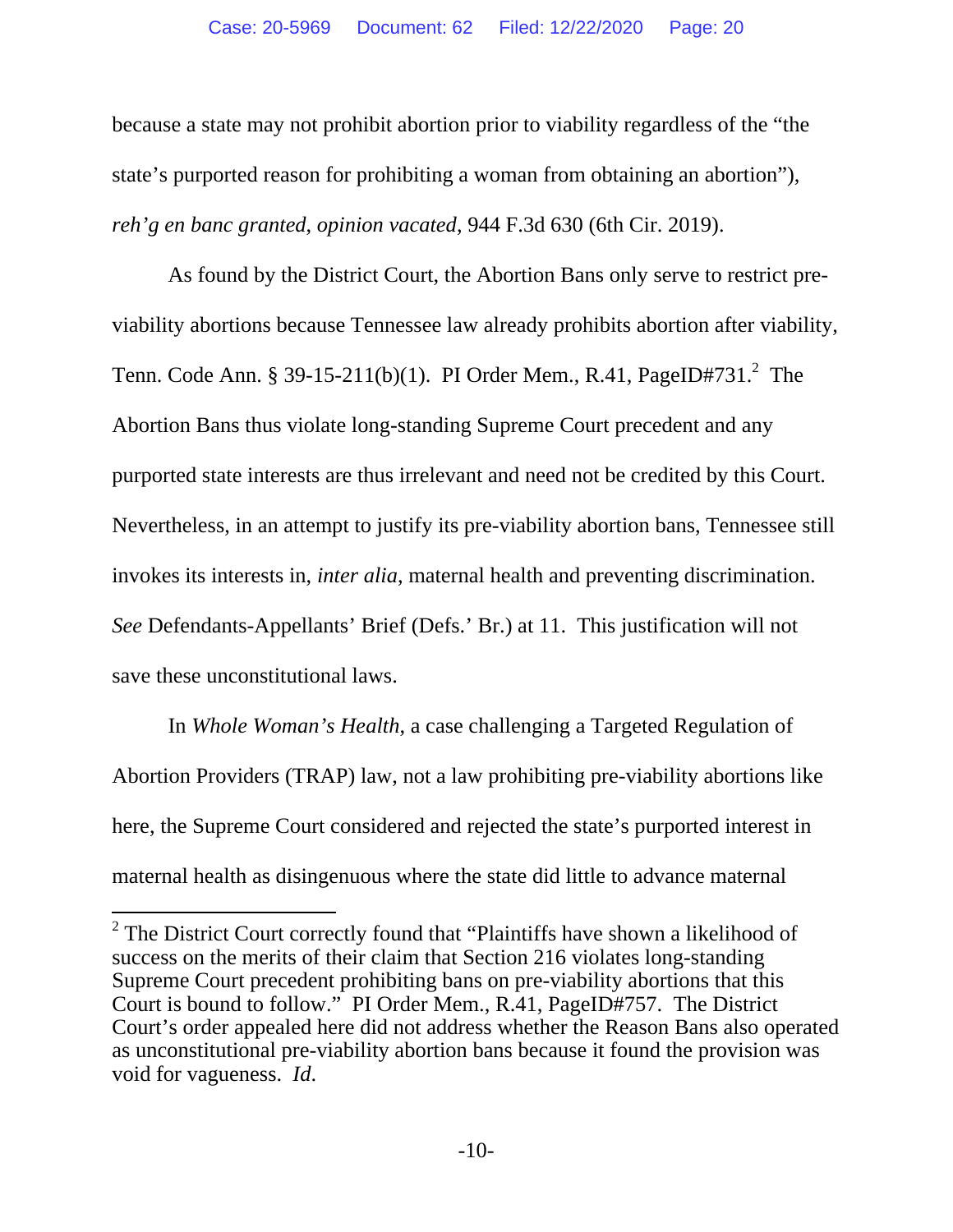health other than attack abortion. 136 S. Ct. at 2315. Even if this Court were to consider Tennessee's purported interests, which it need not, the Court should not credit the asserted interests when the reality in Tennessee demonstrates these interests are a pretext for restricting access to abortion, which disproportionately harms Black women and people of color.

## **I. TENNESSEE'S PURPORTED INTERESTS IN MATERNAL HEALTH AND ANTI-DISCRIMINATION ARE DISINGENUOUS**

Tennessee's purported interests in maternal health and anti-discrimination, *see* Defs.' Br. at 19-20, are not credible given the state's troubling record on maternal, infant, and sexual and reproductive health under which Black women and people of color have suffered disproportionately. Furthermore, Tennessee's alleged interest in anti-discrimination is disingenuous at best, as it co-opts the language of civil rights and racial justice movements to stigmatize and harm Black women and people of color.

### **A. Tennessee Has Failed to Promote Maternal Health, Disproportionally Harming Families of Color.**

### **1. Tennessee is among the worst performing states for infant and maternal mortality.**

Despite being one of the most advanced countries in the world, the maternal mortality rate in the United States is higher than any other developed country and Tennessee's rate is even higher than the national average. Amber Bellazaire & Erik Skinner, *Preventing Infant and Maternal Mortality: State Policy Options*,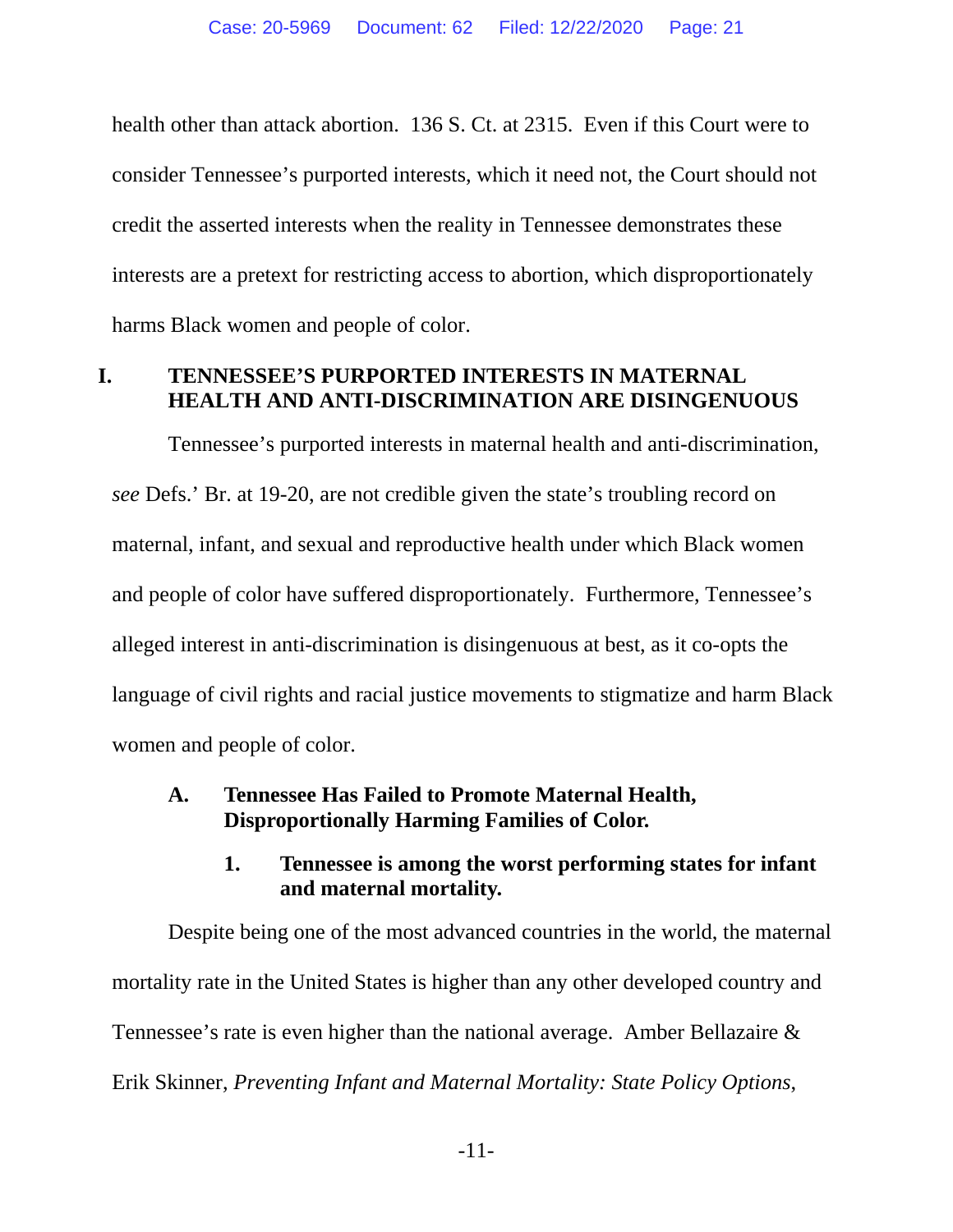NATIONAL CONFERENCE OF STATE LEGISLATURES (July 3, 2019),

https://www.ncsl.org/research/health/preventing-infant-and-maternal-mortalitystate-policy-options.aspx; Anna Lummus and Anna Walton, *Why are Tennessee Moms and Babies Dying at Such a High Rate?* Tennessee Justice Center, at 2, Sept. 26, 2018, https://wpln.org/wp-content/uploads/sites/7/2020/04/Infant-and-Maternal-Mortality-Policy-Brief.pdf (last visited Dec. 21, 2020). According to the CDC, about 700 women die every year from pregnancy-related or delivery issues in the United States. *Pregnancy-Related Deaths*, Centers for Disease Control and Prevention (CDC): Reproductive Health, https://www.cdc.gov/reproductivehealth /maternalinfanthealth/pregnancy-relatedmortality.htm (last visited Dec. 21, 2020). And while infant mortality rates in the U.S. continue to decline, infant mortality rates are higher than those in other affluent countries, such as Switzerland and the Netherlands, and higher than those in less affluent countries such as Belarus and Montenegro. Bellazaire, *supra*. <sup>3</sup> *The World Factbook: Field Listing: Infant Mortality Rate (2020)*, Central Intelligence Agency,

l

<sup>&</sup>lt;sup>3</sup> In 2017, the infant mortality rate was 579.3 infant deaths per 100,000 live births, with the rate slightly decreasing in 2018, to 566.2 deaths per 100,000 live births. Jiaquan Xu et al., *Mortality in the United States, 2018*. NCHS Data Brief No. 355, January 2020, Centers for Disease Control and Prevention (CDC): National Center for Health Statistics, https://www.cdc.gov/nchs/data/databriefs/db355-h.pdf (last visited Dec. 21, 2020), https://www.cdc.gov/nchs/products/databriefs/db355.htm# :~:text=NOTES%3A%20A%20total%20of%2021%2C467,deaths%20in%20the% 20United%20States.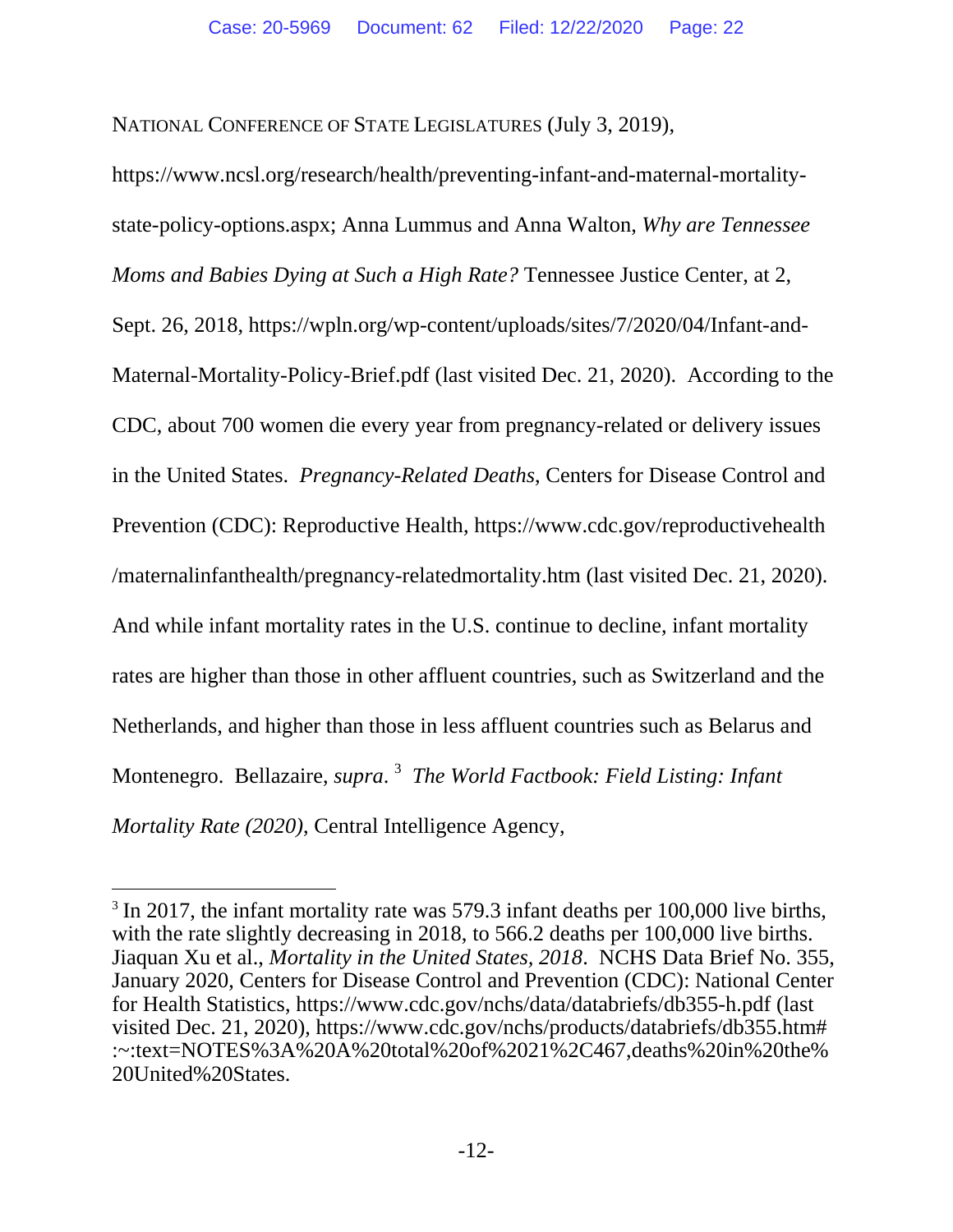https://www.cia.gov/library/publications/resources/the-world-factbook/fields/ 354.html#XX (last visited Dec. 21, 2020).

Within the United States, Tennessee is "among the worst performing states for high rates of infant and maternal deaths, and poor health care access is likely to blame." Lummus, *supra*, at 1. Whereas the CDC reported that the 2018 maternal mortality rate in the United States was 17.4 maternal deaths per 100,000 live births, in Tennessee that rate was 21 per 100,0000. Donna L. Hoyert et al. *Maternal Mortality in the United States: Changes in Coding, Publication, and Data Release*, 69 NAT'L VITAL STAT. REP. 1-18 (Jan. 30, 2020), https:// www.cdc.gov/nchs/data/nvsr/nvsr69/nvsr69-02-508.pdf (last visited Dec. 21, 2020); *Maternal Mortality by State, 2018,* Centers for Disease Control: National Center for Health Statistics, https://www.cdc.gov/nchs/maternal-mortality/MMR-2018-State-Data-508.pdf (last visited Dec. 21, 2020).

The CDC also reported above-average infant mortality rates in Tennessee: in 2018, the infant mortality rate was 6.9 per 1,000 in Tennessee and 5.7 per 1,000 across the country. *Infant Mortality,* Centers for Disease Control and Prevention (CDC): Reproductive Health (last visited Dec. 21, 2020), https://www.cdc.gov/ reproductivehealth/maternalinfanthealth/infantmortality.htm.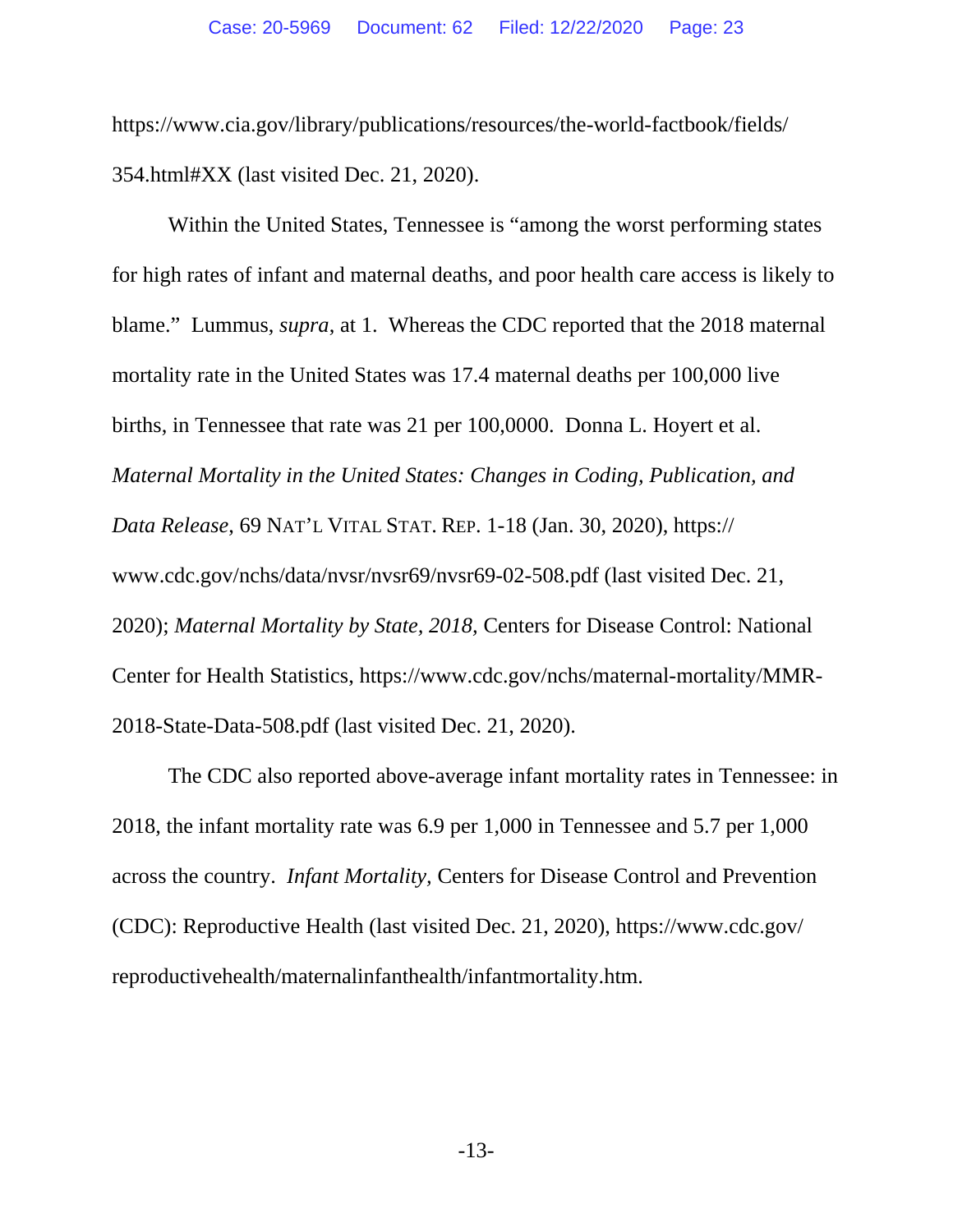## **2. Black Women and infants are more likely to die than any other group of women and infants in Tennessee.**

These troubling statistics are even more striking in Black communities; in fact, the disparity in Black maternal and infant deaths in the Unites States accounts for the main reason both rates are higher in the United States than in other developed countries. *See* Nina Martin & Renee Montagne, *Special Series: Lost Mothers: Maternal Mortality In The U.S.: Black Mothers Keep Dying After Giving Birth. Shalon Irving's Story Explains Why,* NPR, Dec. 7, 2017, https:// www.npr.org/2017/12/07/568948782/black-mothers-keep-dying-after-givingbirth-shalon-irvings-story-explains-why (last visited Dec. 21, 2020). Across the United States, Black women are three to four times more likely to die from pregnancy-related complications than White women and Black infants are more than twice as likely to die within their first year of being born as White infants. *See* Sunshine Muse et al., *Setting the Standard for Holistic Care of and for Black Women*, Black Mamas Matter Alliance, April 2018, at 2, https://black mamasmatter.org/wp-content/uploads/2018/04/BMMA\_BlackPaper\_April-2018.pdf (last visited Dec. 21, 2020) (citing *Pregnancy Mortality Surveillance System*, Centers for Disease Control and Prevention (CDC): Reproductive Health, https://www.cdc.gov/reproductivehealth/maternalinfanthealth/pmss.html (last visited Dec. 21, 2020)); Table 011: Infant Mortality Rates, by Race: United States, Selected Years 1950–2015, 2016, Centers for Disease Control and Prevention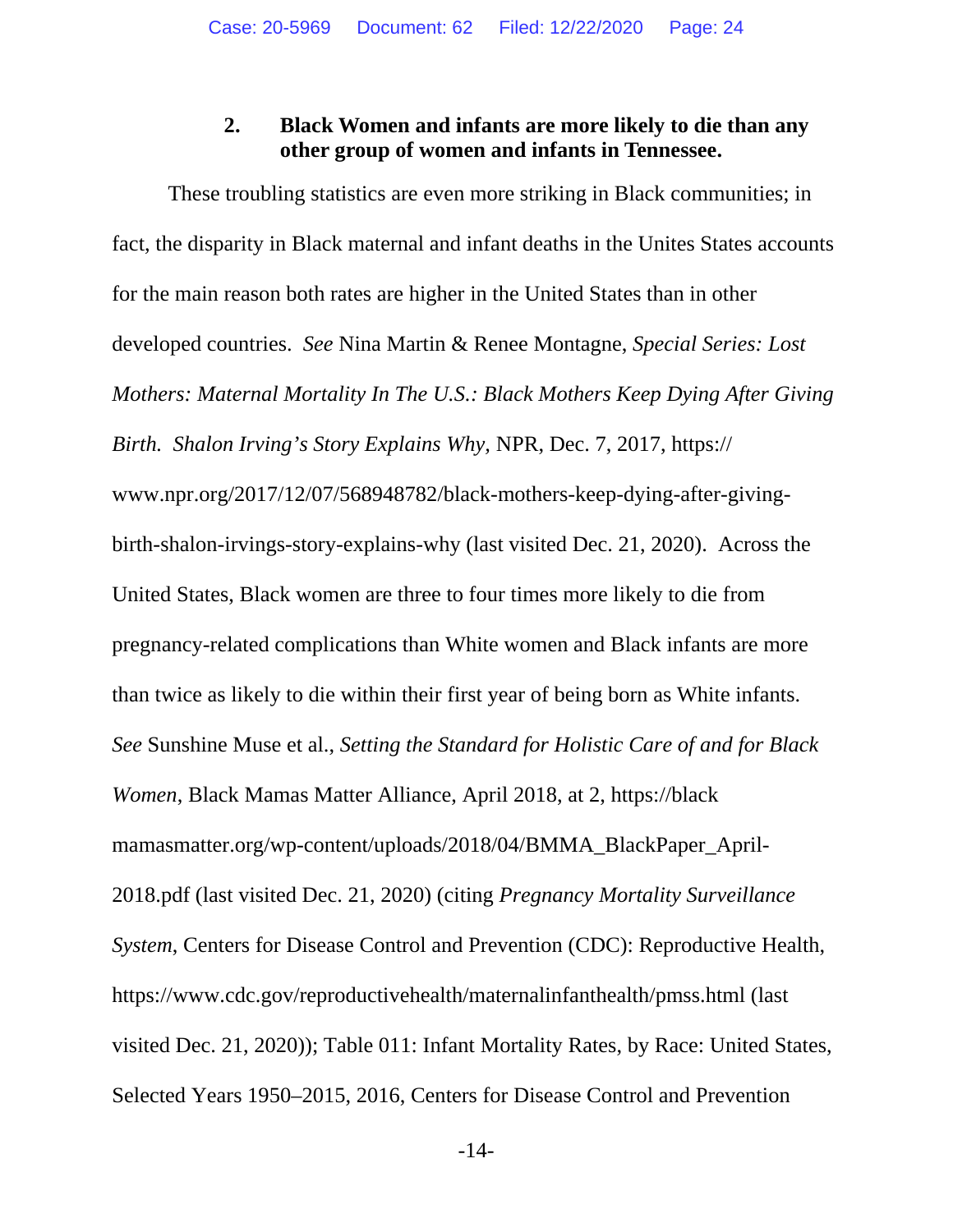(CDC): National Center for Health, https://www.cdc.gov/nchs/data/hus/2016/ 011.pdf (last visited Dec. 21, 2020).<sup>4</sup> These disparities have persisted throughout our country's history. *See, e.g.*, Lauren M. Rossen & Kenneth C. Schoendorf, *Trends in Racial and Ethnic Disparities in Infant Mortality Rates in the United States, 1989-2006*, 104 AM. J. PUB. HEALTH, 1549-56 (2014), https://www. ncbi.nlm.nih.gov/pmc/articles/PMC4103228/; Table 011, *supra*. Significantly, these disparities in Black maternal health outcomes persist even when controlling for education and income, indicating that these disparities are "rooted in racism." Taylor *supra*, at note 4; *see also* Andreea A. Creanga, et al., *Pregnancy-related Mortality in the United States, 2011–2013,* 130 OBSTET. GYNECOL. 366-73 (2017), https://www.ncbi.nlm.nih.gov/pubmed/28697109 (last visited Dec. 21, 2020); Muse, *supra*, at 4.

 4 Though women of color and infants born to them also face higher risks of mortality, the racial disparities between Black women and babies as compared to White women and babies are the most drastic. Jamila Taylor et al, *Eliminating Racial Disparities in Maternal and Infant Mortality: A Comprehensive Policy Blueprint*, CENTER FOR AMERICAN PROGRESS (May 2, 2019), https://www. americanprogress.org/issues/women/reports/2019/05/02/469186/eliminatingracial-disparities-maternal-infant-mortality/ (citations omitted) (last visited Dec. 21, 2020); Table 012: Infant Mortality Rates, by Race and Hispanic Origin of Mother, State, and Territory: United States and U.S. Dependent Areas, Average Annual 1989–1991, 2003–2005, and 2012–2014, 2016, Centers for Disease Control and Prevention (CDC): National Center for Health Statistics, https://www.cdc.gov/nchs/data/hus/2016/012.pdf (last visited Dec. 21, 2020).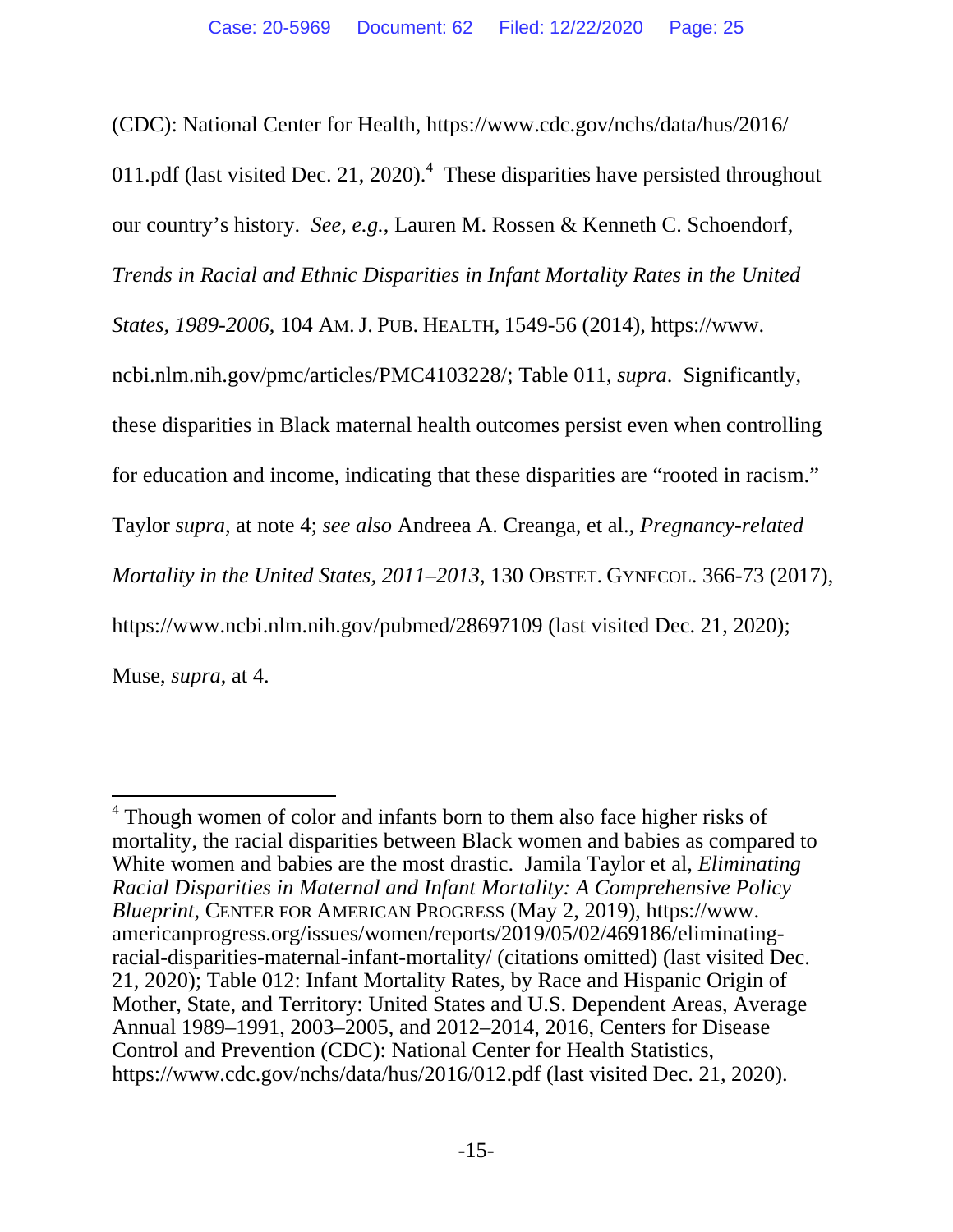In Tennessee, Black women are three times more likely to die from pregnancy complications than white women. *See* Tennessee Dept. of Health, Maternal Mortality Review, https://www.tn.gov/health/health-programareas/fhw/maternal-mortality-review.html (last visited Dec. 21, 2020). During 2017 and 2018, forty-six Black women in Tennessee died while pregnant or within one year of pregnancy. *Id*.Four in ten deaths were determined by a maternal mortality review committee to be pregnancy-related and 100% of pregnancyrelated deaths to black women were determined to be *preventable*. *Id.* Black infants in Tennessee face roughly double the risk of infant mortality as white infants. *See* Tennessee Dept. of Health, Infant Mortality, https://www.tn.gov/ health/health-program-areas/tennessee-vital-signs/redirect-tennessee-vitalsigns/vital-signs-actions/infant-mortality.html (last visited Dec. 21, 2020).

#### **3. Despite these dire statistics, Tennessee fails to take adequate steps to protect maternal health.**

Tennessee has a maternal and infant mortality crisis, disproportionately affecting Tennesseans of color. Yet Tennessee refuses to take steps to address these preventable deaths, such as expanding Medicaid or providing comprehensive sexual and reproductive health education, instead reducing funding for post-natal care in 2020.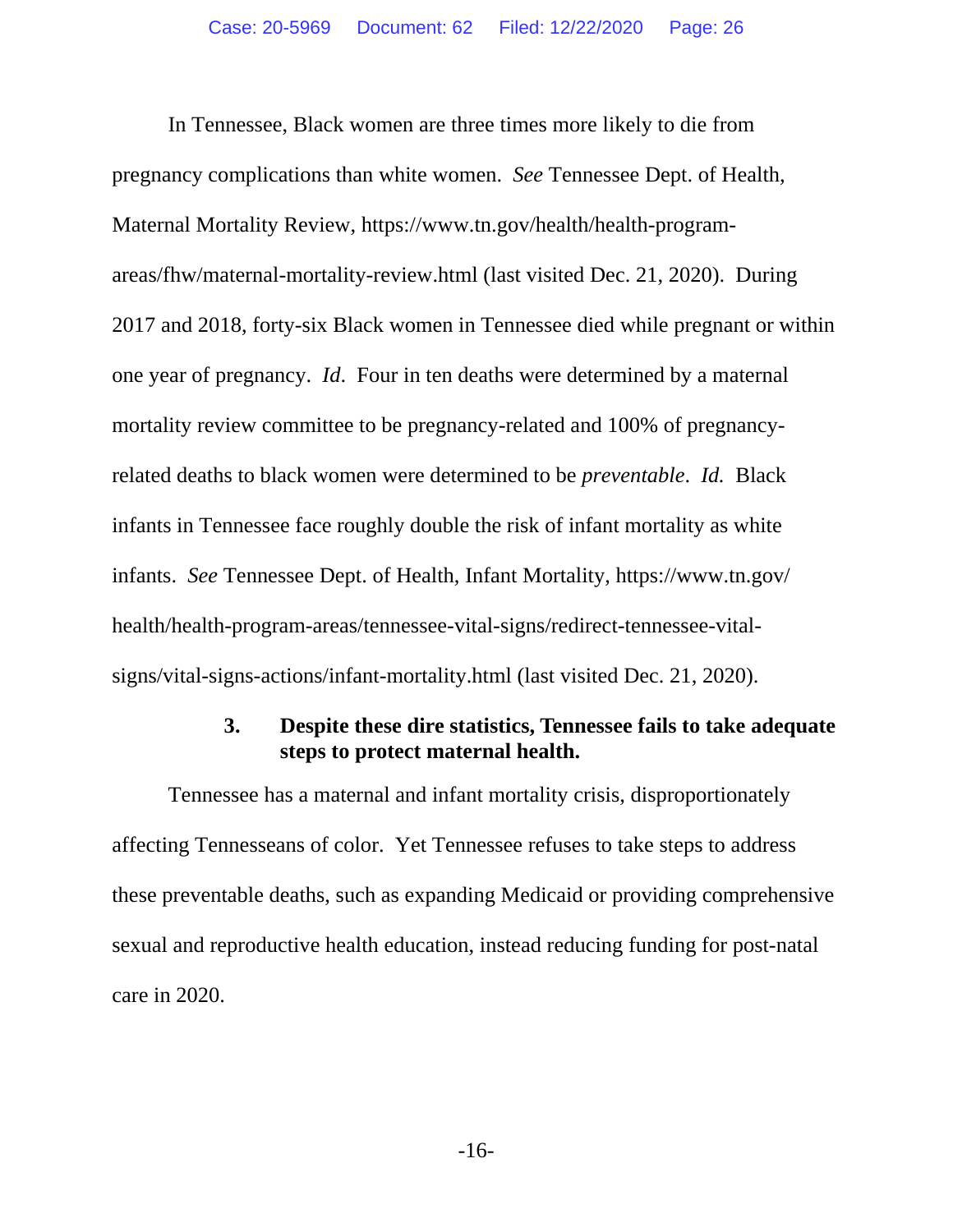## **a. Tennessee fails to ensure pregnant people have access to prenatal care.**

In addition to racism driving racial disparities in maternal and infant mortality,<sup>5</sup> "significant underinvestment in family support and health care programs contribute to the alarming trends in maternal and infant health." Taylor, *supra,* at note 5. An alarming 39% of women in Tennessee receive delayed or no prenatal care (as compared to 23% of women across the country). Chattanooga-Hamilton County Health Department, Picture of Our Health: Hamilton County Community Health Profile, 2019, at 36, http://health.hamiltontn.org/Portals/14/ DataPublications/Docs/2019%20Report%20Final%202019-02-28.docx.pdf (last visited Dec. 21, 2020). In Tennessee, women of color are more likely to be uninsured and due to the healthcare coverage gap, pregnant people in Tennessee often ignore signs of failing health due to the financial consequences associated with getting a diagnosis or seeking treatment. *See Uninsured Rates for the Nonelderly by Race/ Ethnicity*, Kaiser Family Foundation, https://www.kff.org/ uninsured/state-indicator/nonelderly-uninsured-rate-by-raceethnicity/ ?currentTimeframe=0&sortModel=%7B%22colId%22: %22

l  $<sup>5</sup>$  For example, "[t]he long-term psychological toll of racism puts African</sup> American women at higher risk for a range of medical conditions that threaten their lives and their infants' lives, including preeclampsia (pregnancy-related high blood pressure), eclampsia (a complication of preeclampsia characterized by seizures), embolisms (blood vessel obstructions), and mental health conditions." Taylor, *supra* at note 4.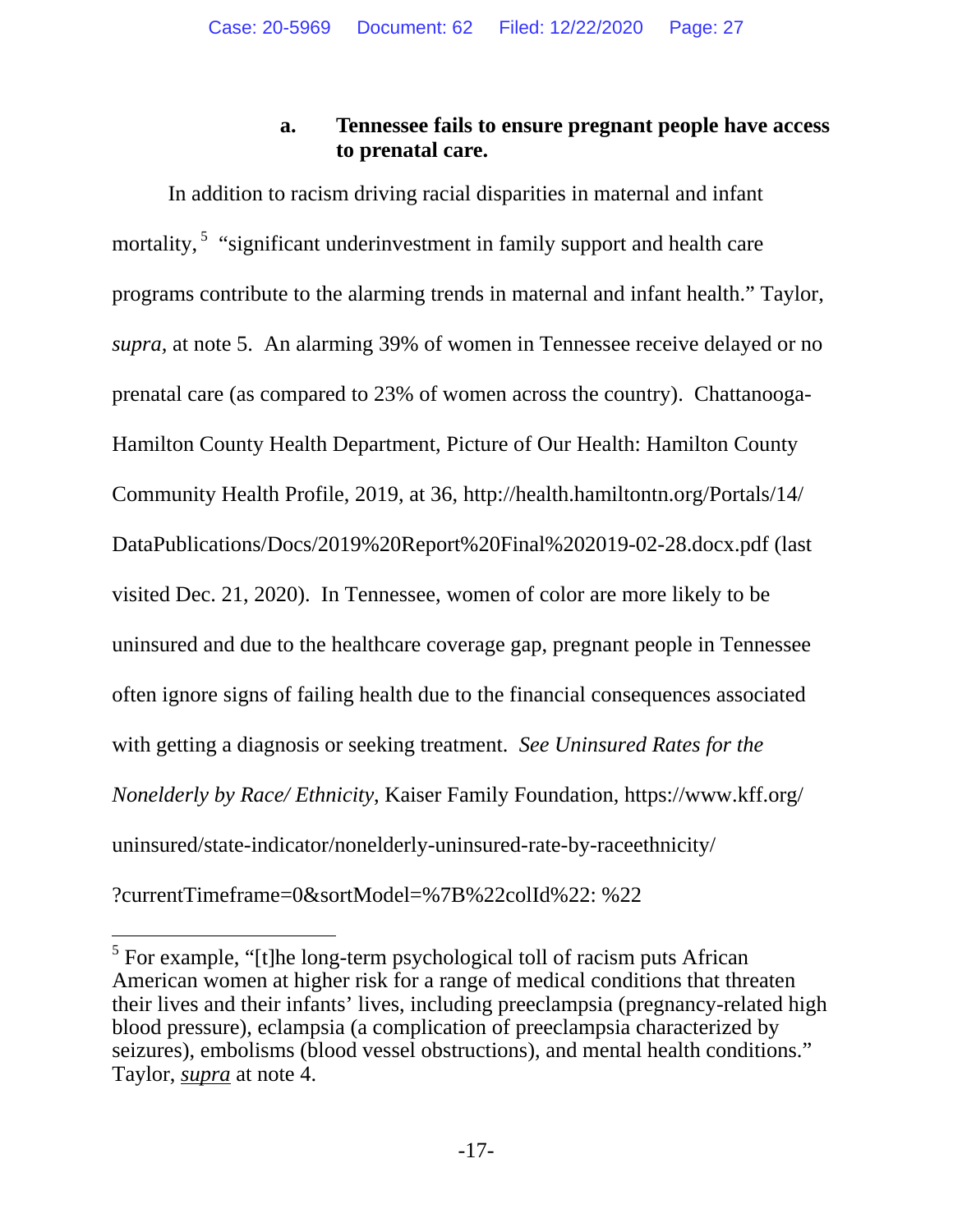Location%22,%22sort%22: %22asc%22%7D (last visited Dec. 21, 2020); Carles Anderson, *Why Protecting the ACA is Crucial for Women of Color*, TENNESSEE LOOKOUT, November 3, 2020, https://tennesseelookout.com/2020/11/03/ commentary-why-protecting-the-aca-is-crucial-for-women-of-color (last visited Dec. 21, 2020).

Despite clear and convincing evidence that there is a lack of access to healthcare, Tennessee failed to pass legislation to expand Medicaid this year, leaving about 260,000 people without an affordable coverage option. *See Status of State Medicaid Expansion Decisions: Interactive Map*, Kaiser Family Foundation, Nov. 2, 2020, https://www.kff.org/medicaid/issue-brief/status-of-state-medicaidexpansion-decisions-interactive-map/ (last visited Dec. 21, 2020); Rachel Garfield, Kendal Orgera, and Anthony Damico. *The Coverage Gap: Uninsured Poor Adults in States that Do Not Expand Medicaid*, Kaiser Family Foundation, Jan. 14, 2020, https://www.kff.org/medicaid/issue-brief/the-coverage-gap-uninsured-poor-adultsin-states-that-do-not-expand-medicaid/. Moreover, at the same time as passing the Abortion Bans and in the middle of the pandemic, Tennessee cut \$6.6 million dollars from the budget for post-natal care, preventing the expansion of post-natal care for low-income women from 60 days to one year. Multi-Year Approach to a Structurally Balanced Budget, FY21 June Adjusment [*sic*] Schedule 060420, June 3, 2020,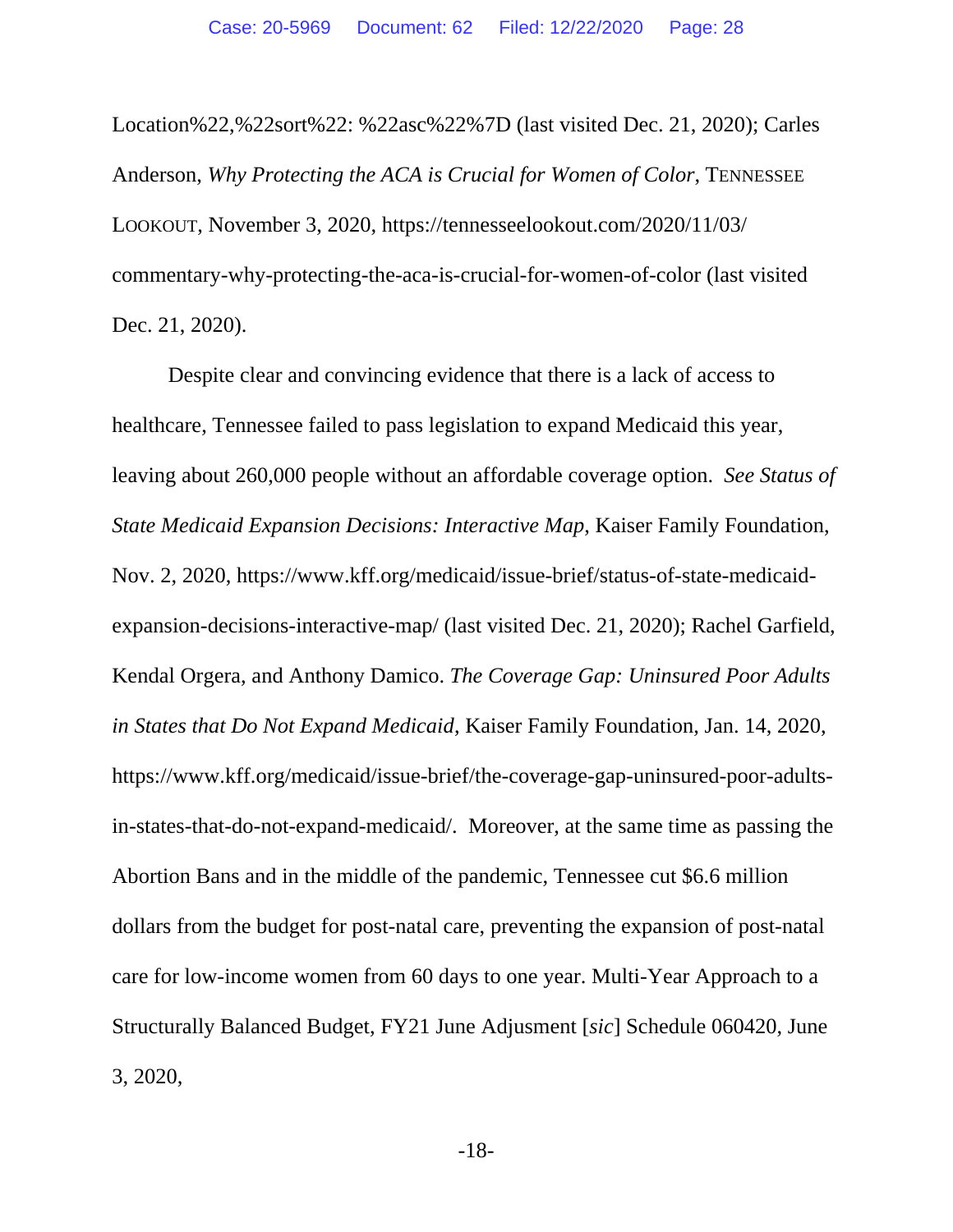https://www.tn.gov/content/dam/tn/finance/budget/documents/overviewspresentati ons/FY21JuneAdjusmentSchedule060420.pdf (last visited Dec. 21, 2020).

## **b. Tennessee fails to provide comprehensive reproductive and sexual health education, disparately impacting Black youth.**

Comprehensive reproductive and sexual health education that is evidencebased serves as a powerful tool to reduce maternal mortality, infant mortality, abortion rates, adolescent pregnancies, and sexually transmitted diseases. *See*  SisterReach, *Our Voices & Experiences Matter: The Need for Comprehensive Sex Education Among Young People of Color in the South* (2015) at 5, 7, https://www. sisterreach.org/uploads/1/2/9/0/129019671/2015\_sr\_our\_voices\_and\_experiences\_ matte.pdf. In fact, unlike abstinence-based curricula, which medical and public health experts have shown do not eliminate sexual activity and can be harmful to young people because they fail to prevent unintended pregnancies and sexually transmitted diseases, many comprehensive sexuality education programs successfully delay sexual intercourse initiation and reduce sexual risk behaviors. Society for Adolescent Health and Medicine. *Abstinence-Only-Until-Marriage Policies and Programs: An Updated Position Paper of the Society for Adolescent Health and Medicine*. 63 J. ADOLESC. HEALTH 400-03 (2017), https://www.jahonline.org/article/S1054-139X(17)30297-5/fulltext (last visited Dec. 21, 2020); *see also* John Santinelli, *Abstinence-only Education Doesn't Work.*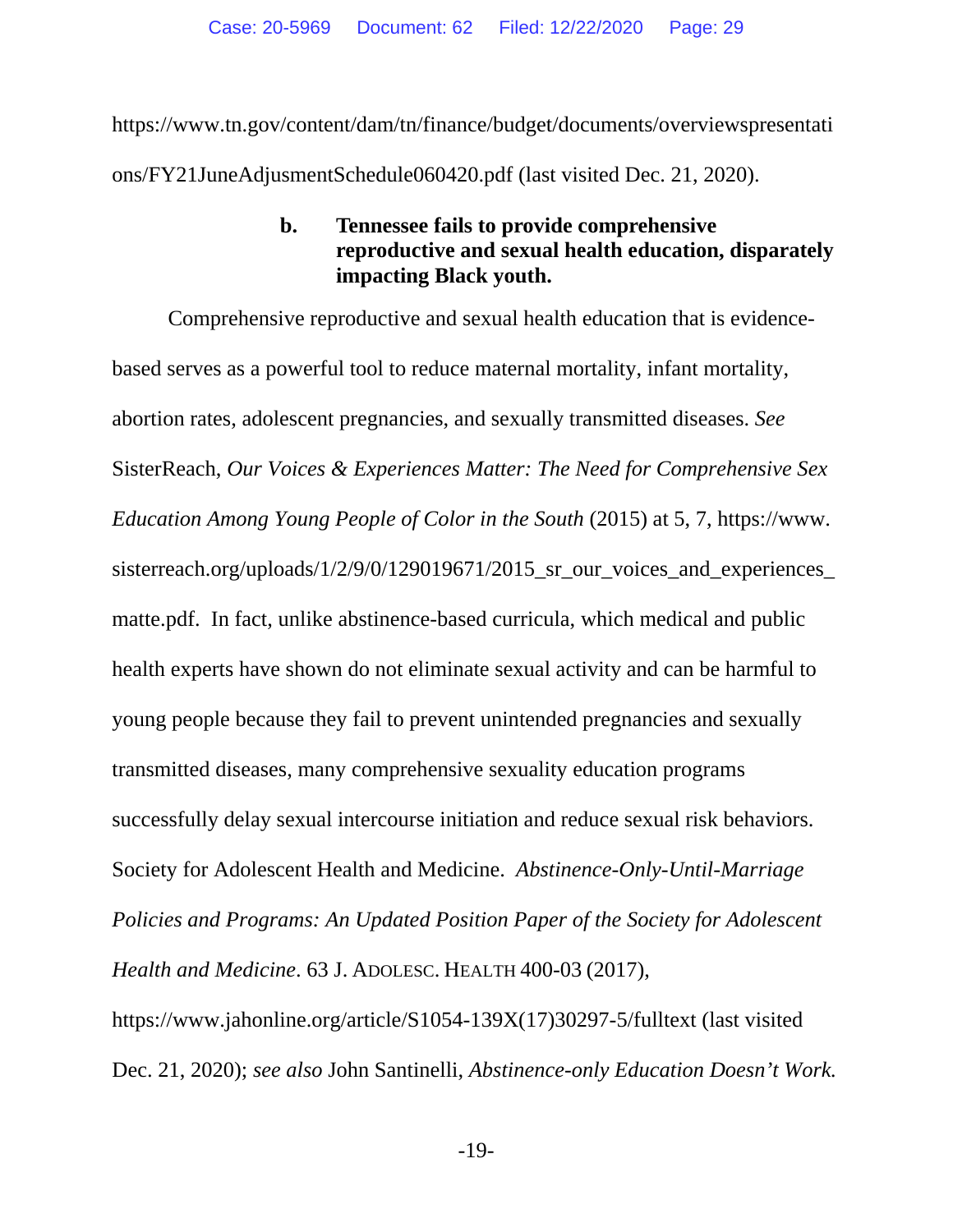*We're Still Funding it*. THE WASHINGTON POST, Aug. 21, 2017, https://www. washingtonpost.com/news/posteverything/wp/2017/08/21/abstinence-onlyeducation-doesnt-work-were-still-funding-it/ (last visited Dec. 21, 2020).

Despite the clear need for comprehensive sexual health education, Tennessee law does not require that schools provide any sexual health education unless county pregnancy rates exceed 19.5 pregnancies for every 1,000 females ages 15 to 17. Tenn. Code Ann.  $\S$  49-6-1302(a)(1). And those schools in Tennessee that have chosen to provide sexual health education are required to teach students "sexual risk avoidance" programming through an abstinencefocused curriculum. Tenn. Code Ann. § 49-6-1304. Furthermore, in 2012 the Tennessee legislature passed Senate Bill 3310, otherwise known as the Gateway Sexual Activity Law, which further restricts access to comprehensive sexual health education. 2012 Tenn. Laws Pub., ch. 973 (S.B. 3310), repealing Tenn. Code Ann. § 49-6-1305 and amending Tenn. Code Ann. §§ 49-6-1301–07. This law prohibits any sexual health education instruction that promotes or condones "gateway sexual activity," defined as "sexual contact encouraging an individual to engage in a nonabstinent behavior," and subjects offenders to civil liability and fines of up to \$500. Tenn. Code Ann. § 49-6-1306. In addition to preventing students from receiving comprehensive sexual health education, the Gateway Sexual Activity Law has stopped educators from teaching sex abuse education for fear of lawsuits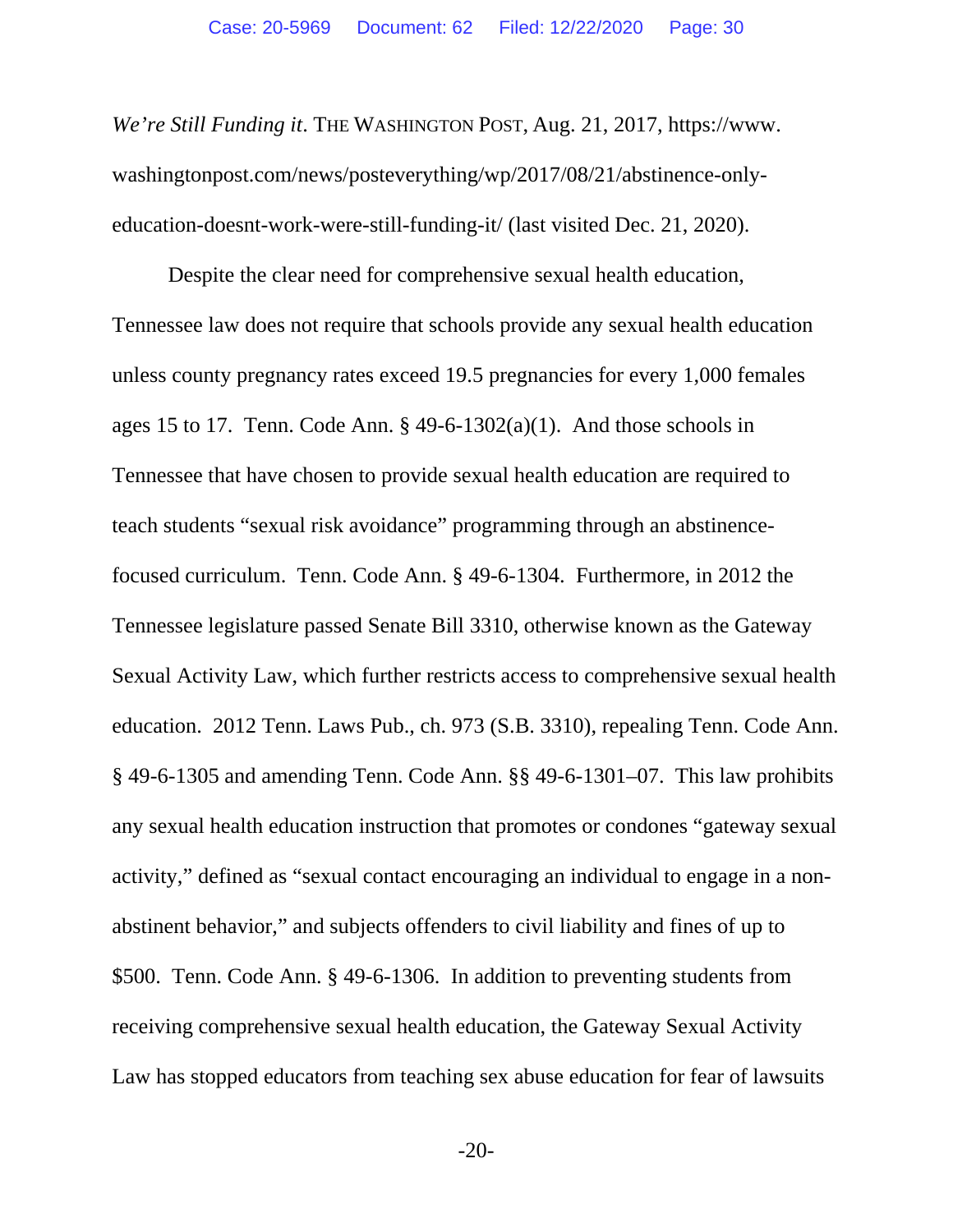by parents or interest groups.<sup>6</sup> Anita Wadwhani, *Nervous About Legal Action*, *Schools are Implementing Sex Abuse Prevention Law in Tennessee*, THE TENNESSEAN, Aug. 27, 2017, https://www.tennessean.com/story/news/2017/08/27/ nervous-legal-action-schools-arent-implementing-sex-abuse-prevention-lawtennessee/598330001/ (last visited Dec. 21, 2020). As Assistant Director of Vanderbilt University's Carpenter Program in Religion, Gender, and Sexuality Lyndsay Godwin notes, the problem with Tennessee's abstinence-focused education is that "'people still enact the sexual behaviors that they're trying to keep people from doing . . . oftentimes with less protection, and without the skills to communicate clearly what they want and don't want.'" Steven Hale, *Sex Issue: Let's Talk About Sex: When it Comes to Teens and Sex, What They Don't Know Can Hurt Them*, NASHVILLE SCENE, Oct. 24, 2019, https://www. nashvillescene.com/news/cover-story/article/21093674/sex-issue-lets-talk-aboutsex (last visited Dec. 21, 2020). The lack of comprehensive reproductive health

education in Tennessee's public schools may also help explain why Tennessee is amongst the top ten of U.S. states in rates of teenage births. *See National Center for Health Statistics: Teen Birth Rate by State*, Centers for Disease Control and

l <sup>6</sup> This is despite the fact that Tennessee has encouraged schools to teach sex abuse education through the passage of Erin's Law in 2014. *See* 2014 Tenn. Laws Pub. Ch. 706 (S.B. 2421), amending Tenn. Code Ann. § 37-1-601.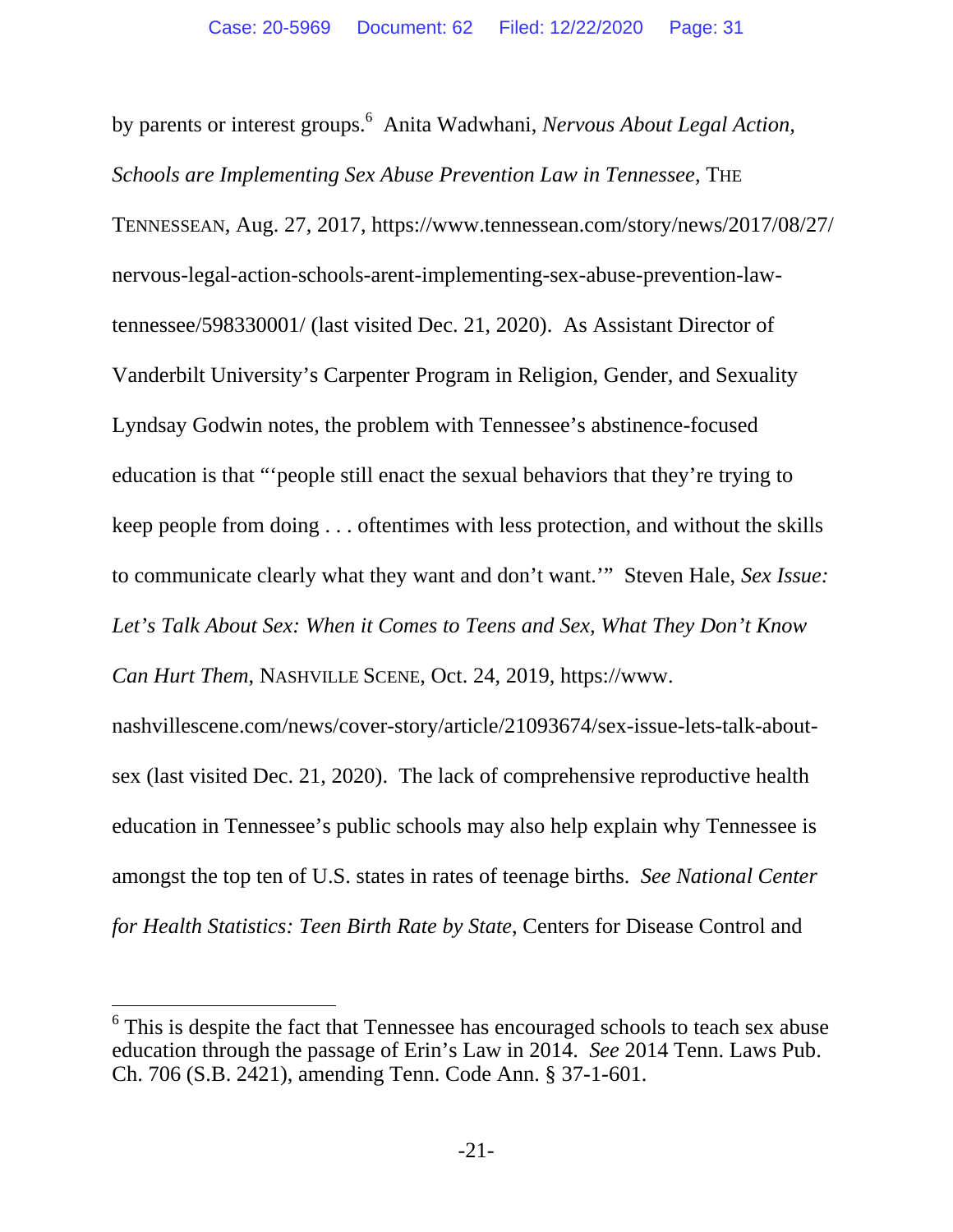Prevention (CDC), https://www.cdc.gov/nchs/pressroom/sosmap/teen-births/ teenbirths.htm (last visited Dec. 21, 2020).

 While all young people in Tennessee suffer from the lack of access to comprehensive sexual health education, these laws have a disparate impact on young Black people, a group that already faces the highest rates of health disparities in the state. *See* SisterReach, *supra*. An overwhelming 90% of young Black people surveyed by SisterReach in 2015 said they did not think they were given all the information they needed to make fully educated decisions about sex or their bodies. *Id.* at 15. Not having a solid foundation of prevention and intervention access, Black youth and young people of color in Tennessee disproportionately experience higher unintended pregnancy rates, sexually transmitted infection rates, and are more likely to experience multi-layered sexual violence in their adolescence and throughout their lifetimes. *See id.* at 5; Tennessee State Government, Number of Pregnancies with Rate Per 1,000 Females Aged 10-19, By Race, For Counties of Tennessee, Resident Data, 2018, https://www.tn.gov/content/dam/tn/health/documents/vital-statistics/ pregnancy/2018/TN%20Pregnancy%20Rates%20Age%2010-19%20- %202018.pdf (last visited Dec. 21, 2020).

In sum, Tennessee's alleged interest in promoting maternal health and preventing discrimination is not credible when the state has a maternal and infant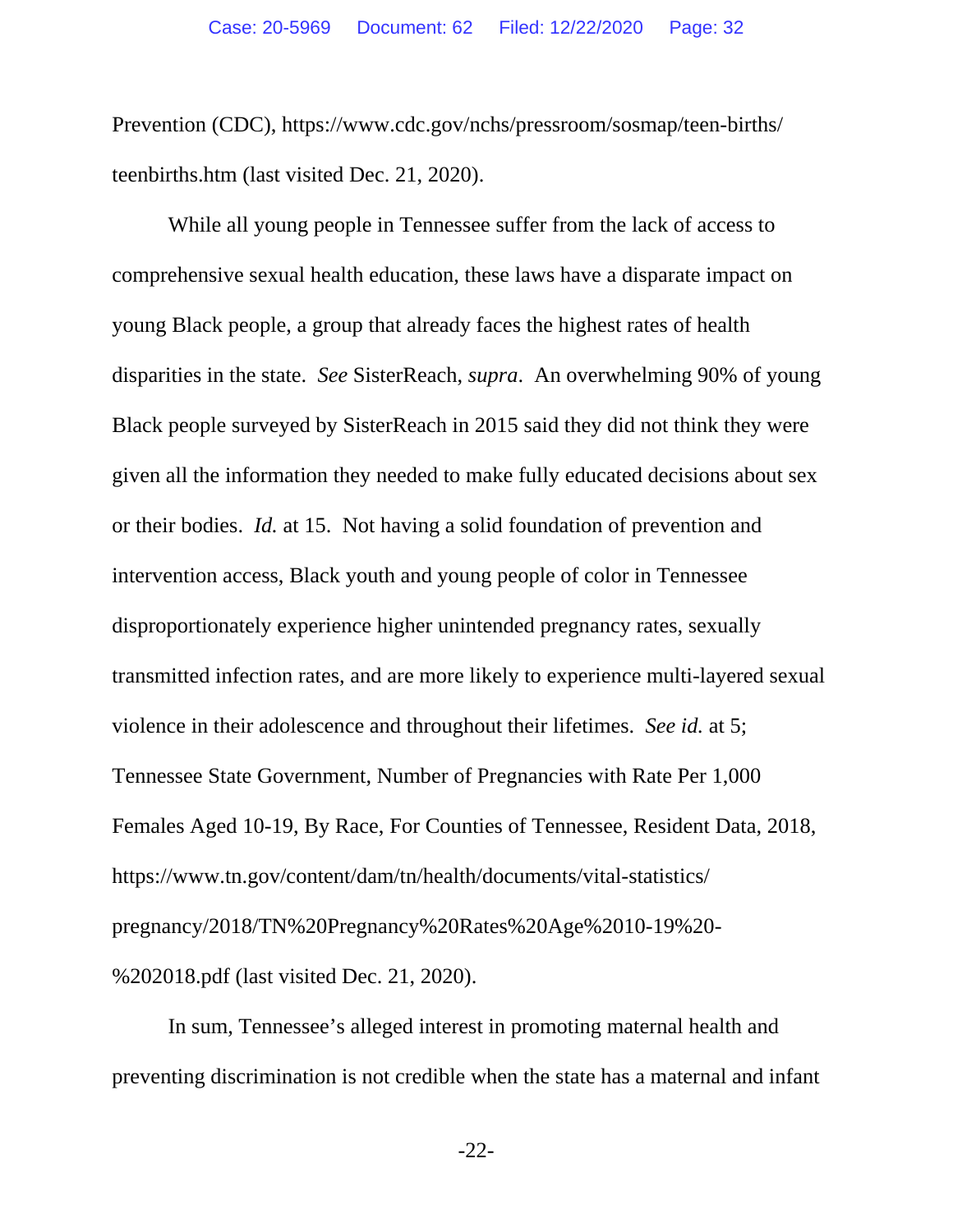mortality crisis disproportionately harming people of color that it not only fails to address, but also actively takes steps to worsen.

## **B. Tennessee's Alleged Interest in Anti-Discrimination is not Credible.**

Tennessee claims that "[b]y prohibiting physicians from knowingly participating in eugenic abortions," the Reason Bans further its interest in, *inter alia*, preventing discrimination. *See* Defs.' Br. at 19. Appellants cite to the Tennessee Legislature's findings that, "In this state, from 2008 through 2017, the rate of abortion per one thousand (1,000) women was nearly four (4) times higher for nonwhite<sup>7</sup> women than white women." *Id*. at 13 (citing Tenn. Code § 39-15-214(a)(62)). As in the United States generally, women of color in Tennessee have higher rates of abortion than White women. *See* Katherine Kortsmit et al., *Abortion Surveillance - United States 2018*, 69 MORBID. & MORT. WKLY. REP. 1- 29(2020),https://www.cdc.gov/mmwr/volumes/69/ss/ss6907a1.htm?s\_cid=ss6907a 1\_x last visited Dec. 21, 2020). However, rather than address the underlying causes of these disparate statistics—*e.g.*, structural racism in health access including access to contraception and sexual health education, socioeconomic inequality, and higher rates of unintended pregnancies—Tennessee relies on these disparities born of inequity to justify further burdens on women of color.

l

 $7$  Tennessee tracks the rates of abortion by categories of White and "non-white" people.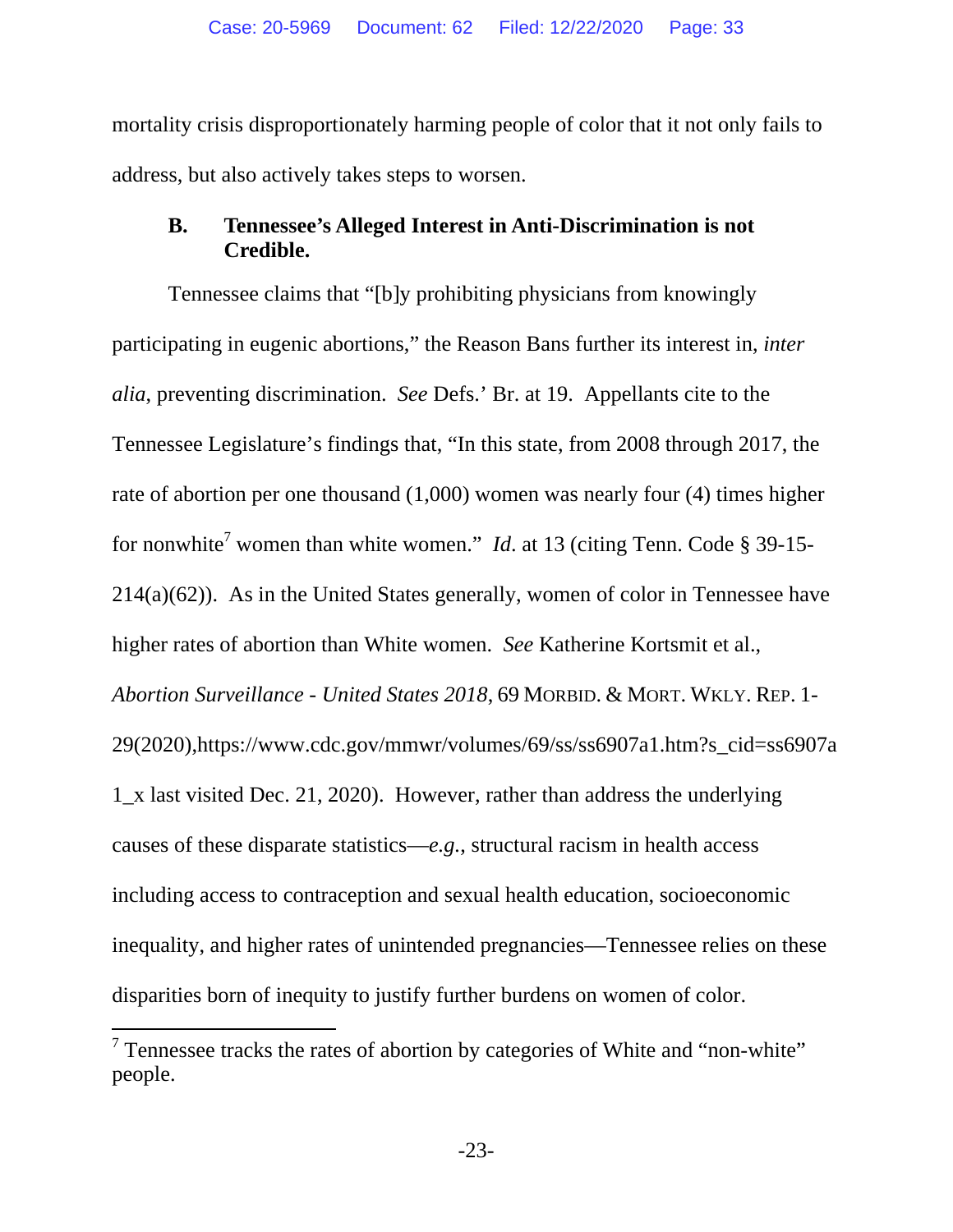Last year, the Supreme Court declined to consider a similar "reason ban", leaving in place the lower court's injunction. *Box v. Planned Parenthood of Indiana & Kentucky, Inc.*, 139 S. Ct. 1780, 1782 (2019). In Justice Thomas' concurrence, cited by Appellants, he presented the concept of abortion as "an act rife with the potential for eugenic manipulation." *Id*. at 1787; Defs.' Br. at 4. Though not a new concept, anti-abortion advocates have increasingly utilized this argument to say that their stance in opposing abortion access is a form of racial justice work. As other race-reason bans have been passed in a number of other states, anti-abortion advocates allege that such bans are based on the idea that "women of color are coerced into abortions or are complicit in a 'genocide' against their own community." Kathryn Joyce, *Abortion as "Black Genocide" An Old Scare Tactic Re-Emerges*, Political Research Associates, April 2010, https:// www.politicalresearch.org/2010/04/29/abortion-as-black-genocide-an-old-scaretactic-re-emerges (last visited Dec. 21, 2020). By "selectively co-opting civil rights rhetoric," anti-abortion groups present abortion as "eugenicist plots disguised as voluntary reproductive choices, which are leading to a slow 'Black genocide.'" *Id*.

One of the first race-reason bills was introduced in 2010 in Georgia as the so-called Prenatal Nondiscrimination Act. The legislation—which was not introduced by Black women, people of color, or their legislative allies—claimed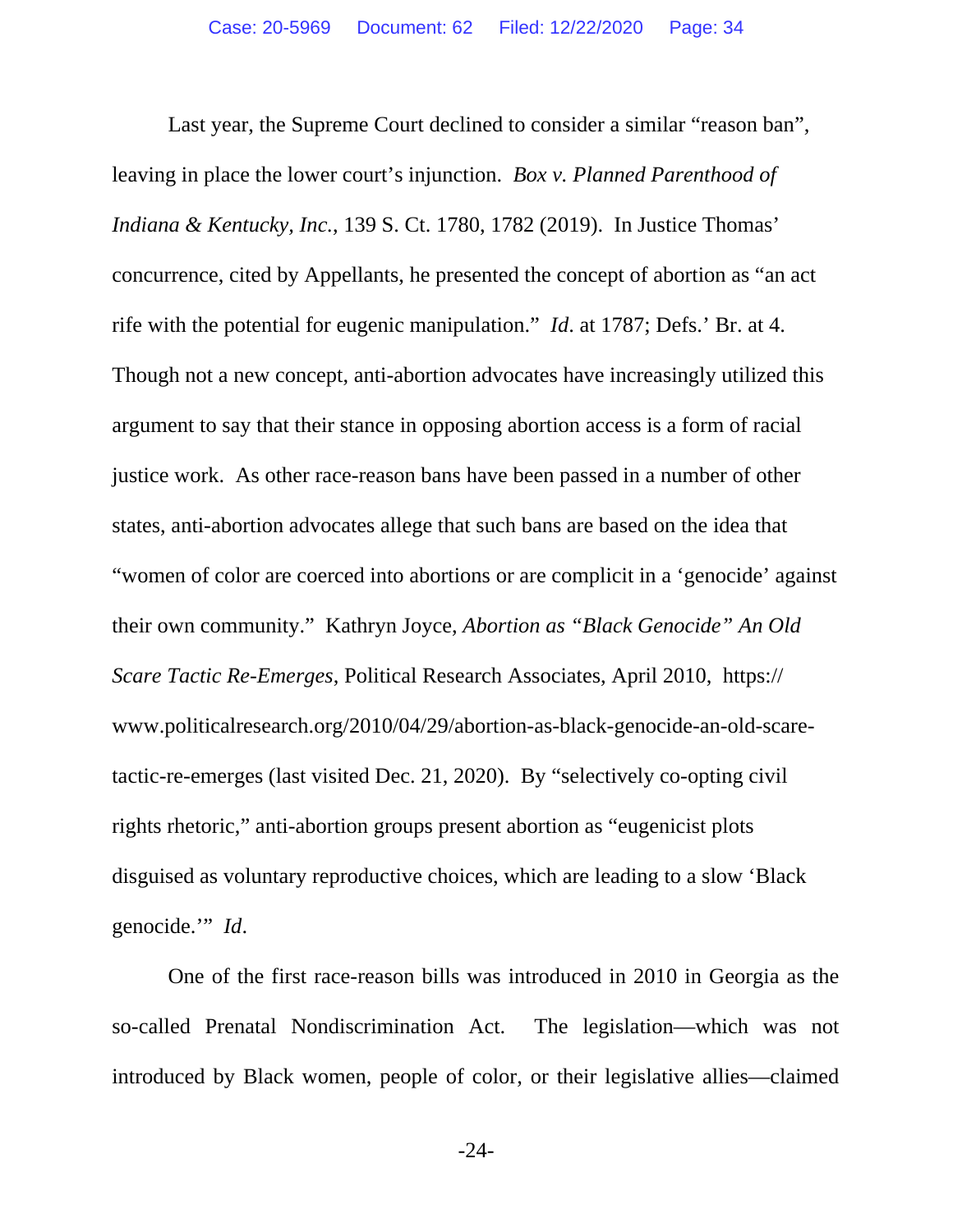that women are coerced into their decision to terminate a pregnancy due to racial bias, and required doctors to prove that women were not coerced into choosing abortion. Rather than trusting Black women and people of color seeking abortion access as required under *Roe*'s protection of individual autonomy, such legislation places further burdens on health care professionals providing these services. *See Gonzales*, 550 U.S. at 172 (Ginsburg, J., dissenting) ("[L]egal challenges to undue restrictions on abortion procedures . . . center on a woman's autonomy to determine her life's course . . . ."). Black reproductive health advocates have described such legislative agendas as "White organizations capitalizing off of Black bodies and the shaming and blaming of Black women." Joyce, *supra*.

Implicit in these rationales is the baseless assumption that women of color are committing genocide against their own community. While Black women and women of color do have higher abortion rates, the host of structural racial burdens to which they are subjected create the conditions for this disparity. Susan A. Cohen, *Abortion and Women of Color*, Guttmacher Institute, Aug. 2008, https://www.guttmacher.org/gpr/2008/08/abortion-and-women-color-biggerpicture (last visited Dec. 21, 2020) (describing how women of color are more likely to have unintended pregnancies due to socioeconomic inequality, a lack of healthcare access, and unequal opportunities regarding contraception and sex education).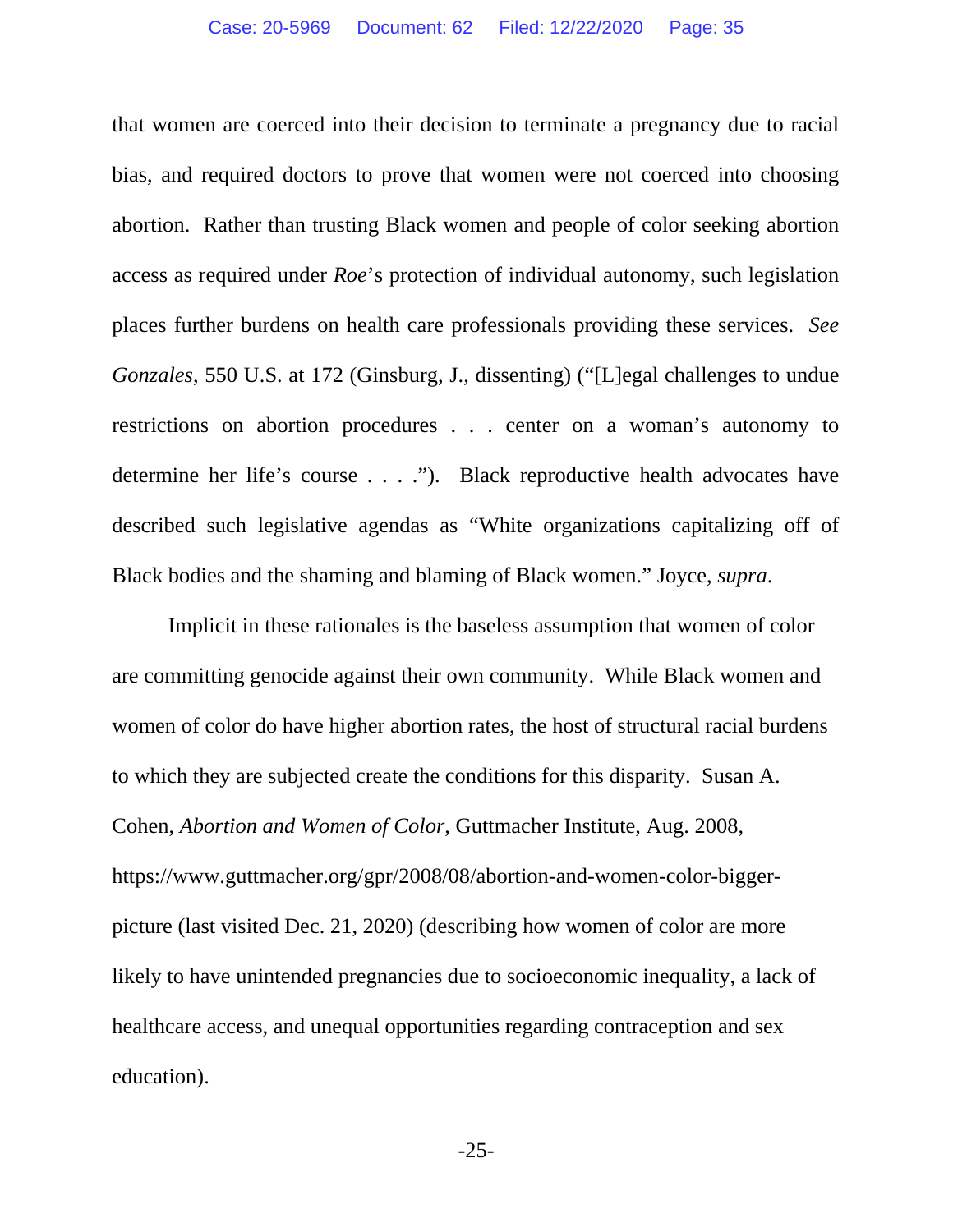Additionally, this false equivalency to eugenics practices invokes and perverts this country's deeply troubling history of forcibly sterilizing tens of thousands of people of color, including Native American, African American, Puerto Rican, and Mexican American women, in order to compel similar communities of color now to bring to term fetuses that the government has decided it wants them to birth. *See* Alexandra Stern, Forced Sterilization Policies in the US Targeted Minorities and Those With Disabilities – and Lasted into the 21st Century, Univ. of Mich. Institute for Healthcare Policy & Innovation (Sept. 23, 2020), https://ihpi.umich.edu/news/forced-sterilization-policies-us-targetedminorities-and-those-disabilities-and-lasted-21st (last visited Dec. 21, 2020). But controlling the reproduction of Black and Brown people is not merely our country's shameful past. This year, immigrant women detained at an ICEcontracted center in Georgia said the detention center's gynecologist performed unwarranted hysterectomies and other invasive gynecological procedures on them. *See* Caitlin Dickerson et al., *Immigrants Say They Were Pressured Into Unneeded Surgeries*, NEW YORK TIMES, September 29, 2020, https://www.nytimes.com/ 2020/09/29/us/ice-hysterectomies-surgeries-georgia.html (last visited Dec. 21, 2020). Moreover, *denying* abortion access to Black women and people of color in Tennessee can be compared to eugenics because "both seek to control reproductive decision making for repressive political ends." Dorothy Roberts, *Dorothy Roberts*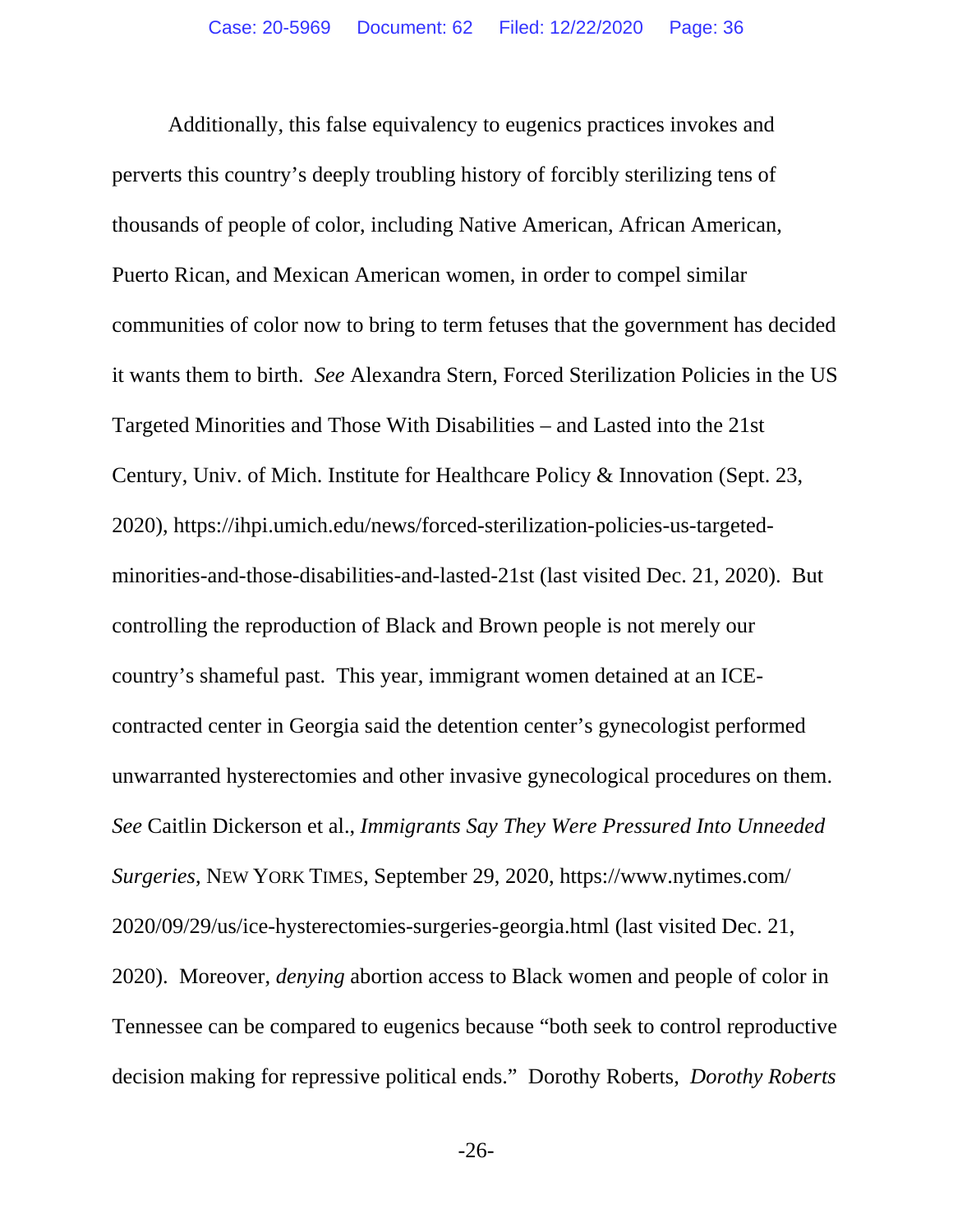*Argues that Justice Clarence Thomas's Box v. Planned Parenthood Concurrence* 

*Distorts History*, U. Penn. Law, June 6, 2019, https://www.law.upenn.edu/

live/news/9138-dorothyroberts-argues-that-justice-clarence (last visited Dec. 21,

2020).

Rather than address the underlying causes of racial disparities in abortion rates, Tennessee exploits the disparities using inflammatory language to further restrict access to abortion. Far from "preventing discrimination," this will inflict further harm on Black women and people of color in the state as detailed below.

## **II. TENNESSEE'S REAL INTEREST IS TO RESTRICT ACCESS TO ABORTION, DISPROPORTIONATELY HARMING BLACK WOMEN AND PEOPLE OF COLOR**

## **A. Tennessee's Abortion Bans Continue Tennessee's Legacy of Severely Restricting Access to Abortion.**

Tennessee's Abortion Bans restrict access to abortion in a state that has few abortion providers and already has some of the harshest abortion restrictions in the country. Only eight outpatient clinics provide abortion care in Tennessee. *See* Guttmacher Institute, *State Facts About Abortion: Tennessee*, Sept. 2020, https://www.guttmacher.org/fact-sheet/state-facts-about-abortion-tennessee (last visited Dec. 21, 2020). A shocking 96% of counties in Tennessee have no clinics that provide abortions, with 63% of female Tennesseans residing in those counties. *Id*.

In 2014, Tennessee passed S.B. 1391, a draconian law which allowed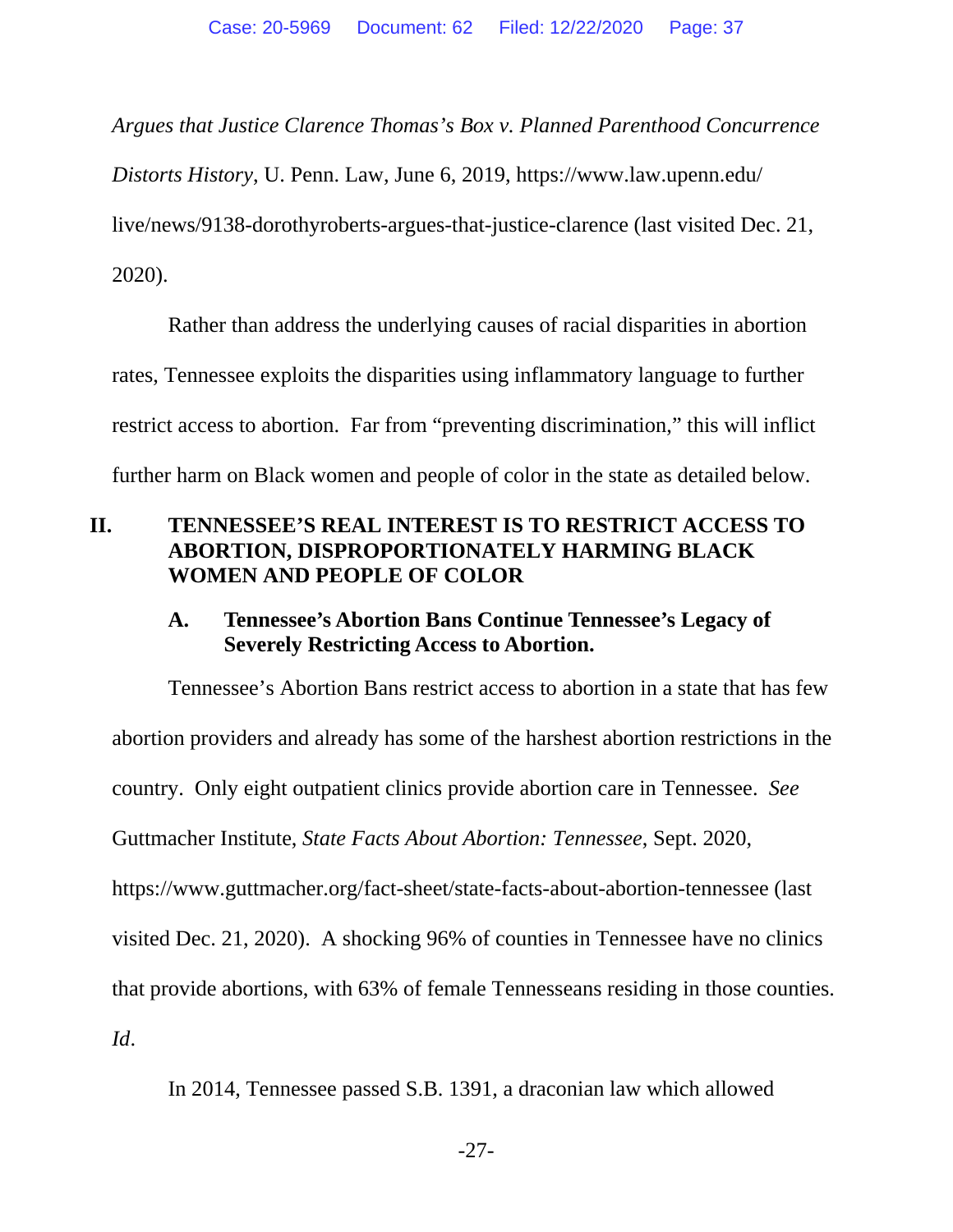pregnant women to be arrested for using narcotics during pregnancy if the drug use resulted in the child being born addicted to or harmed by the drug. The penalty under this so-called Fetal Assault Law included up to 15 years of incarceration and loss of child custody. Despite fervent opposition to the legislation on local, national, and international levels, the Fetal Assault Law remained in effect until July of 2016, when the Tennessee General Assembly decided not to extend the law after studying its impact on maternal, child, and fetal health. During this time, 124 women were arrested across the state. SisterReach conducted a qualitative study in 2017 to understand the impact of this law on pregnant people. It found that in response to the law, women began avoiding prenatal care out of fear, they were more likely to give birth at home rather than at a hospital or cross state lines for their delivery, and some elected to have an abortion to avoid potential arrest. Orisha A. Bowers et al., *Tennessee's Fetal Assault Law: Understanding its Impact on Marginalized Women*, SisterReach, March 2019, https://www.sisterreach.org/ uploads/1/3/3/2/133261658/full\_fetal\_assault\_rpt\_1.pdf (last visited Dec. 21, 2020).

As of September 1, 2020, women seeking abortions in Tennessee face a myriad of restrictions and often insurmountable hurdles:

• Abortion can only be performed at or after viability in situations involving "life endangerment or severely compromised health." Tenn. Code Ann. §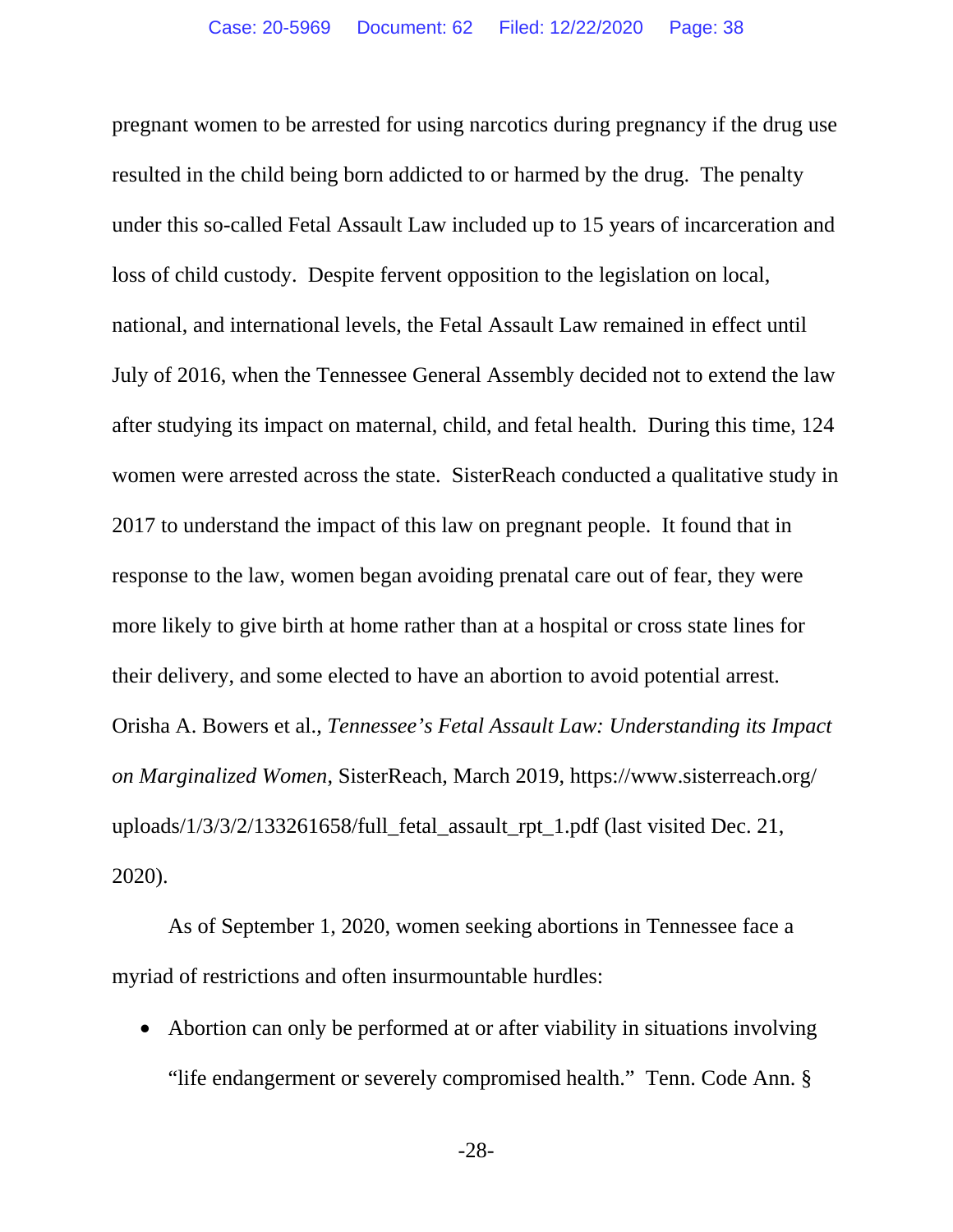39-15-21.

- If a patient is seeking an abortion, they must first undergo an ultrasound, and the doctor must show and explain the ultrasound image to the patient. 2020 Tenn. Pub. Acts, ch. 764.
- Until the law was enjoined on October 14, 2020, a person seeking an abortion was required first to receive in-person "state-directed counseling" and then wait 48 hours, thus requiring two trips to the abortion-providing facility. Tenn. Code Ann. 37-10-303; *Id*. at 39-15-202; *Id.* at 63-6-241; *Id*. at 63-9; *Id.* at 68-11-223; *Adams & Boyle, P.C. v. Slatery*, No. 3:15-CV-00705, 2020 WL 6063778 (M.D. Tenn. Oct. 14, 2020). Tennessee is appealing this order and has sought to stay the order pending its appeal*.*
- Abortion coverage is not provided by health plans offered under the state's Affordable Care Act health exchange. 2010 Ten. Pub. Acts, ch. 879 (enacted May 11, 2010).
- Telemedicine may not be used for abortion medication. Tenn. Code Ann. § 63-6-241.
- Before providing an abortion to a minor, Tennessee law generally requires that a parent, guardian, or judge must first consent. Tenn. Code Ann. § 37- 10-303; *Id*. §§ 37-10-303(b), 304.
- Since its initial enactment in 1976, the Hyde Amendment has restricted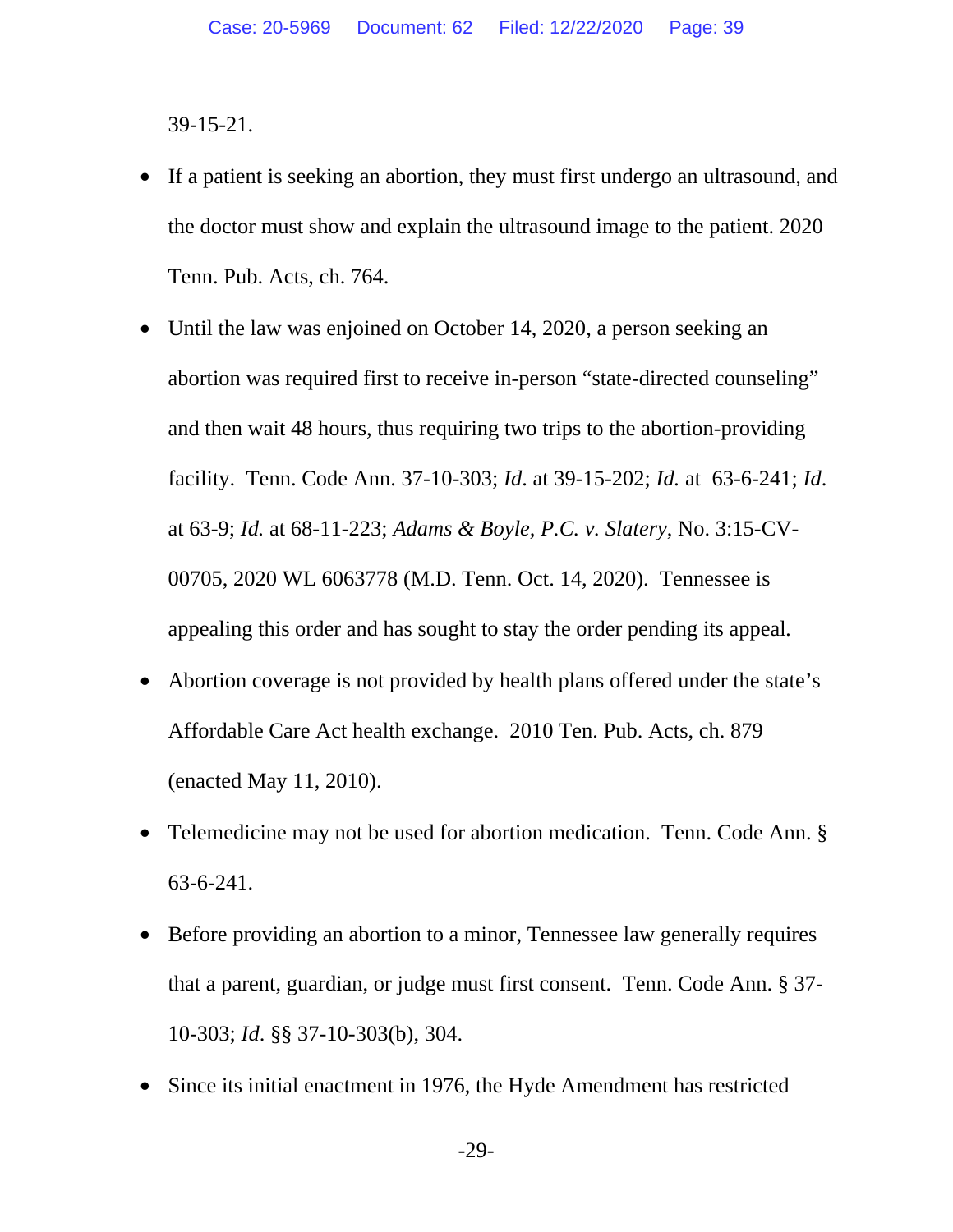federal funding for abortion coverage to cases involving life-endangerment to the pregnant person, rape, or incest. *See* Further Consolidated Appropriations Act of 2020, Pub. L. No. 116-94, 133 Stat. 2534. While some state Medicaid programs use their own funds to cover abortions in broader circumstances than the Hyde Amendment allows, Tennessee law bans the use of state funds to cover abortions. Tenn. Code Ann. § 9-4-5116. Private insurance coverage of abortion is also restricted. Tenn. Code Ann. § 56-26-134.

The Abortion Bans challenged in this case are not Tennessee's first attempt to prohibit abortion during the pandemic. In April of 2020, as the COVID-19 pandemic erupted, Governor Bill Lee issued an order banning all abortions other than medical abortions, deeming such procedures "elective and non-urgent." Governor Lee, Executive Order 25 (Apr. 8, 2020), https://publications. tnsosfiles.com/pub/execorders/exec-orders-lee25.pdf (last visited Dec. 21, 2020). Governor Lee's order contradicted the guidance of leading medical organizations such as the American College of Obstetricians and Gynecologists and the American Medical Association, which categorize abortion services as essential and time-sensitive health care. *Joint Statement on Abortion Access During the COVID-19 Outbreak*, Am. Coll. Obstetrics & Gynecology, Mar. 18, 2020, https://www.acog.org/news/news-releases/2020/03/joint-statement-on-abortion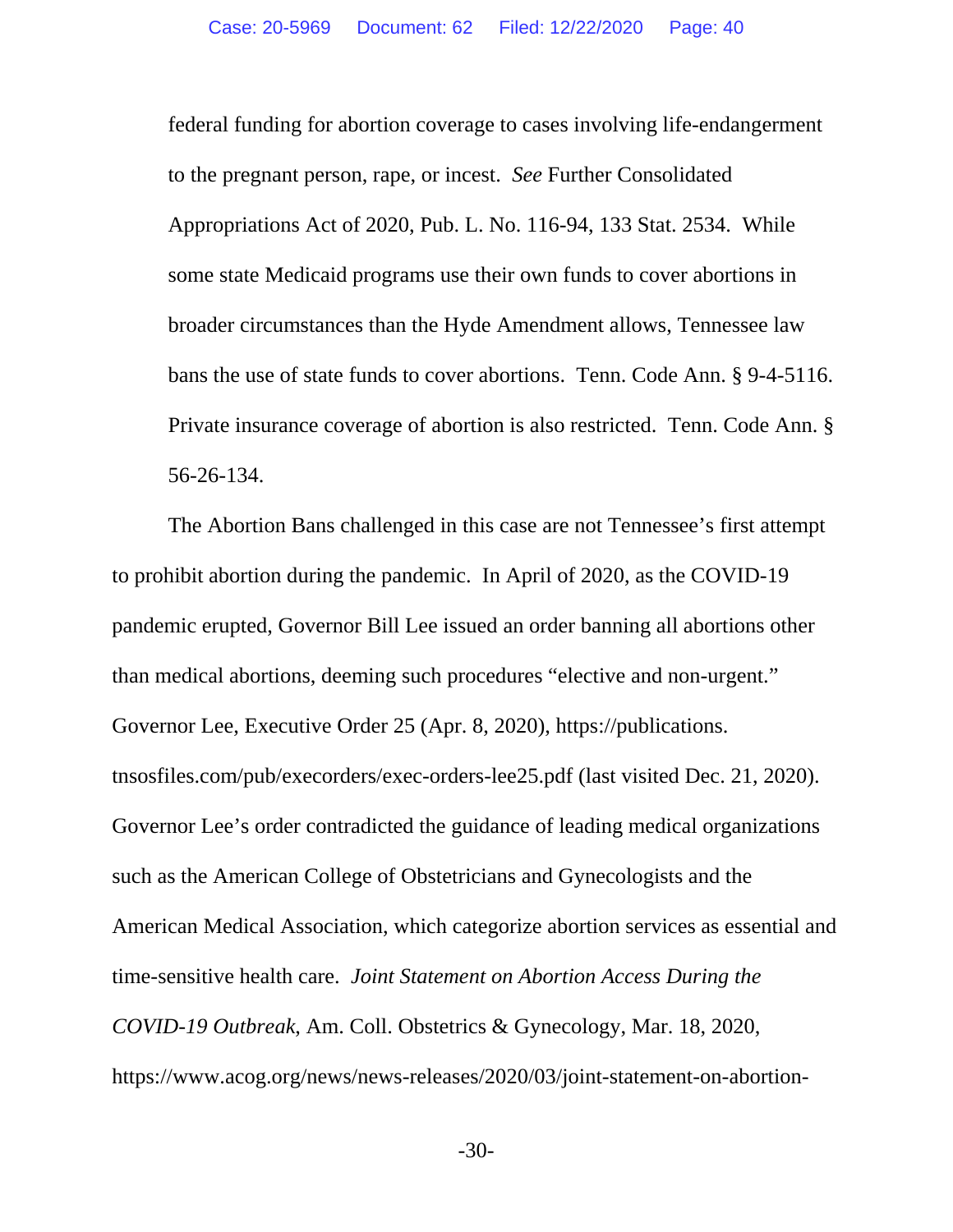access-during-the-covid-19-outbreak (last visited Dec. 21, 2020). This Court affirmed the preliminary injunction granted by the Middle District of Tennessee which allowed Tennessee abortion clinics to continue providing abortion procedures during the pandemic, finding that every "serious medical or public health organization" opposed the State's policy choice. *Adams & Boyle, P.C. v. Slatery*, 956 F.3d 913, 926 (6th Cir. 2020).

Against this restrictive backdrop, Tennessee's Abortion Bans represent some of the most extreme restrictions on abortion access in the country. Under the "Six Week Ban," an abortion cannot be performed once a fetal heartbeat is detected. This often occurs before many women even know they are pregnant. Tenn. Code Ann. § 39-15-217. The "Reason Bans" prohibit a physician from performing an abortion where the physician knows that a woman is seeking an abortion because of the sex, race, or the potential for a Down syndrome diagnosis of the fetus. Tenn. Code Ann. § 39-15-217. The Abortion Bans criminalize the provision of abortion in all cases, including rape, incest, and fatal fetal conditions. The Abortion Bans only create affirmative defenses to criminal prosecution if "in the physician's reasonable medical judgment, a medical emergency prevented compliance with the provision." Act  $\S$ § 39-15-216(e)(1), 217(e)(1).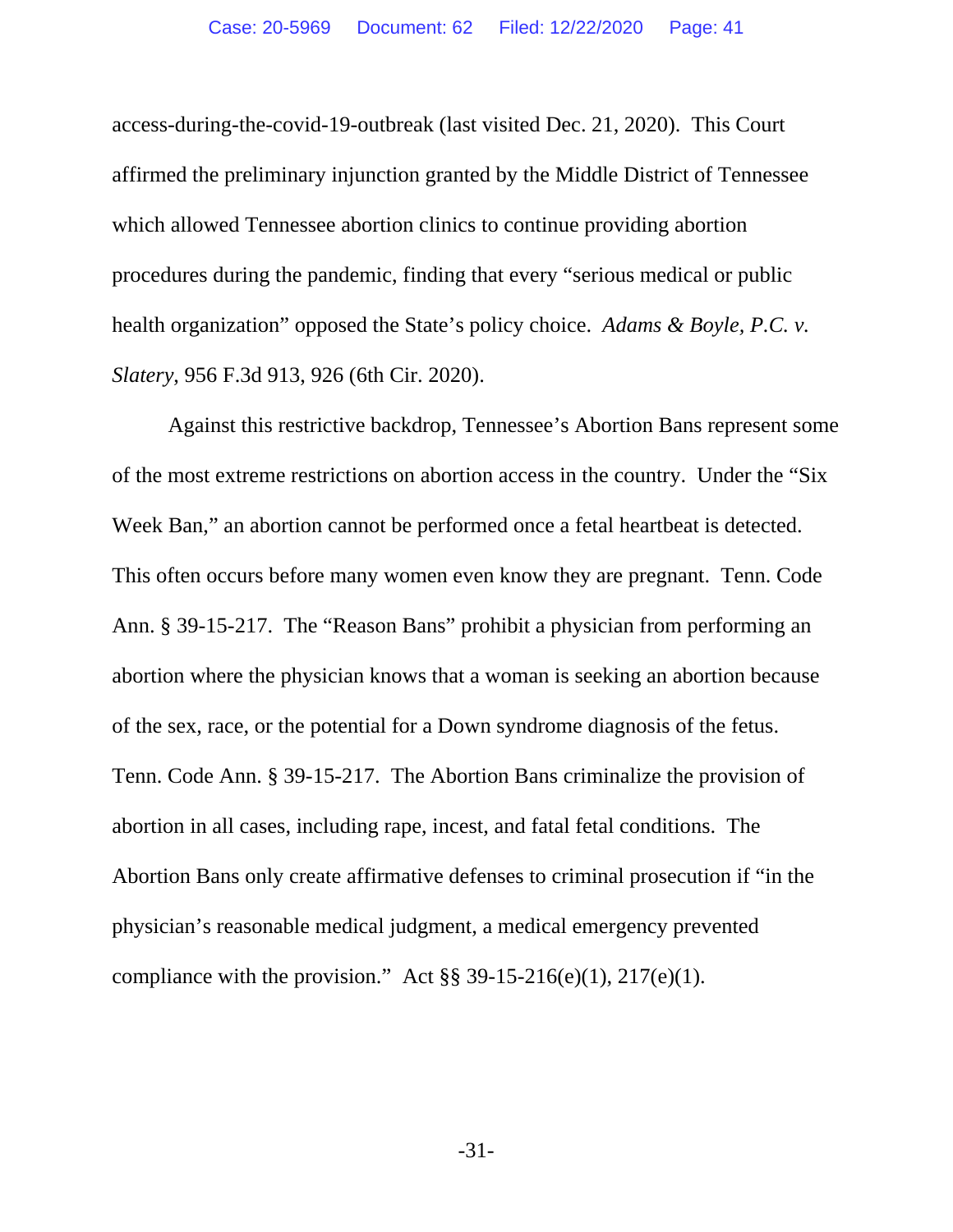### **B. Tennessee's Abortion Bans Will Disproportionately Impact Black Women and People of Color, Further Increasing the Racial Disparities in Maternal and Infant Health**

Tennessee's latest attempts to further restrict abortion access threaten to increase the rate of unintended childbirth and increase the rate of abortions at later gestational ages (due to the logistical delays of finding the means and funds to obtain an abortion), causing further racial disparities in health outcomes.

*Amici* are concerned about the impact the Abortion Bans will have on all pregnant people in Tennessee. However, restricting access to abortion places disproportionate burdens on Black women and people of color in Tennessee, who have higher rates of unintended pregnancy and abortion than White women. *See* supra at 23-24.

If the Six Week Ban goes into effect, people in Tennessee who seek to terminate a pregnancy past detection of a fetal heartbeat will have to: 1) carry the unintended pregnancy to term; 2) travel to a neighboring state to obtain abortion care; or 3) procure an abortion in a less safe or even dangerous manner. Restricting abortion access threatens to increase the rate of unintended childbirth and increase the rate of abortions at later gestational ages, which will further exacerbate racial disparities in health outcomes. *See* Christine Dehlendorf, et al. Disparities in Abortion Rates: A Public Health Approach, 103 AM. J. PUBLIC HEALTH 1772-79 (2013),

-32-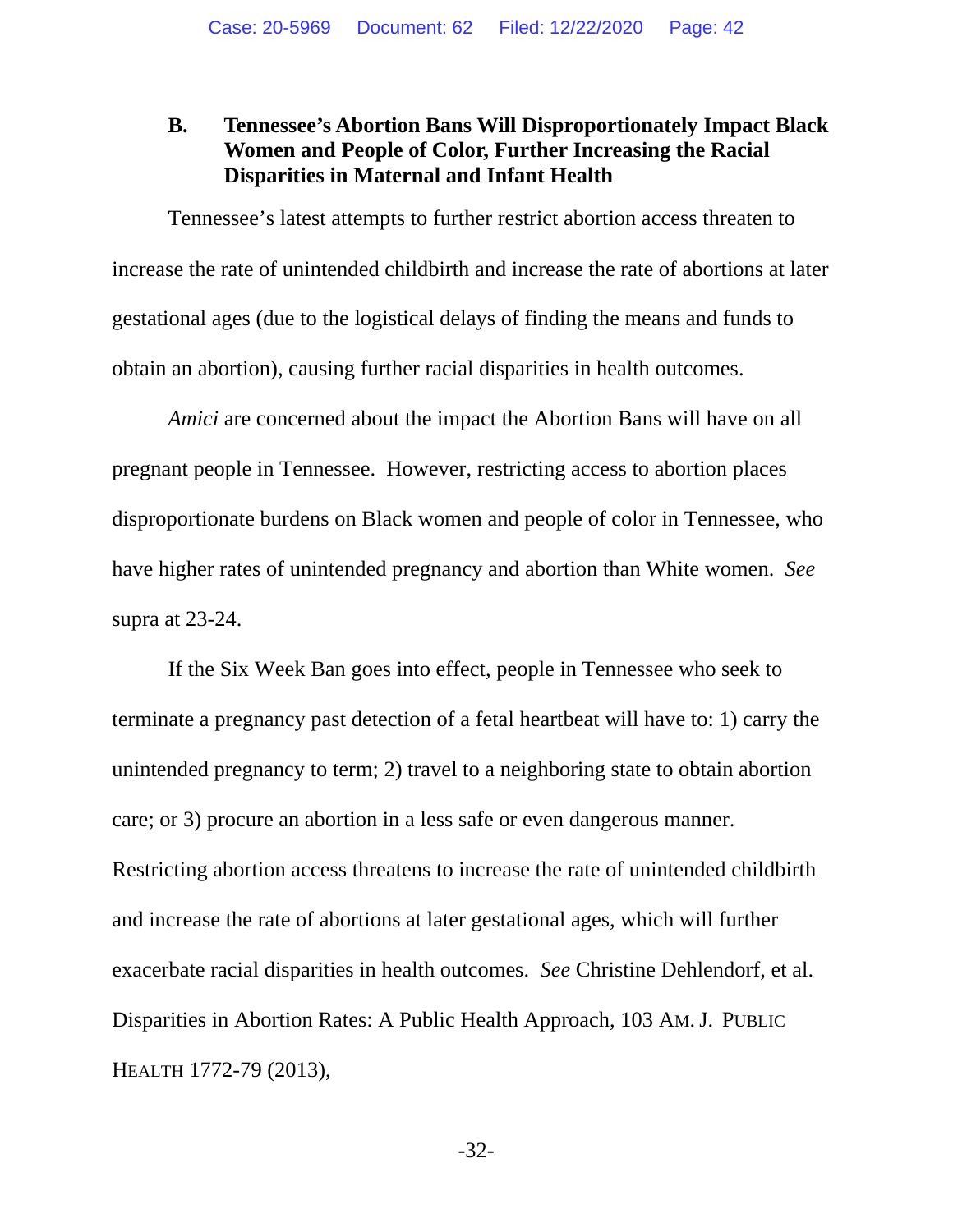https://ajph.aphapublications.org/doi/10.2105/AJPH.2013.301339 (last visited Dec. 21, 2020). While abortion is an extremely safe medical procedure, risks increase with gestational age. Black women are more likely to have later abortions, and if they have to delay abortion care while they find the means to procure an abortion out-of-state, they will be exposed to greater health risks. *Id*. If Black women and people of color in Tennessee have to carry unintended pregnancies to term, their lives and their infants' lives are at stake due to Tennessee's maternal and infant mortality crisis, which disproportionately impacts Black women. *See* supra at 14- 16.

*Amici* are highly concerned that pregnant people in Tennessee, and Black women and people of color in particular, face the prospect of returning to the horrors of just forty years ago when a lack of access to abortion meant choosing between illegal abortions or being forced to carry unintended pregnancies to term.

#### **CONCLUSION**

For the foregoing reasons, the judgment of the District Court should be affirmed.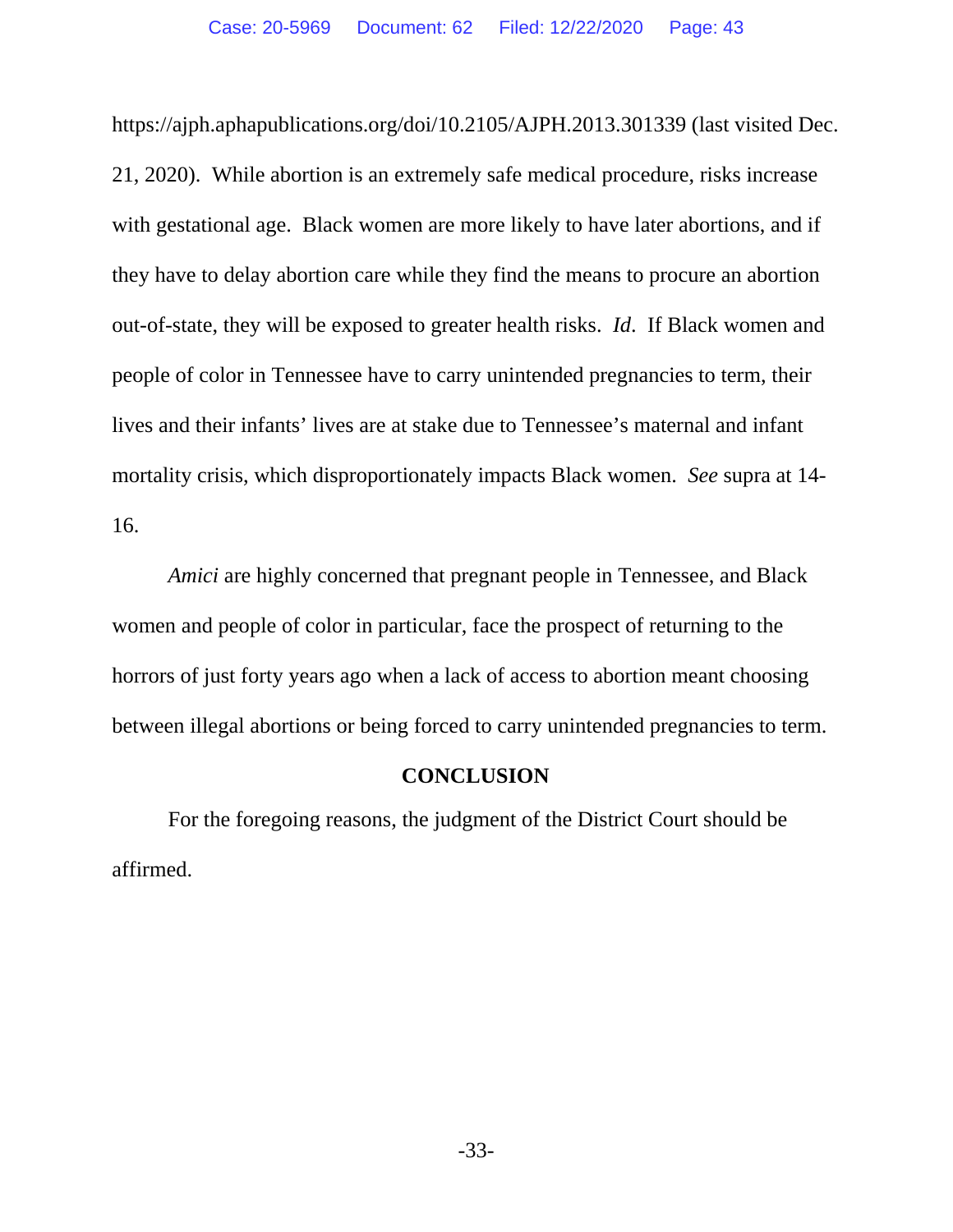Dated: December 22, 2020 Respectfully submitted,

*/s/ Kelly M. Dermody*

Kelly M. Dermody Tiseme G. Zegeye Nigar A. Shaikh Lieff Cabraser Heimann & Bernstein, LLP 275 Battery Street, 29th Floor San Francisco, CA 94111-3339 (415) 956-1000 kdermody@lchb.com tzegeye@lchb.com nshaikh@lchb.com

 Carles Anderson **SisterReach** 2811 Clarke Road Memphis, TN 38115 Telephone: (901) 614-9906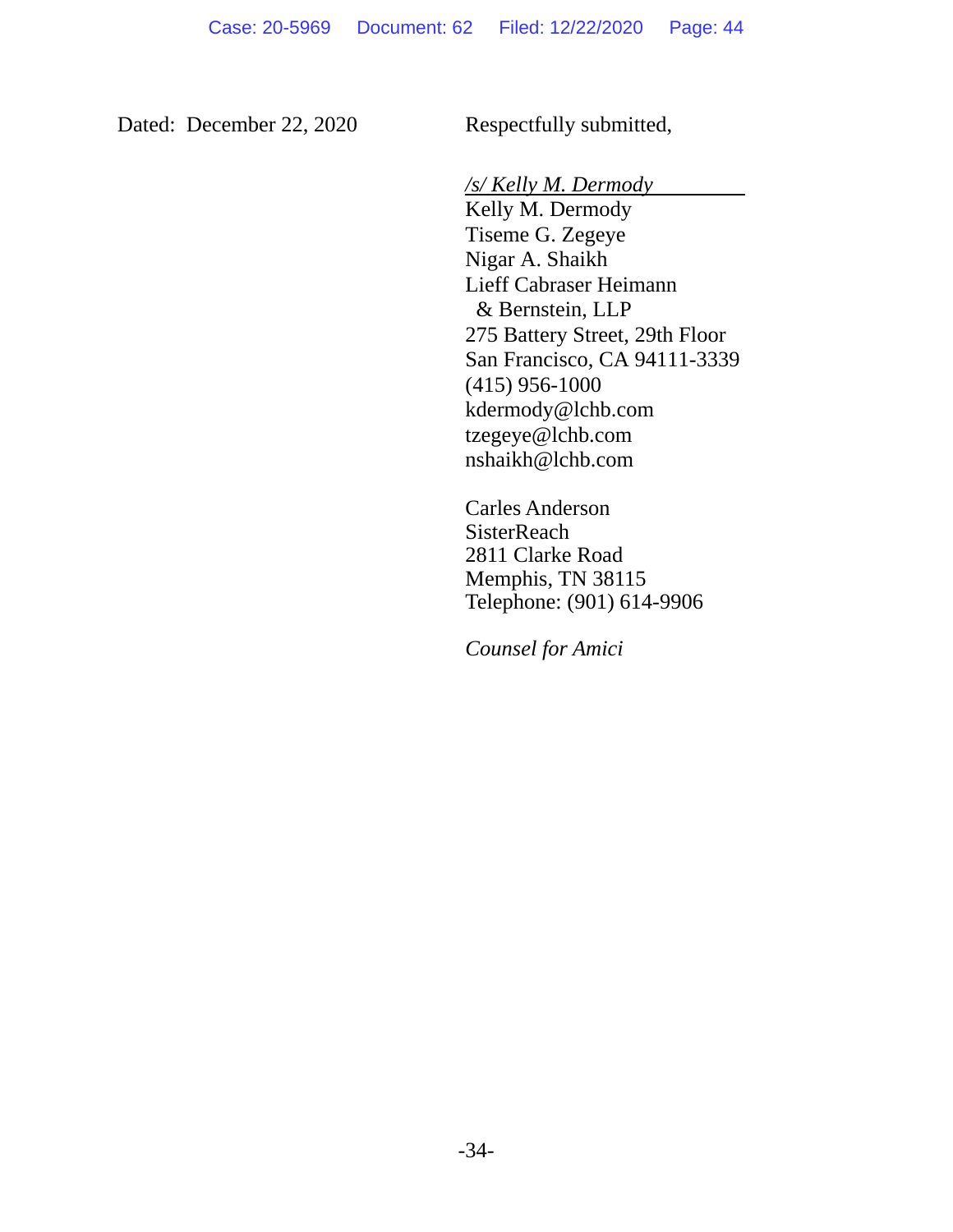## **RULE 32(G)(1) CERTIFICATE OF COMPLIANCE**

This brief complies with the word limit of Fed. R. App. P. 32(a)(7)(B) and 29(a)(5) because this brief contains 6,436 words, excluding parts of the brief exempted by Fed. R. App. P. 32(f) and 6th Cir. R. 32(b).

This brief complies with the typeface requirements of Fed. R. App. P.  $32(a)(5)$  and the type-style requirements of Fed. R. App. P.  $32(a)(6)$  because this brief has been prepared in Microsoft Word using a proportionally spaced typeface, 14-point Times New Roman.

Dated: December 22, 2020

*/s/ Nigar A. Shaikh* Nigar A. Shaikh